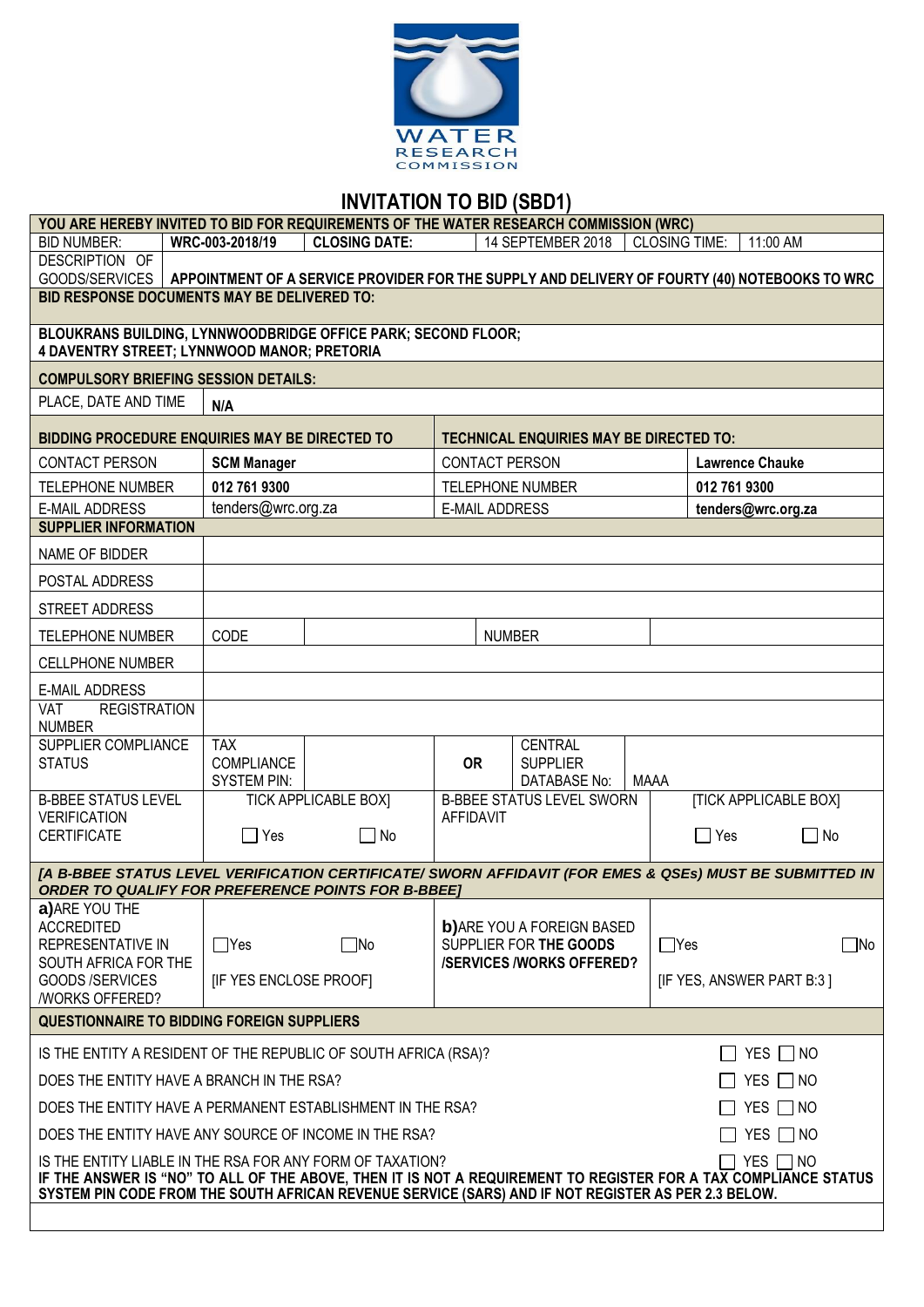# **PART B TERMS AND CONDITIONS FOR BIDDING**

| 1.  | <b>BID SUBMISSION:</b>                                                                                                                                                                                                                               |
|-----|------------------------------------------------------------------------------------------------------------------------------------------------------------------------------------------------------------------------------------------------------|
|     | 1.1. BIDS MUST BE DELIVERED BY THE STIPULATED TIME TO THE CORRECT ADDRESS. LATE BIDS WILL NOT BE ACCEPTED FOR<br>CONSIDERATION.                                                                                                                      |
|     | 1.2. ALL BIDS MUST BE SUBMITTED ON THE OFFICIAL FORMS PROVIDED-(NOT TO BE RE-TYPED) OR IN THE MANNER PRESCRIBED<br>IN THE BID DOCUMENT.                                                                                                              |
|     | 1.3. THIS BID IS SUBJECT TO THE PREFERENTIAL PROCUREMENT POLICY FRAMEWORK ACT, 2000 AND THE PREFERENTIAL<br>PROCUREMENT REGULATIONS, 2017, THE GENERAL CONDITIONS OF CONTRACT (GCC) AND, IF APPLICABLE, ANY OTHER<br>SPECIAL CONDITIONS OF CONTRACT. |
|     | 1.4. THE SUCCESSFUL BIDDER WILL BE REQUIRED TO FILL IN AND SIGN A WRITTEN CONTRACT FORM (SBD7).                                                                                                                                                      |
|     | 2. TAX COMPLIANCE REQUIREMENTS                                                                                                                                                                                                                       |
| 2.1 | BIDDERS MUST ENSURE COMPLIANCE WITH THEIR TAX OBLIGATIONS.                                                                                                                                                                                           |
|     |                                                                                                                                                                                                                                                      |
|     | 2.2 BIDDERS ARE REQUIRED TO SUBMIT THEIR UNIQUE PERSONAL IDENTIFICATION NUMBER (PIN) ISSUED BY SARS TO ENABLE<br>THE ORGAN OF STATE TO VERIFY THE TAXPAYER'S PROFILE AND TAX STATUS.                                                                 |
|     | 2.3 APPLICATION FOR TAX COMPLIANCE STATUS (TCS) PIN MAY BE MADE VIA E-FILING THROUGH THE SARS WEBSITE<br>WWW.SARS.GOV.ZA.                                                                                                                            |
|     | 2.4 BIDDERS MAY ALSO SUBMIT A PRINTED TCS CERTIFICATE TOGETHER WITH THE BID.                                                                                                                                                                         |
| 2.5 | IN BIDS WHERE CONSORTIA / JOINT VENTURES / SUB-CONTRACTORS ARE INVOLVED, EACH PARTY MUST SUBMIT A SEPARATE<br>TCS CERTIFICATE / PIN / CSD NUMBER.                                                                                                    |
|     | 2.6 WHERE NO TCS IS AVAILABLE BUT THE BIDDER IS REGISTERED ON THE CENTRAL SUPPLIER DATABASE (CSD), A CSD NUMBER<br>MUST BE PROVIDED.                                                                                                                 |
|     | 2.7 NO BIDS WILL BE CONSIDERED FROM PERSONS IN THE SERVICE OF THE STATE, COMPANIES WITH DIRECTORS WHO ARE<br>PERSONS IN THE SERVICE OF THE STATE, OR CLOSE CORPORATIONS WITH MEMBERS PERSONS IN THE SERVICE OF THE<br>STATE."                        |
|     | 3. TOTAL BID PRICE                                                                                                                                                                                                                                   |
|     |                                                                                                                                                                                                                                                      |
|     |                                                                                                                                                                                                                                                      |
|     |                                                                                                                                                                                                                                                      |
|     | charge) NR: Places note that all prices quoted should be inclusive of Value Added Tay (VAT) and Price Fluctuations                                                                                                                                   |

charges) NB: Please note that all prices quoted should be inclusive of Value Added Tax (VAT) and Price Fluctuations (including exchange rates) for the duration of the contract. Where applicable the price should include Supply, Delivery, Maintenance and any other costs relating to this bid. Furthermore such prices should be presented in South African Rand (ZAR). Overheads and additional costs will be increased annually according to the latest available CPI rate.

NB: FAILURE TO PROVIDE / OR COMPLY WITH ANY OF THE ABOVE PARTICULARS MAY RENDER THE BID INVALID.

SIGNATURE OF BIDDER:……………………………………………………………………………………………………………………………

CAPACITY UNDER WHICH THIS BID IS SIGNED:……………………………………………………………………………….………………

(Proof of authority must be submitted e.g. company resolution)

DATE:……………………………………………………………………………………………………………………..…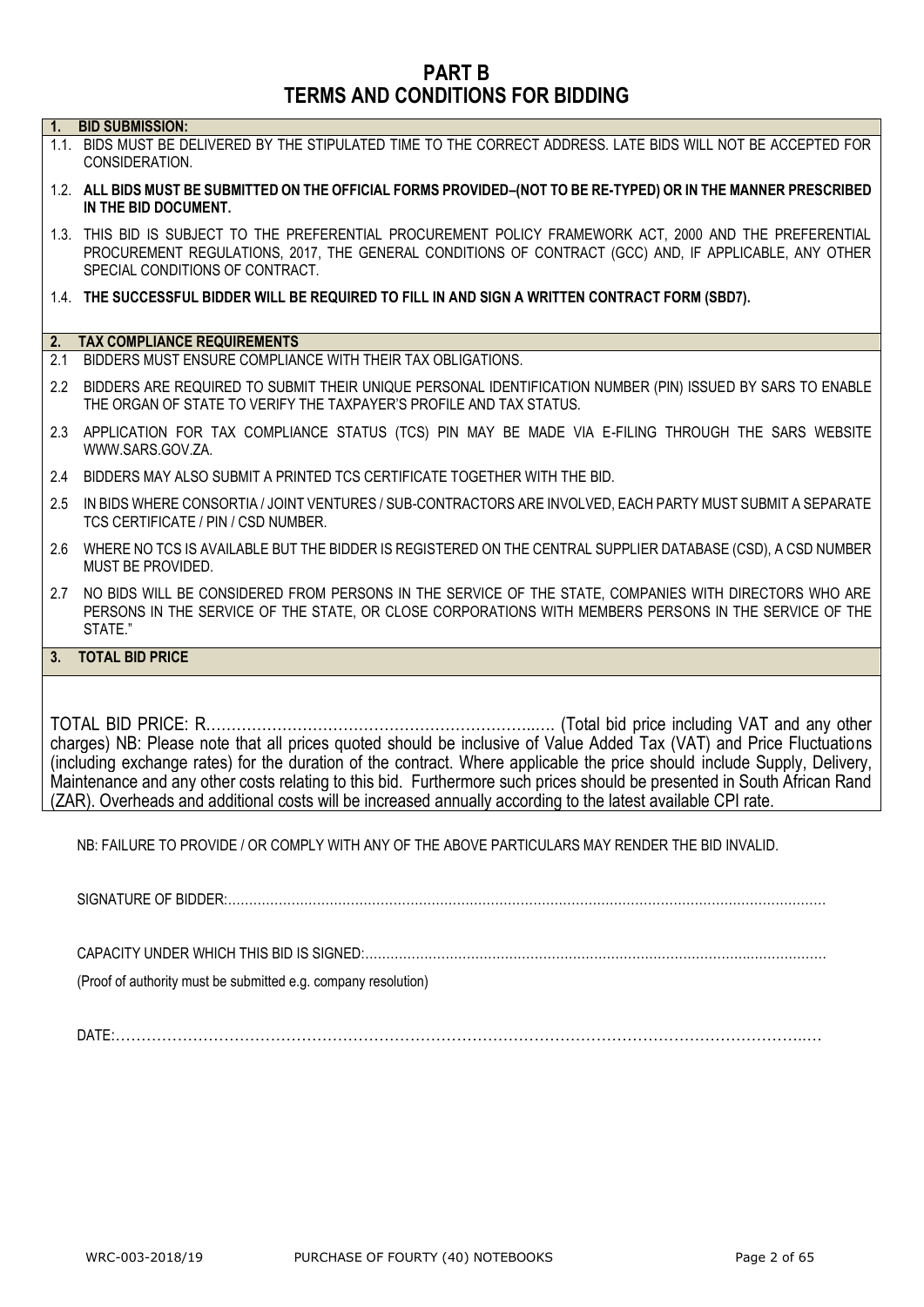# **THE FOLLOWING PARTICULARS MUST BE FURNISHED (FAILURE TO DO SO SHALL RESULT IN YOUR BID BEING DISQUALIFIED)**

# **BIDDING STRUCTURE**

| Indicate the type of Bidding structure by marking with an 'X': |  |  |
|----------------------------------------------------------------|--|--|
| Individual bidder                                              |  |  |
| Joint venture                                                  |  |  |
| Consortium                                                     |  |  |
| Subcontractors                                                 |  |  |
| Other                                                          |  |  |

| If individual bidder, indicate the following: |  |
|-----------------------------------------------|--|
| Name of bidder                                |  |
| Registration number                           |  |
| VAT registration number                       |  |
| Contact person                                |  |
| Telephone number                              |  |
| Fax number                                    |  |
| E-mail address                                |  |
| Postal address                                |  |
| Physical address                              |  |

| If Joint Venture or Consortium, indicate the |  |
|----------------------------------------------|--|
| following:                                   |  |
| Name of prime contractor                     |  |
| <b>Registration number</b>                   |  |
| VAT registration number                      |  |
| Contact person                               |  |
| Telephone number                             |  |
| Fax number                                   |  |
| E-mail address                               |  |
| Postal address                               |  |
| Physical address                             |  |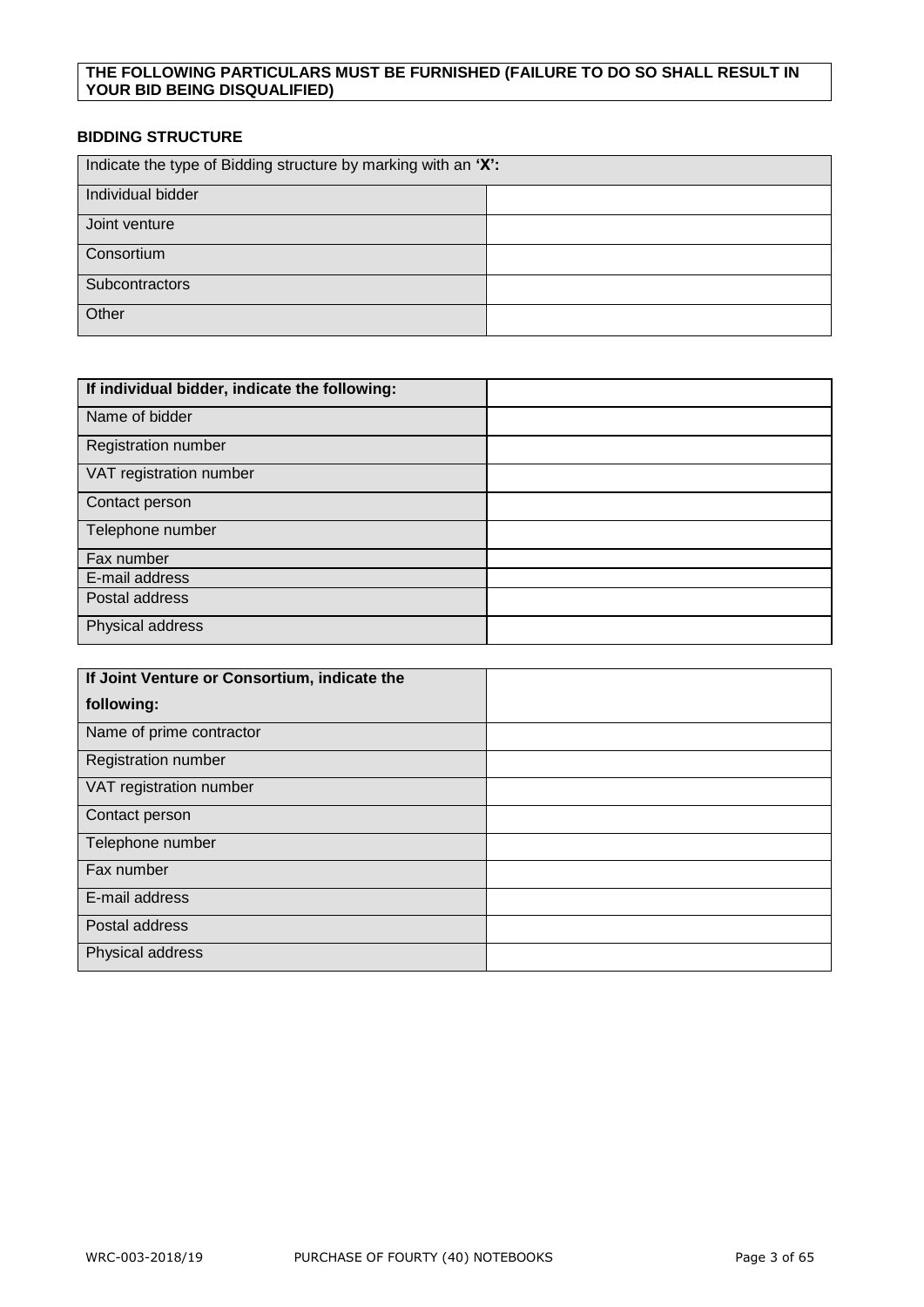| If using sub-contractors:  |  |
|----------------------------|--|
| Name of prime contractor   |  |
| <b>Registration number</b> |  |
| VAT registration number    |  |
| Contact person             |  |
| Telephone number           |  |
| Fax number                 |  |
| E-mail address             |  |
| Postal address             |  |
| Physical address           |  |
|                            |  |

| If Joint Venture or Consortium, indicate the  |  |
|-----------------------------------------------|--|
| following: (to be completed for each partner) |  |
|                                               |  |
| Name of partners                              |  |
|                                               |  |
| <b>Registration number</b>                    |  |
| VAT registration number                       |  |
| Contact person                                |  |
| Telephone number                              |  |
| Fax number                                    |  |
| E-mail address                                |  |
| Postal address                                |  |
| Physical address                              |  |

| If using subcontractors:                  |  |
|-------------------------------------------|--|
| (to be completed for each sub-contractor) |  |
| Name of subcontractors:                   |  |
| Registration number                       |  |
| VAT registration number                   |  |
| Contact person                            |  |
| Telephone number                          |  |
| Fax number                                |  |
| E-mail address                            |  |
| Postal address                            |  |
| Physical address                          |  |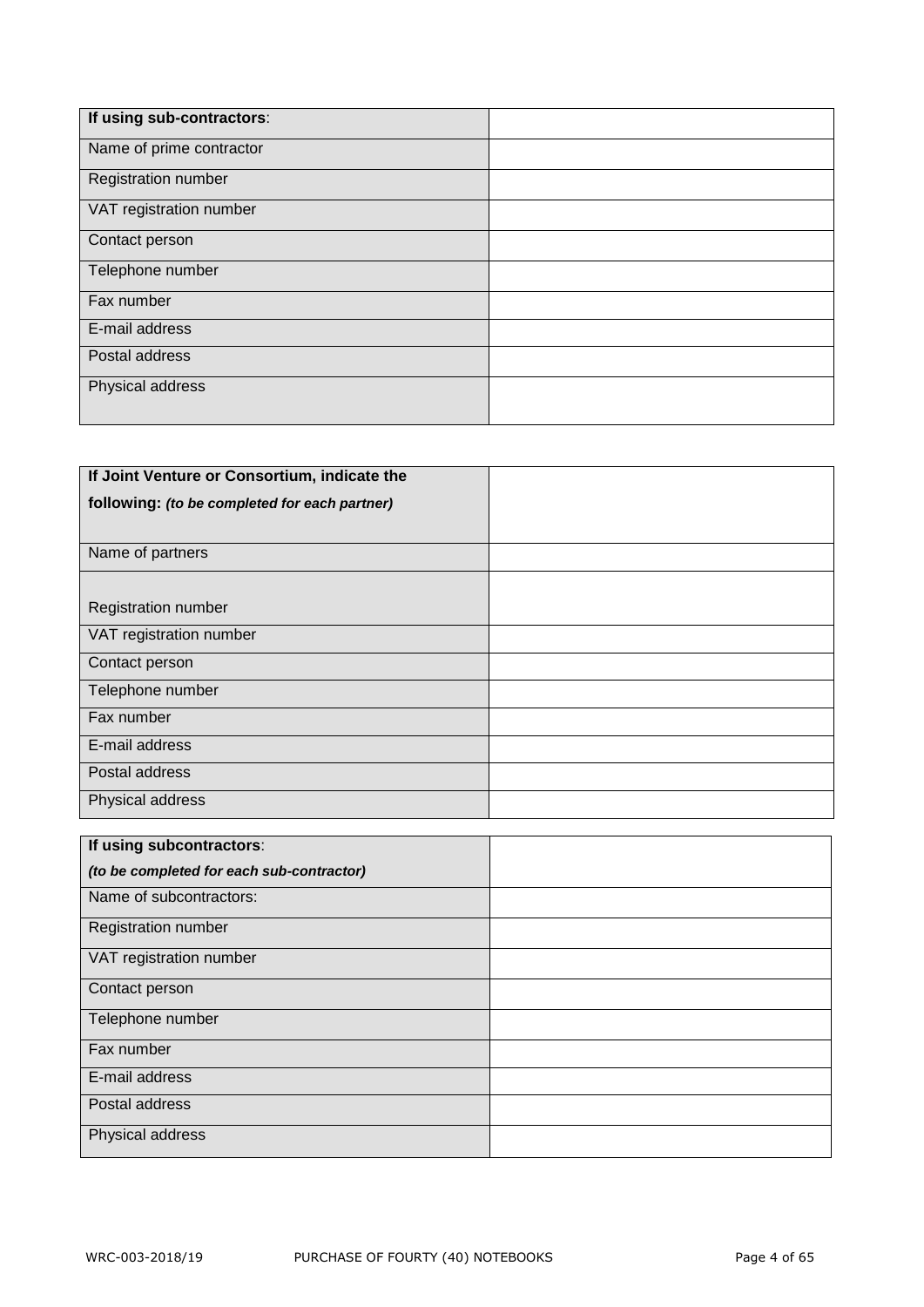# **Checklist of compulsory documents to be submitted:**

# *Please tick in the relevant block below*

| <b>YES</b> | <b>NO</b>                                                                            |                                                                                                                                                   |  |
|------------|--------------------------------------------------------------------------------------|---------------------------------------------------------------------------------------------------------------------------------------------------|--|
|            |                                                                                      | One original tender document (clearly marked as original, etc.)                                                                                   |  |
|            |                                                                                      | Valid Current Tax Clearance certificate.                                                                                                          |  |
|            |                                                                                      | Audited Past three years Annual financial statements with signed audit report in case<br>of a company.                                            |  |
|            |                                                                                      | Past three years Annual financial statements prepared by an independent accountant<br>in case of a CC.                                            |  |
|            |                                                                                      | Certified copies (Copy with original stamp) of your CIPC company registration<br>documents listing all members with percentages, in case of a CC. |  |
|            |                                                                                      | Certified copies (Copy with original stamp) of all latest share certificates, in case of<br>a company.                                            |  |
|            |                                                                                      | Shareholding breakdown per race, gender and percentage shareholding with<br>shareholders of the bidding company who are not individuals.          |  |
|            |                                                                                      | List of references of past and present clients (Company name, department, branch,<br>contact person with office telephone number).                |  |
|            |                                                                                      | Please ensure that the following documents are completed and signed where applicable:                                                             |  |
| <b>YES</b> | <b>NO</b>                                                                            |                                                                                                                                                   |  |
|            |                                                                                      | Completed Bid Conditions - Section 11 of this bid document                                                                                        |  |
|            |                                                                                      | Completed Specifications - Annex A of this bid document                                                                                           |  |
|            |                                                                                      | Completed Price Schedule (with detailed breakdown) - Annex B of this bid<br>document                                                              |  |
|            |                                                                                      | Declaration of Interest - Annex D of this bid document                                                                                            |  |
|            |                                                                                      | National Industrial Participation - Annex E of this bid document.                                                                                 |  |
|            |                                                                                      | Completed Economic Empowerment - Annex F of this bid document Completed<br>Due Diligence                                                          |  |
|            |                                                                                      | Declaration of Bidder's Past Supply Chain Practices - Annex G of this bid<br>document                                                             |  |
| NB:        | Should all of these documents not be included, the bidder may be disqualified on the |                                                                                                                                                   |  |

**basis of non-compliance.**

**The same documents must be submitted for all other companies that are involved in the tender in case of a consortium.**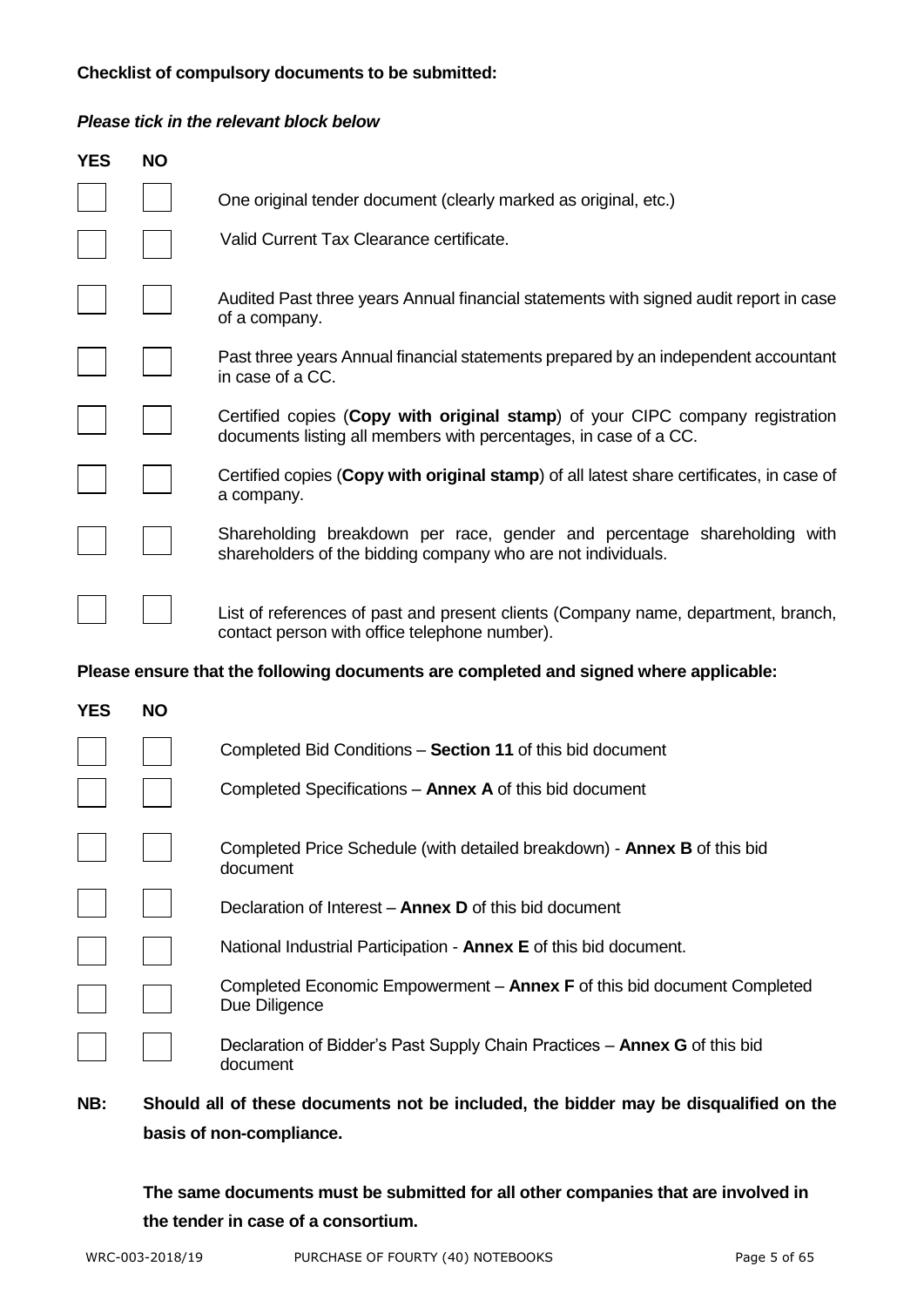| I CERTIFY THAT THE INFORMATION FURNISHED ON THIS FORM IS TRUE AND CORRECT.<br>I FURTHER ACCEPT THAT, IN ADDITION TO CANCELLATION OF A CONTRACT, ACTION MAY BE<br><b>TAKEN AGAINST ME SHOULD THIS DECLARATION PROVE TO BE FALSE.</b> |
|-------------------------------------------------------------------------------------------------------------------------------------------------------------------------------------------------------------------------------------|
| <b>SIGNATURE OF BIDDER (duly authorised)</b>                                                                                                                                                                                        |
| <b>DATE</b>                                                                                                                                                                                                                         |
|                                                                                                                                                                                                                                     |
| <b>CAPACITY UNDER WHICH THIS BID IS SIGNED</b>                                                                                                                                                                                      |
|                                                                                                                                                                                                                                     |

# **ANY ENQUIRIES REGARDING THE BIDDING PROCEDURE MAY BE DIRECTED TO:**

\_\_\_\_\_\_\_\_\_\_\_\_\_\_\_\_\_\_\_\_\_\_\_\_\_\_\_\_\_\_\_\_\_\_\_\_\_\_\_\_\_\_\_\_\_\_\_\_\_\_\_\_\_\_\_\_\_\_\_\_\_\_\_\_\_\_\_\_\_\_\_\_\_\_\_\_\_\_\_\_\_\_\_\_\_\_\_

| Department:            | Supply Chain Management |
|------------------------|-------------------------|
| <b>Contact Person:</b> | The SCM Manager         |
| Tel:                   | 012 761 9300            |
| <b>E-mail address:</b> | tenders@wrc.org.za      |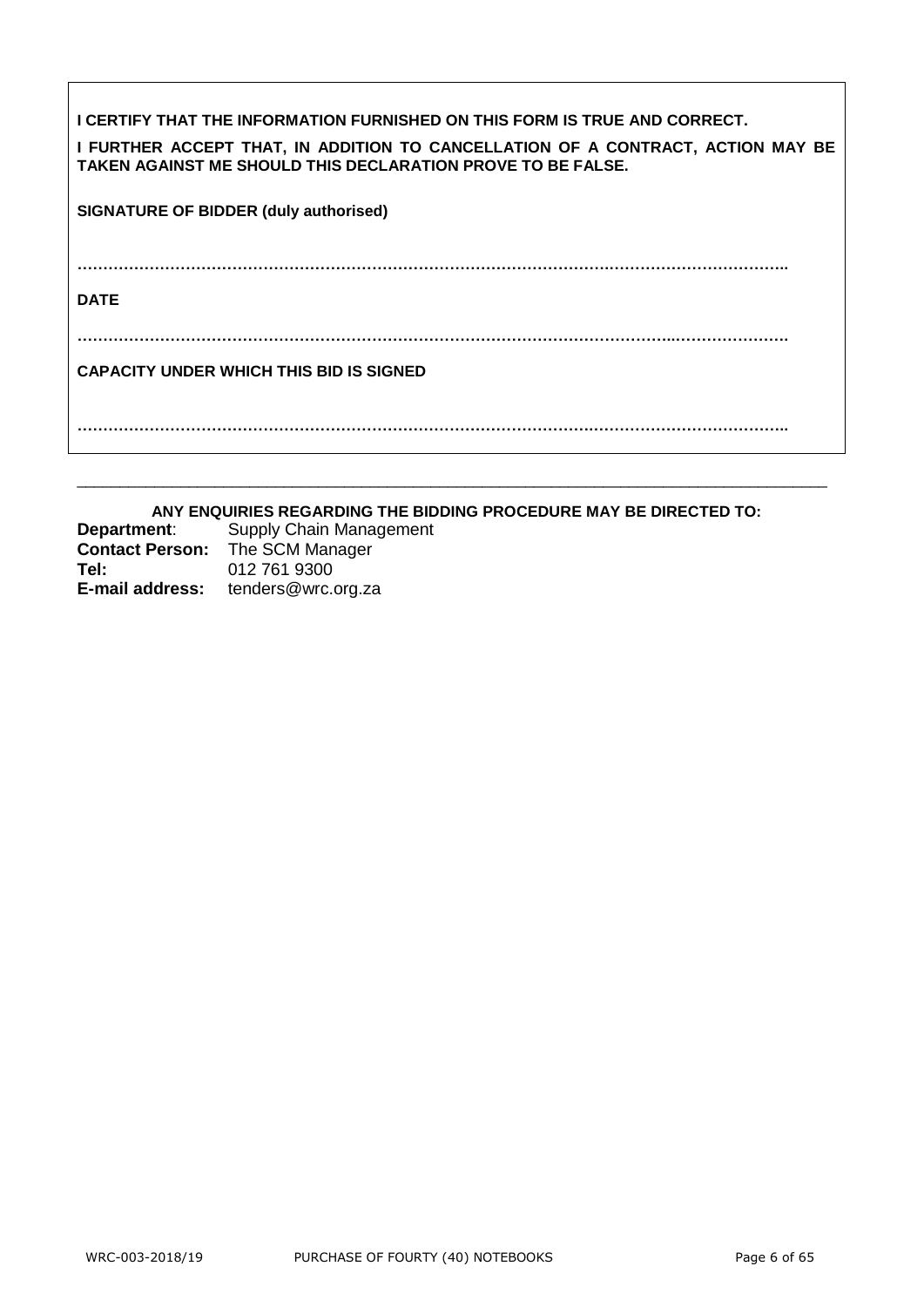# **CONDITIONS AND UNDERTAKINGS BY BIDDER**

- 1.1 **The Bid forms should not be retyped or redrafted, but photocopies may be prepared and used.** However, only documents with the original signature in black ink shall be accepted. Additional offers against any item should be made on a photocopy of the page in question.
- 1.1.1 Black ink should be used when completing Bid documents.
- 1.1.2 Bidders should check the numbers of the pages to satisfy themselves that none is missing or duplicated. WRC will accept NO liability in regard to anything arising from the fact that pages are missing or duplicated.
- 1.2 I/We hereby Bid to supply all or any of the supplies and/or to procure all or any of the services described in the attached documents to WRC on the terms and conditions and in accordance with the specifications stipulated in the Bid documents (and which shall be taken as part of, and incorporated into, this Bid) at the prices inserted therein.
- 1.3 I/We agree that -
- 1.3.1 The offer herein shall remain binding upon me/us and open for acceptance by WRC during the validity period indicated and calculated from the closing hour and date of the Bid;
- 1.3.2 the laws of the Republic of South Africa shall govern the contract created by the acceptance of my/our Bid and that I/we choose domicilium citandi et executandi in the Republic as indicated below; and

# **1.4 NB: BIDDERS TERMS AND CONDITIONS ARE NOT ACCEPTABLE.**

- 1.5 I/We furthermore confirm that I/we have satisfied myself/ourselves as to the correctness and validity of my/our Bid that the price(s) and rate(s) quoted cover all the work/item(s) specified in the Bid documents and that the price(s) and rate(s) cover all my/our obligations under a resulting contract and that I/we accept that any mistakes regarding price(s) and calculations will be at my/our risk.
- 1.6 I/We hereby accept full responsibility for the proper execution and fulfilment of all obligations and conditions devolving on me/us under this Bid as the Principal(s) liable for the due fulfilment of this contract.

| Signature(s) of Bidder or assignee(s)                                                              | Date |
|----------------------------------------------------------------------------------------------------|------|
| Name of signing person (in block letters)                                                          |      |
| Capacity                                                                                           |      |
| Are you duly authorized to sign this bid?                                                          |      |
| Name of Bidder [company name] (in block letters)                                                   |      |
| Postal address (in block letters)                                                                  |      |
| Domicilium citandi et executandi in the RSA (full street address of this place) (in block letters) |      |
|                                                                                                    |      |
|                                                                                                    |      |
| Cell Number:                                                                                       |      |
|                                                                                                    |      |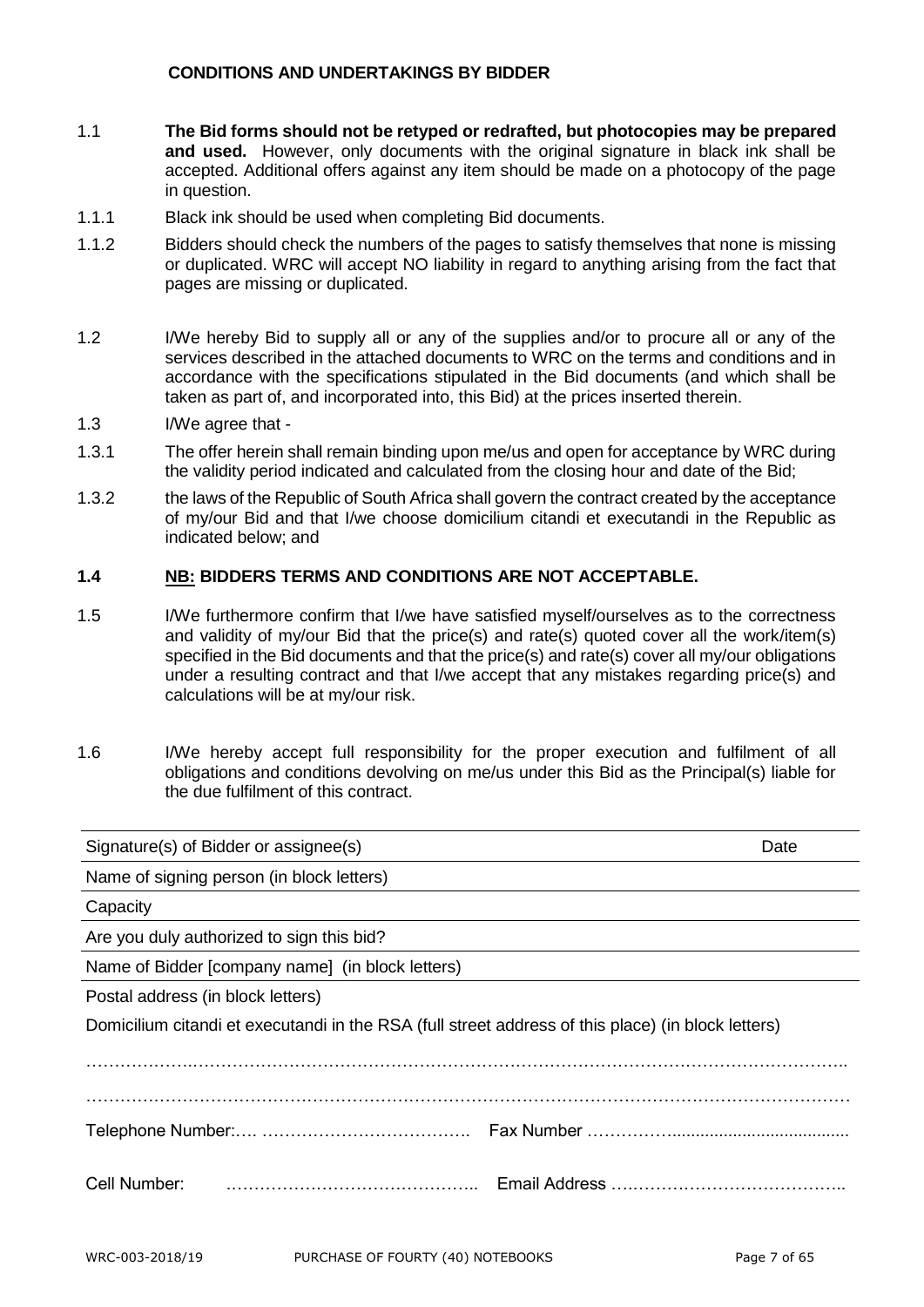# **INSTRUCTIONS TO BIDDER**

# **1 Confidential information disclosure notice**

- 1.1 This document may contain confidential information that is the property of Water Research Commission (WRC).
- 1.2 No part of the contents may be used, copied, disclosed or conveyed in whole or in part to any party in any manner whatsoever other than for preparing a proposal in response to this Bid, without prior written permission from WRC.
- 1.3 All copyright and Intellectual Property herein vests with WRC.

# **2 Introduction**

# 2.1 **Purpose**

2.1.1 The purpose of this Request for Bid (RFB) is an invitation to potential suppliers (hereinafter referred to as "Bidders") to submit Bids for the items/products/solutions as detailed under Annex A: Technical/solution specification.

# 2.2 **Objectives**

- 2.2.1 The following objectives must be achieved with the implementation of the above required solution:
- 2.2.1.1 Based on the Bids submitted and the outcome of the evaluation process according to the set evaluation criteria, WRC intends to select a preferred bidder/s with the view of concluding a service level agreement (SLA) where applicable with such successful bidder. The Bid shall be evaluated in terms of the PPPFA (80/20).

# 2.3 **Queries**

2.3.1 Should it be necessary for a bidder to obtain clarity on any matter arising from or referred to in this RFP document, please refer queries, in writing, to the contact person(s) listed below. Under no circumstances may any other employee within WRC be approached for any information. Any such action may result to disqualification of a response submitted in response to the RFP. WRC reserves the right to place responses to such queries on the website.

| <b>Name</b>        | <b>Type of Query</b> | <b>Email address</b> |
|--------------------|----------------------|----------------------|
| <b>SCM Manager</b> | <b>Bid Queries</b>   | tenders@wrc.org.za   |

Enquiries should reference specific paragraph numbers, where appropriate.

All questions/enquiries must be forwarded in writing not later than **07 September 2018 at 11h00**.

Questions/enquiries received after **11h00** on **07 September 2018** will not be considered.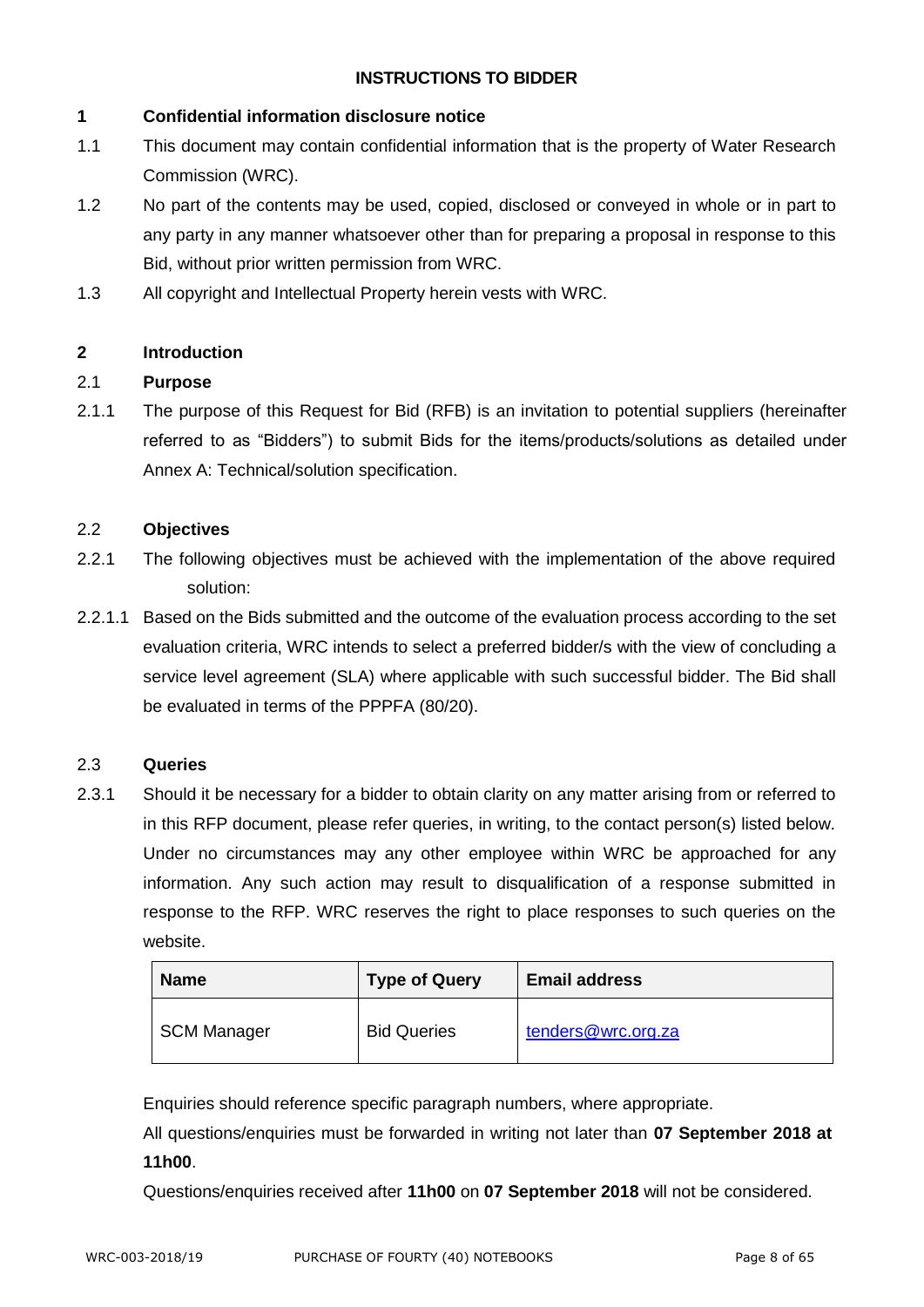*Bidders are not allowed to contact any other* **WRC** *staff in the context of this tender other that the indicated official under 2.3.1.*

# 2.4 **Bid Documents**

- 2.4.1 Bids must be **hand delivered or (if couriered) reach** to **WRC** by no later than **11h00 on 14 September 2018**.
- 2.4.2 Bid documents must contain **one original document**, **initialled on each page**, and **signed where required**. (Two separate envelopes: one for financials (Pricing) and the other for Technical document).

# **3 General rules and instructions**

# 3.1 **Confidentiality**

- 3.1.1 The information contained in this document is of a confidential nature, and must only be used for purposes of responding to this RFP. This confidentiality clause extends to Bidder partners and/or implementation agents, whom the Bidder may decide to involve in preparing a response to this RFP.
- 3.1.2 For purposes of this process, the term "Confidential Information" shall include all technical and business information, including, without limiting the generality of the foregoing, all secret knowledge and information (including any and all financial, commercial, market, technical, functional and scientific information, and information relating to a party's strategic objectives and planning and its past, present and future research and development), technical, functional and scientific requirements and specifications, data concerning business relationships, demonstrations, processes, machinery, knowhow, architectural information, information contained in a party's software and associated material and documentation, plans, designs and drawings and all material of whatever description, whether subject to or protected by copyright, patent or trademark, registered or un-registered, or otherwise disclosed or communicated before or after the date of this process.
- 3.1.3 The receiving party shall not, during the period of validity of this process, or at any time thereafter, use or disclose, directly or indirectly, the confidential information of WRC (even if received before the date of this process) to any person whether in the employment of the receiving party or not, who does not take part in the performance of this process.
- 3.1.4 The receiving party shall take all such steps as may be reasonably necessary to prevent WRC's confidential information coming into the possession of unauthorised third parties. In protecting the receiving party's confidential information, WRC shall use the same degree of care, which does not amount to less than a reasonable degree of care, to prevent the unauthorised use or disclosure of the confidential information as the receiving party uses to protect its own confidential information.
- 3.1.5 Any documentation, software or records relating to confidential information of WRC, which comes into the possession of the receiving party during the period of validity of this process or at any time thereafter or which has so come into its possession before the period of validity of this process:
- 3.1.5.1 Shall be deemed to form part of the confidential information of WRC;
- 3.1.5.2 Shall be deemed to be the property of WRC;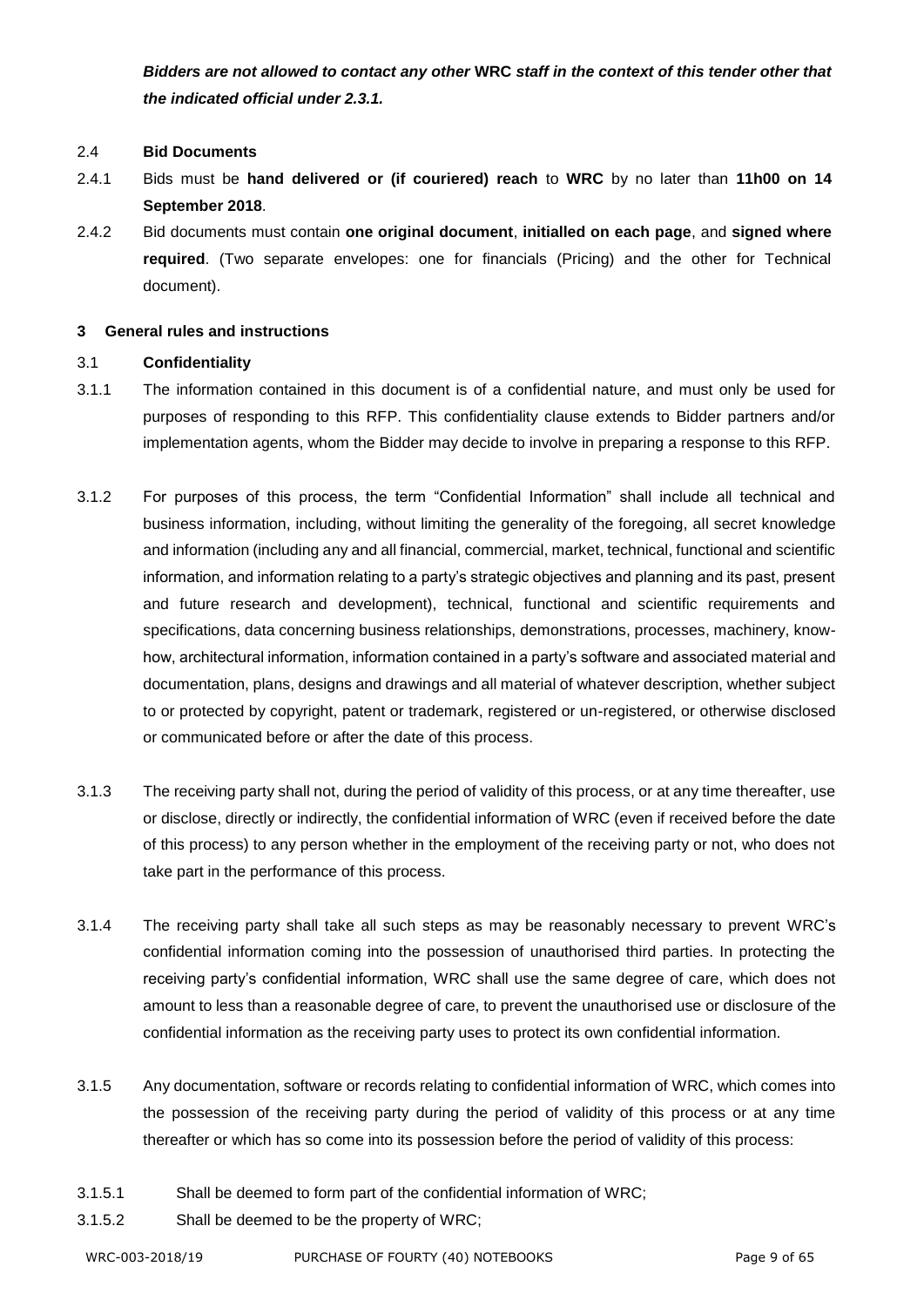- 3.1.5.3 shall not be copied, reproduced, published or circulated by the receiving party unless and to the extent that such copying is necessary for the performance of this process and all other processes as contemplated in; and
- 3.1.5.4 Shall be surrendered to WRC on demand, and in any event on the termination of the investigations and negotiations, and the receiving party shall not retain any extracts.

#### 3.2 **News and press releases**

3.2.1 Bidders or their agents shall not make any news releases concerning this RFP or the awarding of the same or any resulting agreement(s) without the consent of, and then only in co-ordination with WRC.

# **3.3 Precedence of documents**

- 3.3.1 This RFP consists of a number of sections (see list). Where there is a contradiction in terms between the clauses, phrases, words, stipulations or terms and herein referred to generally as stipulations in this RFP and the stipulations in any other document attached hereto, or the RFP submitted hereto, the relevant stipulations in this RFP shall take precedence.
- 3.3.2 Where this RFP is silent on any matter, the relevant stipulations addressing such matter and which appears in the PPPFA shall take precedence. Bidders shall refrain from incorporating any additional stipulations in its proposal submitted in terms hereof other than in the form of a clearly marked recommendation that WRC may in its sole discretion elect to import or to ignore. Any such inclusion shall not be used for any purpose of interpretation unless it has been so imported or acknowledged by WRC.
- 3.3.3 It is acknowledged that all stipulations in the PPPFA are not equally applicable to all matters addressed in this RFP. It however remains the exclusive domain and election of WRC as to which of these stipulations are applicable and to what extent. Bidders are hereby acknowledging that the decision of the WRC in this regard is final and binding. The onus to enquire and obtain clarity in this regard rests with the vendor(s). The vendor(s) shall take care to restrict its enquiries in this regard to the most reasonable interpretations required to ensure the necessary consensus.

#### **3.4 Preferential Procurement Reform**

- 3.4.1 WRC supports Black Economic Empowerment as an essential ingredient of its business. In accordance with government policy, WRC insists that the private sector demonstrates its commitment and track record to Black Economic Empowerment in the areas of ownership (shareholding), skills transfer, employment equity and procurement practices (SMME Development) etc.
- 3.4.2 WRC shall apply the principles of the Preferential Procurement Policy Framework Act, (Act No. 5 of 2000) with its Preferential Procurement Regulation 2017 to this proposal.
- 3.4.3 Bidders shall complete the preference certificate attached to this proposal. In the case of a consortium and subcontractors, the preference certificate must be completed for each legal entity (Annex C).

## 3.5 **Security clearances**

3.5.1 Employees and subcontractors of the Bidders **may** be required to be in possession of valid security clearances to the level determined by NIA or/or WRC commensurate with the nature of the project activities they are involved in. The cost of obtaining suitable clearances is for the account of the bidders. The Bidders shall supply and maintain a list of personnel involved on the project indicating their clearance status.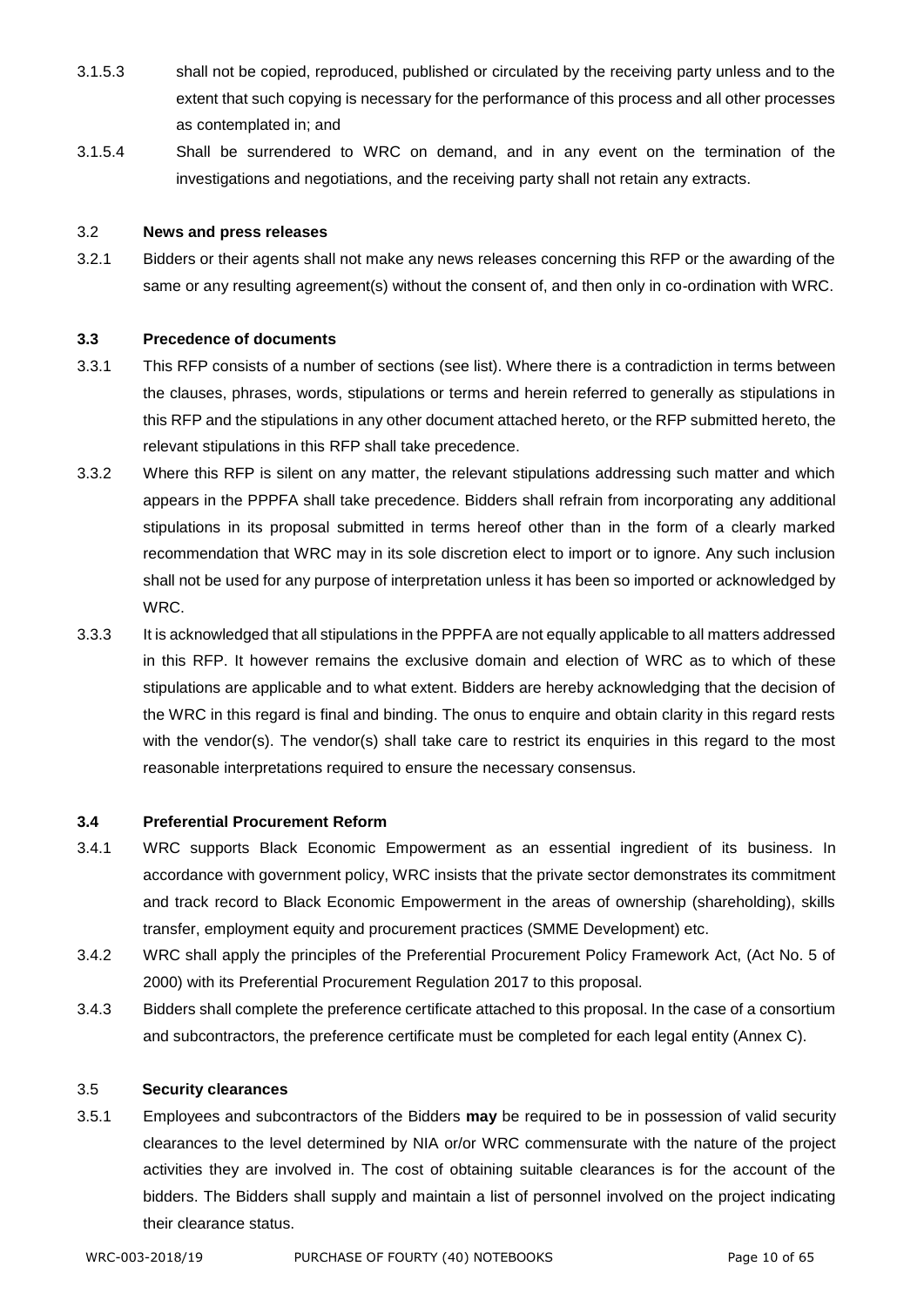# 3.6 **Occupational Injuries and Diseases Act 13 of 1993**

3.6.1 The Bidder warrants that all its employees (including the employees of any sub-contractor that may be appointed) are covered in terms of the Compensation for Occupational Injuries and Diseases Act 13 of 1993 ("COIDA") and that the cover shall remain in force for the duration of the adjudication of this bid and/ or subsequent agreement. WRC reserves the right to request the Bidder to submit documentary proof of the Bidder's registration and "good standing" with the Compensation Fund, or similar proof acceptable to WRC.

# **3.7 Instructions for submitting a proposal**

- 3.7.1 One (1) original hard copy of the Bid shall be submitted on the date of closure of the Bid.
- 3.7.1.1 The original copy must be signed in black ink by an authorised employee, agent or representative of the bidder and each and every page of the proposal shall contain the initials of same signatories.
- 3.7.2 Bidders shall submit proposal responses in accordance with the prescribed manner of submissions as specified above.
- 3.7.3 Bid must be submitted in a prescribed response format herewith reflected as **Response Format**, and be sealed in an envelope. The envelope must be marked clearly (on the outside) with the Bid Number and be addressed to **The SCM Manager.**
- 3.7.4 Bid must be submitted on or before **14 September 2018 not later than 11h00.** The bids must be dropped in the tender box at the **Bloukrans Building Lynnwood bridge Office Park; Second floor; 4 Daventry Street; Lynnwood manor; Pretoria.**

Bidders are urged to ensure that they clearly mark their bids with the Bid Number; register their bids and sign the register that will be provided at the reception. Failure to sign the register will lead to the bid being disqualified. Failure to submitted sealed bids could result to disqualification of bids. The onus is on the bidder to ensure that their bids get registered in the bids received register. Bidders must advise their courier companies of this instruction.

- 3.7.5 All Bids in this regard shall only be accepted if they have been registered on the bids received register before or on the closing date and stipulated time.
- 3.7.6 Bids received after the time stipulated shall not be considered.
- 3.7.7 Bid responses sent by courier must reach this office at least **36 hours** before the closing date to be registered on the bids received register. Failure to comply with this requirement shall result in your proposal being treated as a "late proposal" and shall not be entertained. Such proposal shall be returned to the respective Bidders.
- 3.7.8 **No proposal shall be accepted by WRC if submitted in any manner other than as prescribed above.**

#### **4 Reasons for disqualification**

- 4.1 WRC reserves the right to disqualify any bidder which does any one or more of the following, and such disqualification may take place without prior notice to the offending bidder, however the bidder shall be notified in writing of such disqualification:
- 4.1.2 Bidders who do not submit a valid and original Tax Clearance Certificate on the closing date and time of the bid;
- 4.1.3 Bidders who submitted incomplete information and documentation according to the requirements of this RFP;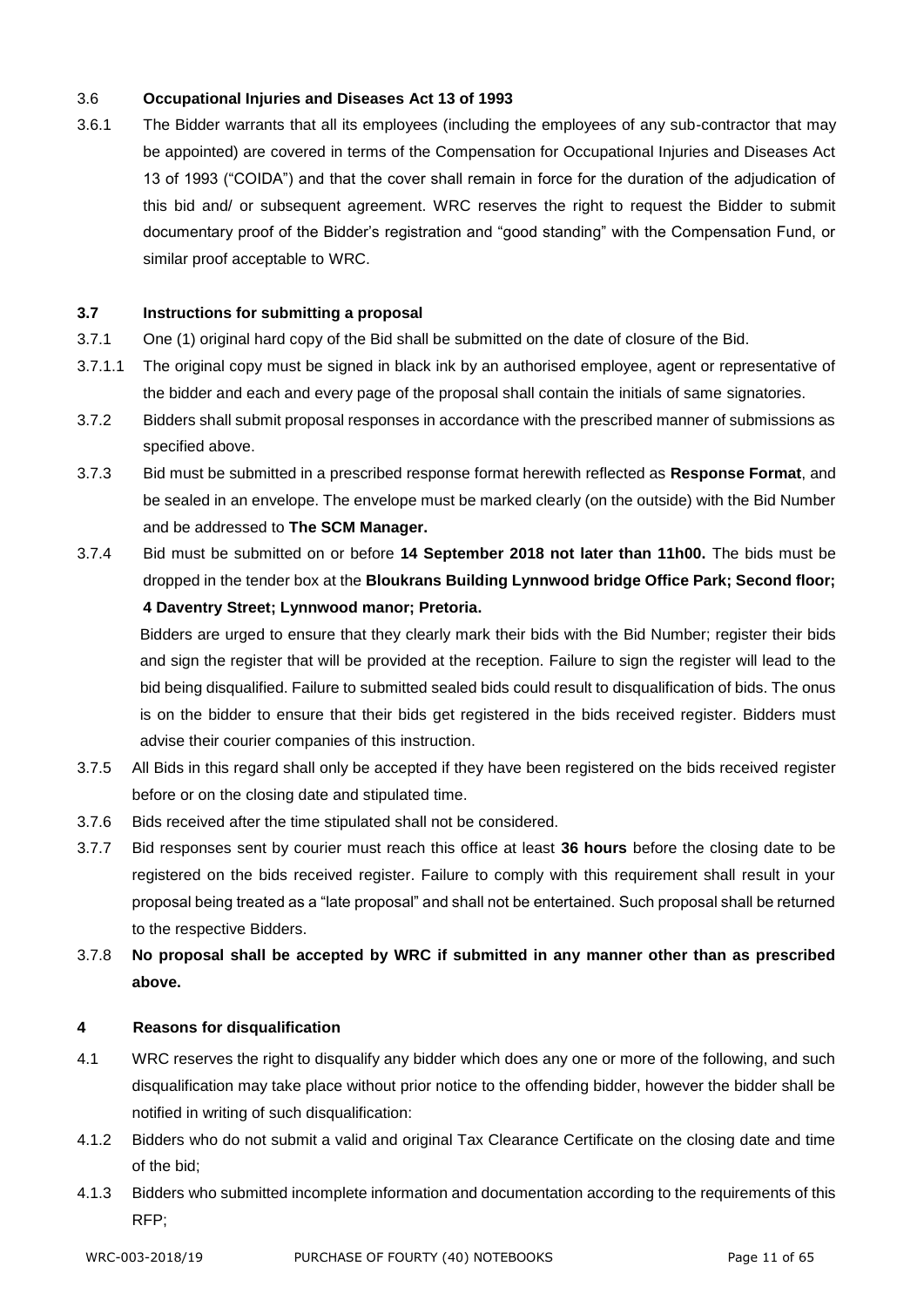- 4.1.4 Bidders who submitted information that is fraudulent, factually untrue or inaccurate, for example memberships that do not exist, BEE credentials, experience, etc.;
- 4.1.5 Bidders who received information not available to other bidders through fraudulent means;
- 4.1.6 Bidders who do not comply with *mandatory requirements* as stipulated in this RFP.
- 4.1.7 Bidders who made false declarations on the Standard Bidding Documents, or misrepresent facts; and/or
- 4.1.8 Bidders who are listed on the National Treasury's database of restricted suppliers

# **5 Closing of Bid**

- 5.1 There shall be **no public opening** of the Bid received. There shall be no discussions with any enterprise until evaluation of the proposal has been complete. Any subsequent discussions shall be at the discretion of WRC. Unless specifically provided for in the proposal document, bids submitted by means of telegram, telex, facsimile or similar means shall not be considered.
- 5.2 No Bids from any bidder with offices within the RSA shall be accepted if sent via the Internet or e-mail. However Bids from international bidders with no office or representation in the RSA shall be accepted if received via the Internet or e-mail before the closing date and time.
- 5.2.1 Such Bids shall not be made available for evaluation until the original signed documentation is received within three (3) working days after the closing date, otherwise the proposal shall be disqualified. International bidders must submit proof that they do not have any offices or representation in South Africa.

# **6 Bid preparation**

- 6.1 All additions to the proposal documents i.e. annexes, supporting documentation pamphlets, photographs, technical specifications and other support documentation covering the solution offered etc. shall be neatly bound as part of the schedule concerned.
- 6.2 All responses regarding questions posed in the annexes attached herewith shall be answered in accordance with the prescribed **RFB Response Format**.

# **7 Oral presentations and briefing sessions**

7.1 Bidders who submit Bids in response to this RFP may be required to give an oral presentation, which may include, but is not limited to, an equipment/service demonstration of their proposal to WRC. This provides an opportunity for the vendor to clarify or elaborate on the proposal. This is a fact finding and explanation session only and does not include negotiation. WRC shall schedule the time and location of these presentations. Oral presentations are an option of WRC and may or may not be conducted.

# **8 Evaluation Criteria for BEE**

- 8.1 Points awarded for B-BBEE Status Level of Contribution
- 8.2 The value of this bid is estimated not to exceed R 50 000 000 (all applicable taxes included) and therefore the 80/20 system shall be applicable.
- 8.3 In terms of Regulation 5 (2) and 6 (2) of the Preferential Procurement Regulations, preference points must be awarded to a bidder for attaining the B-BBEE status level of contribution in accordance with the table below.
- 8.4 Preference points for this bid shall be awarded for:
	- (a) Price; and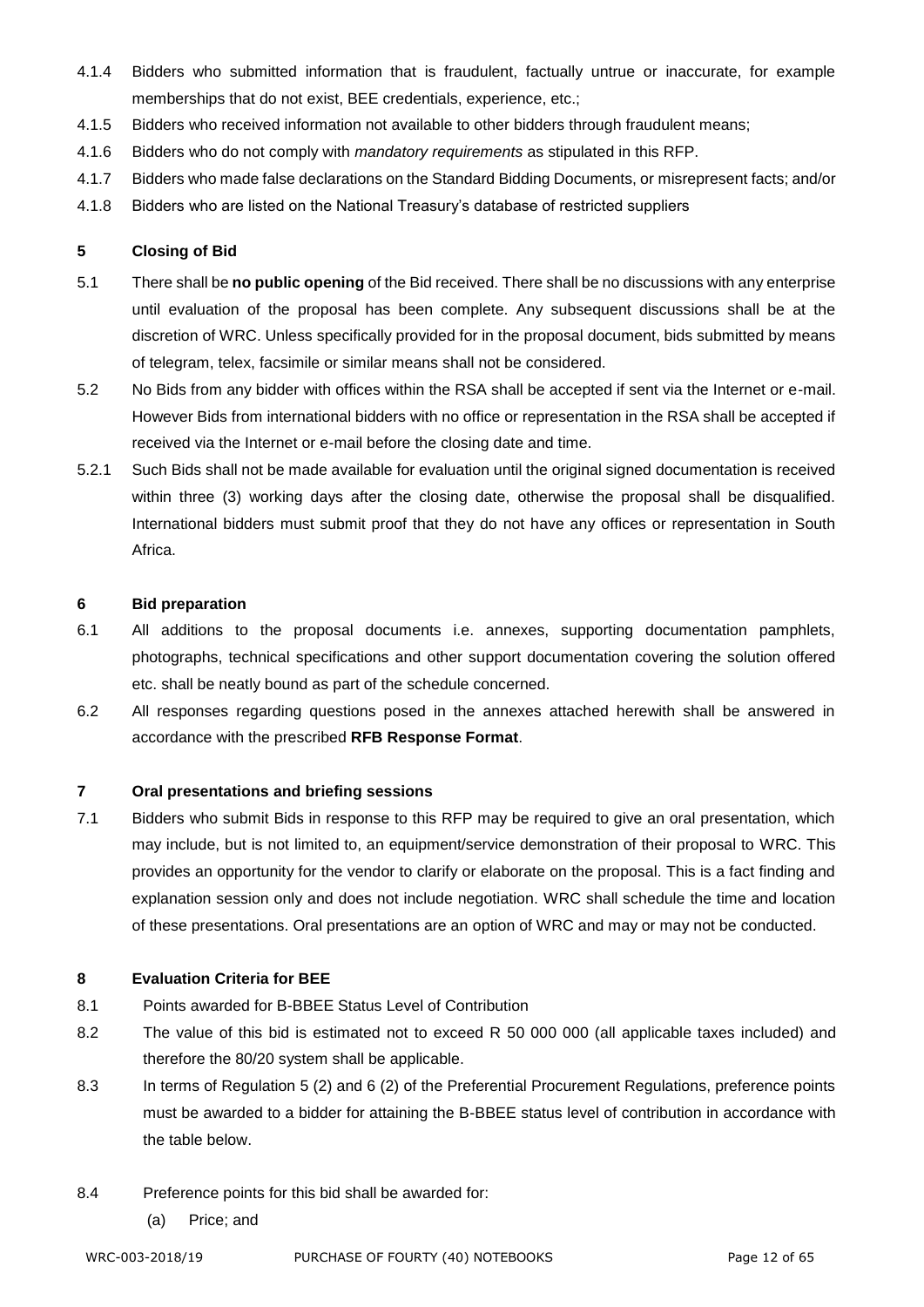| <b>B-BBEE Status Level of Contributor</b> | <b>Number of points</b><br>(80/20 system) |
|-------------------------------------------|-------------------------------------------|
| 1                                         | 20                                        |
| $\overline{2}$                            | 18                                        |
| 3                                         | 14                                        |
| 4                                         | 12                                        |
| 5                                         | 8                                         |
| 6                                         | 6                                         |
| $\overline{7}$                            | 4                                         |
| 8                                         | $\overline{2}$                            |
| Non-compliant contributor                 | 0                                         |

- 8.5 Bidders who qualify as EMEs in terms of the B-BBEE Act must submit a certificate issued by an Accounting Officer as contemplated in the CCA or a Verification Agency accredited by SANAS or a Registered Auditor. Registered auditors do not need to meet the prerequisite for IRBA's approval for the purpose of conducting verification and issuing EMEs with B-BBEE Status Level Certificates.
- 8.6 Bidders other than EMEs must submit their original and valid B-BBEE status level verification certificate or a certified copy thereof, substantiating their B-BBEE rating issued by a Registered Auditor approved by IRBA or a Verification Agency accredited by SANAS.
- 8.7 A trust, consortium or joint venture, will qualify for points for their B-BBEE status level as a legal entity, provided that the entity submits their B-BBEE status level certificate.
- 8.8 A trust, consortium or joint venture will qualify for points for their B-BBEE status level as an unincorporated entity, provided that the entity submits their consolidated B-BBEE scorecard as if they were a group structure and that such a consolidated B-BBEE scorecard is prepared for every separate bid.
- 8.9 Tertiary institutions and public entities will be required to submit their B-BBEE status level certificates in terms of the specialized scorecard contained in the B-BBEE Codes of Good Practice.
- 8.10 A person will not be awarded points for B-BBEE status level if it is indicated in the bid documents that such a bidder intends sub-contracting more than 25% of the value of the contract to any other enterprise that does not qualify for at least the points that such a bidder qualifies for, unless the intended sub-contractor is an EME that has the capability and ability to execute the sub-contract.
- 8.11 A person awarded a contract may not sub-contract more than 25% of the value of the contract to any other enterprise that does not have an equal or higher B-BBEE status level than the person concerned, unless the contract is sub-contracted to an EME that has the capability and ability to execute the subcontract.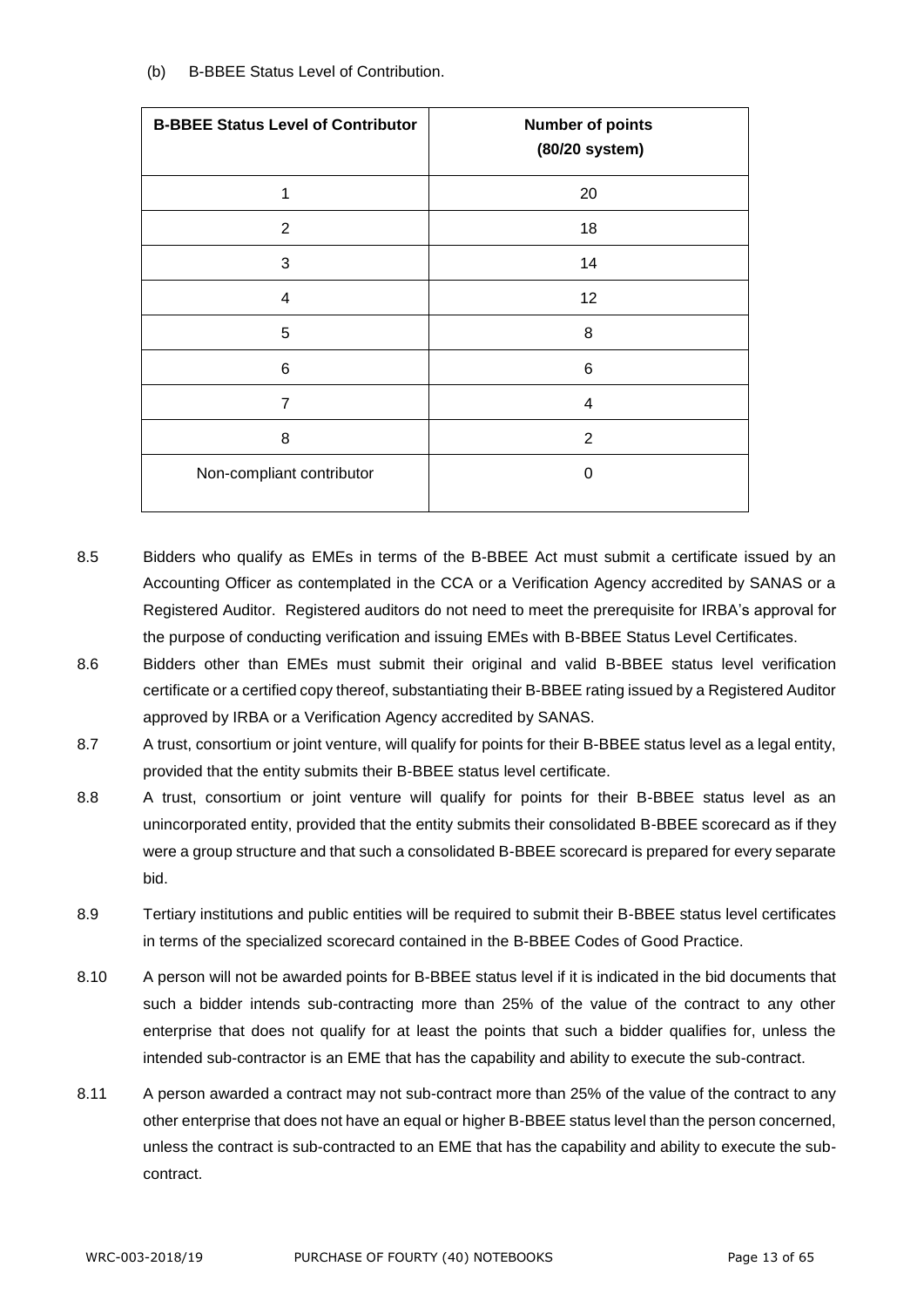# **9 Evaluation criteria and methodology**

# 9.1 **Functional evaluation criteria**

"Functionality" means the measurement according to predetermined norms of a service or commodity designed to be practical and useful, working or operating, taking into account quality, reliability, viability and durability of a service or commodity.

The need to invite and evaluate bids on the basis of functionality depends on the nature of the required commodity or service.

When inviting bids, WRC indicates: -

- (i) Whether the bids will be evaluated on functionality;
- (ii) The evaluation criteria for measuring functionality;
- (iii) The weight of each criterion; and
- (iv) The applicable values as well as the minimum threshold for functionality

# **FUNCTIONAL / TECHNICAL EVALUATION CRITERIA**

This will bid will not be evaluated on Functionality only Price and Preference evaluation will apply.

# 9.2 **Price and preference evaluation criteria**

Subsequent to the eligibility screening phase, the second phase of evaluation of the Bids shall be based on the **80/20** PPPFA principle and the points for evaluation criteria are as follows:

| Price points            | 80         |
|-------------------------|------------|
| Preferential points/BEE | 20         |
| Total                   | 100 points |

All Bid received shall be evaluated by a panel using the preference points system as stipulated in the Preferential Procurement Regulations.

SBD 1

# **10. BIDDING CONDITIONS**

- 10.1 Bidders shall provide full and accurate answers to all (including mandatory) questions posed in this document, and, are required to explicitly state either "Comply" or "Not Comply" or "Partial" (with a  $\sqrt{ }$ " regarding compliance with the requirements. Where necessary, the bidder shall substantiate their response to a specific question.
- 10.2 A **""** under "Comply" will be interpreted as full compliance/acceptance to the applicable paragraph. A **""** under "Comply" will be interpreted that the Bidder/s has/have read and understood the paragraph, but the bidder does **not accept** the content of the applicable paragraph. A **""** under "Partial" will be interpreted and evaluated objectively against explanations and supporting documentation accordingly.

**NOTE:If PARTIAL is indicated as the level of compliance and NO supporting documentation is provided that clearly clarifies the Bidder/s position, the paragraph will be evaluated as "Non-Comply".** 

**It is mandatory for the bidders to comply with the following bid conditions.**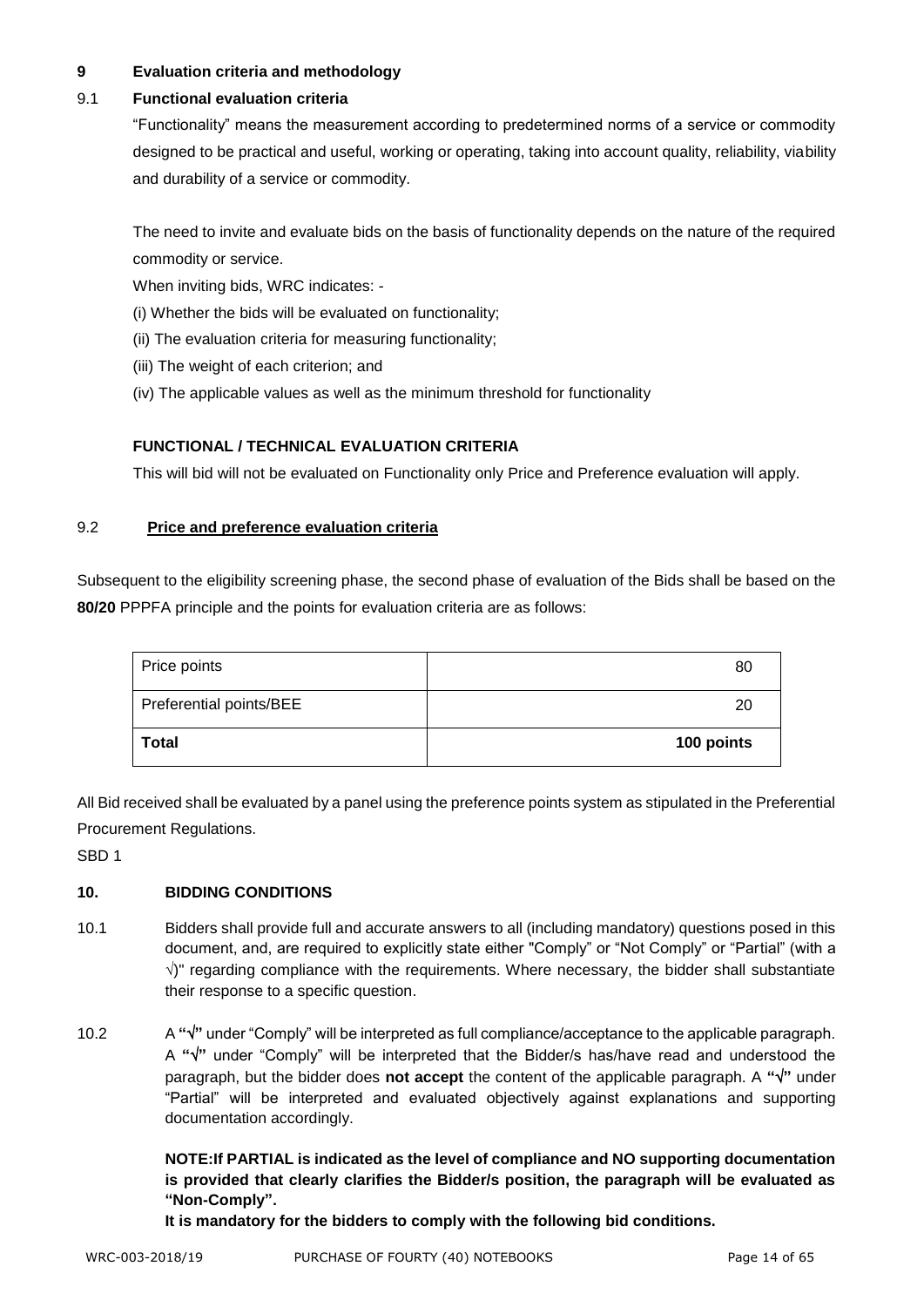10.3 The following bid conditions will govern the contract between the WRC and the successful bidder:

| <b>Requirement</b>                                                  | <b>ACCEPT</b> | <b>NOT ACCEPT</b> |
|---------------------------------------------------------------------|---------------|-------------------|
| 10.3.1                                                              |               |                   |
| Bidders are invited to offer the Services in accordance with the    |               |                   |
| attached Specifications and the conditions within this document.    |               |                   |
| 10.3.2                                                              |               |                   |
| The successful Bidder/s will be contracted to procure the           |               |                   |
| Services for a period to be agreed after which WRC reserves the     |               |                   |
| right to review and extend the contract for further period/s at the |               |                   |
| WRC's discretion.                                                   |               |                   |
| 10.3.3                                                              |               |                   |
| The fees will be negotiated.                                        |               |                   |
| <b>Interpretation of requirements</b>                               | <b>ACCEPT</b> | <b>NOT ACCEPT</b> |
| 10.3.4                                                              |               |                   |
| The Bidder/s shall accept WRC's interpretation of any specific      |               |                   |
| requirement in the Bid documents or Specifications should there     |               |                   |
| be a difference of interpretation between the Bidder/s and WRC.     |               |                   |
| 10.3.5                                                              |               |                   |
| Should any dispute arise as a result of this of this Bid and/or the |               |                   |
| subsequent contract, which cannot be settled to the mutual          |               |                   |
| satisfaction of the Bidder/s and WRC's, it shall be dealt with in   |               |                   |
| terms of paragraph 3.0 of this document.                            |               |                   |
| 10.3.6                                                              |               |                   |
| Should there be any discrepancies between the Bid conditions        |               |                   |
| and any other documentation that forms part of this RFP, the Bid    |               |                   |
| conditions shall take preference.                                   |               |                   |

| <b>Documentation</b>                                                                                                                                                                                                                                                                                                                                                                                                           | <b>ACCEPT</b> | <b>NOT ACCEPT</b> |
|--------------------------------------------------------------------------------------------------------------------------------------------------------------------------------------------------------------------------------------------------------------------------------------------------------------------------------------------------------------------------------------------------------------------------------|---------------|-------------------|
| 10.3.7<br>Fully comprehensive service documentation shall be supplied in<br>English by each Bidder, which shall explicitly and detail,<br>describe the service/s offered. This documentation shall include<br>sufficient detail to clearly give the reader a precise and<br>unambiguous description of the service/s offered. Incomplete or<br>incomprehensive service documentation will result in rejection of<br>the offer. |               |                   |
| 10.3.8<br>Bidder's name and address should clearly appear on the outside<br>of tender documents and on envelope.                                                                                                                                                                                                                                                                                                               |               |                   |

| <b>Selection</b>                                                   | <b>ACCEPT</b> | <b>NOT ACCEPT</b> |
|--------------------------------------------------------------------|---------------|-------------------|
| 10.3.9                                                             |               |                   |
| WRC reserves the right to evaluate and consider any Bids that do   |               |                   |
| not comply strictly to this RFP.                                   |               |                   |
| 10.3.10                                                            |               |                   |
| Acceptance of any Bids will only indicate, without any obligations |               |                   |
| on the part of either WRC and/or a Bidder, the willingness of such |               |                   |
| parties to enter into negotiations, which may or may not result in |               |                   |
| a contract/order as the case may be.                               |               |                   |
| 10.3.11                                                            |               |                   |
| WRC reserves the right to make a selection solely on the           |               |                   |
| information received in the Bids or to negotiate further with one  |               |                   |
| or more Bidder/s.                                                  |               |                   |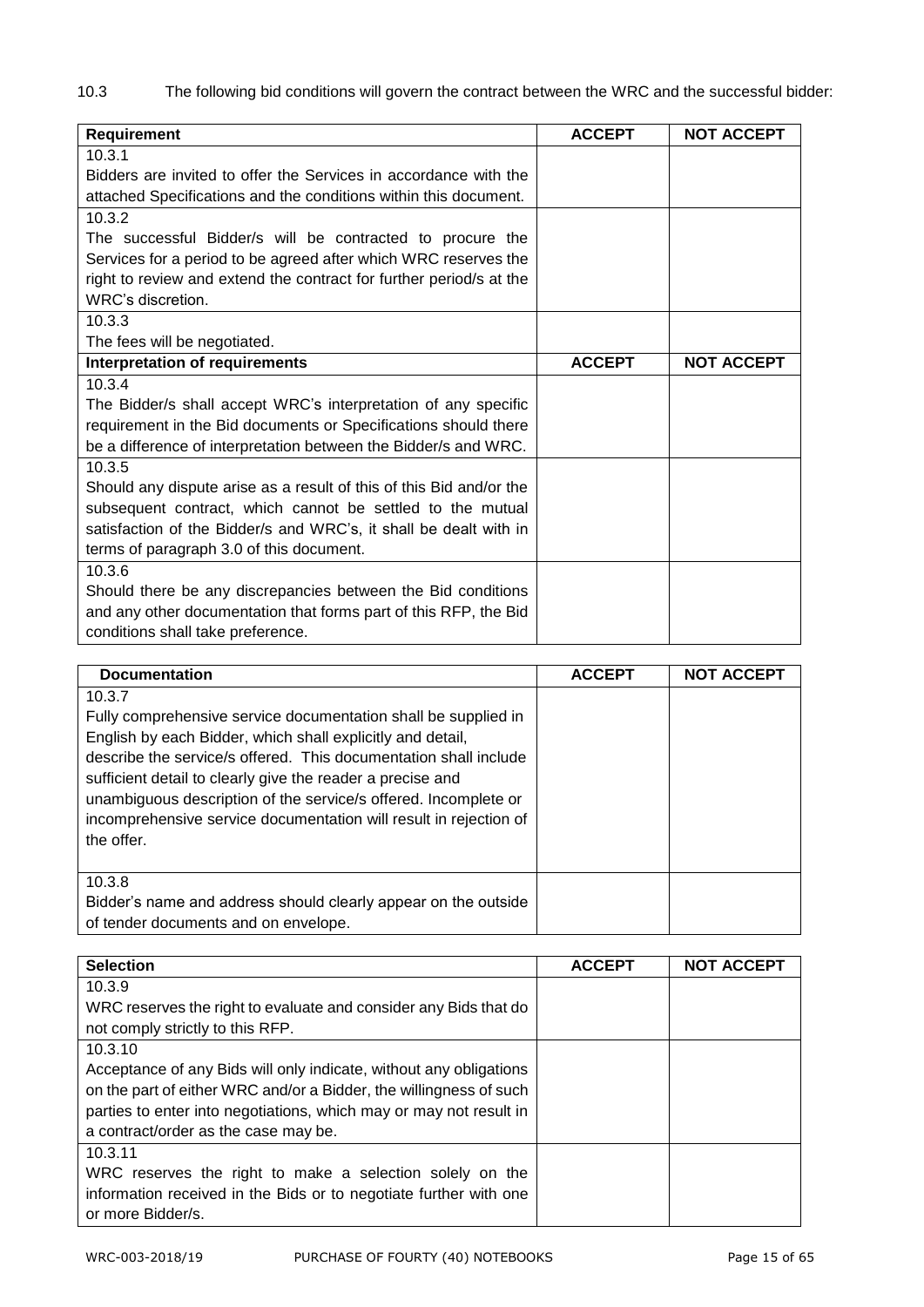| 10.3.12                                                           |  |
|-------------------------------------------------------------------|--|
| The Bidder/s selected for further negotiations, if any, will be   |  |
| chosen on the basis of the greatest benefit to WRC and<br>not     |  |
| necessarily on the basis of lowest price or any other criteria.   |  |
| 10.3.13                                                           |  |
| Should WRC consider it necessary, the Bidder/s shall agree to an  |  |
| inspection of the resources and works of the Bidder, if so        |  |
| required.                                                         |  |
| 10.3.14                                                           |  |
| Should WRC consider it necessary, WRC will visit the Bidder/s     |  |
| customer sites.                                                   |  |
| 10.3.15                                                           |  |
| WRC reserves the right:                                           |  |
| 10.3.15.1 to cancel this RFP at any time;                         |  |
| 10.3.15.2 not to accept any Bids;                                 |  |
| 10.3.15.3 to accept one or more Bids for further negotiation and; |  |
| 10.3.15.4 To contact any Bidder during the evaluation period, to  |  |
| clarify information only, without informing any other             |  |
| Bidder.                                                           |  |
|                                                                   |  |

| Copyright                                                      | <b>ACCEPT</b> | <b>NOT ACCEPT</b> |
|----------------------------------------------------------------|---------------|-------------------|
| 10.3.16                                                        |               |                   |
| The specifications are the intellectual property of WRC.       |               |                   |
| 10.3.17                                                        |               |                   |
| The contents of any specifications are the property of WRC and |               |                   |
| are confidential. It shall not in any manner be reproduced,    |               |                   |
| destroyed, lent or given away without the permission.          |               |                   |

| <b>Precedence</b>                                                 | <b>ACCEPT</b> | <b>NOT ACCEPT</b> |
|-------------------------------------------------------------------|---------------|-------------------|
| 10.3.18                                                           |               |                   |
| All details, dimensions and instructions shown on any drawings,   |               |                   |
| diagrams and specifications quoted, shall form part of this bid   |               |                   |
| document.                                                         |               |                   |
| 10.3.19                                                           |               |                   |
| If there is any contradictory requirements between the            |               |                   |
| specifications, the drawings referred to and other specifications |               |                   |
| that have been quoted, the order of precedence, from highest to   |               |                   |
| lowest is:                                                        |               |                   |
| Statutory and mandatory requirements,<br>$\bullet$                |               |                   |
| This bid document,                                                |               |                   |
| <b>Contract Conditions.</b>                                       |               |                   |

| <b>Alternative suppliers</b>                                      | <b>ACCEPT</b> | <b>NOT ACCEPT</b> |
|-------------------------------------------------------------------|---------------|-------------------|
| 10.3.20                                                           |               |                   |
| The Bidder accepts that the WRC will have the right to contract   |               |                   |
| with any other Service Provider for provision of services not     |               |                   |
| covered by this specification.                                    |               |                   |
| 10.3.21                                                           |               |                   |
| Bidder must also submit: A written statement to the specification |               |                   |
| of WRC by the bidder, that none of his personnel have any         |               |                   |
| involvement or interest in the bidder's business.                 |               |                   |

| <b>Submission of Bid</b> | <b>ACCEPT</b> | <b>NOT ACCEPT</b> |
|--------------------------|---------------|-------------------|
| <u>າດ ລຸດລ</u>           |               |                   |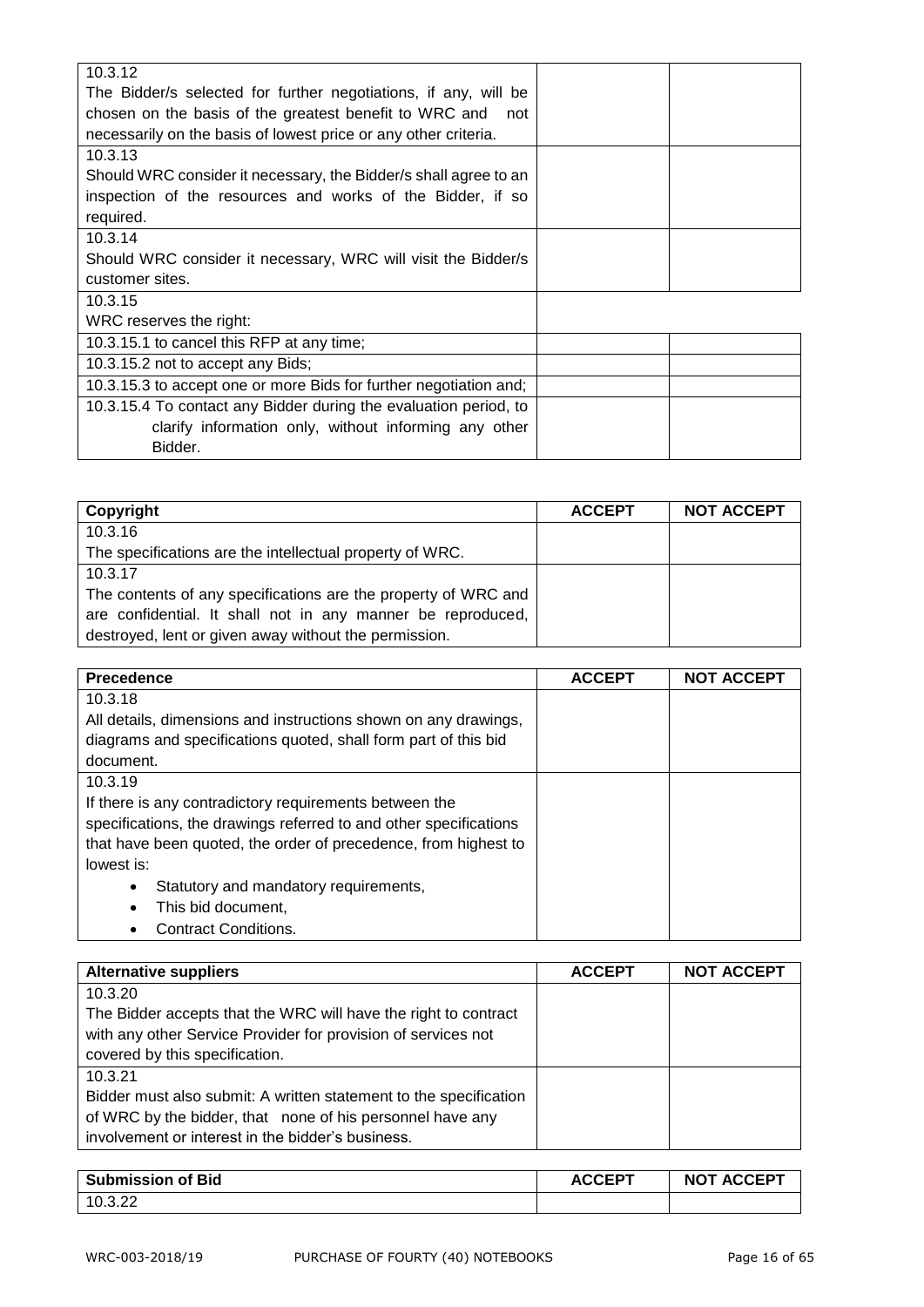| WRC will also reject an offer if the Bidder/s fail to complete the |  |
|--------------------------------------------------------------------|--|
| compliance Certificate/s in the format as described in             |  |
| paragraphs 10.1.1 and 10.1.2.                                      |  |

| Service approval                                             | <b>ACCEPT</b> | <b>NOT ACCEPT</b> |
|--------------------------------------------------------------|---------------|-------------------|
| 10.3.23                                                      |               |                   |
| The Procuring of the Services shall not take place until WRC |               |                   |
| has given final approval of all procedures.                  |               |                   |

| <b>Additional Criteria</b>                                 | <b>ACCEPT</b> | <b>NOT ACCEPT</b> |
|------------------------------------------------------------|---------------|-------------------|
| 10.3.24                                                    |               |                   |
| WRC will evaluate the bids against the following criteria: |               |                   |
| • Compliance to the Specifications/ Functionality          |               |                   |
| Price<br>$\bullet$                                         |               |                   |
| <b>Economic Empowerment</b><br>$\bullet$                   |               |                   |
| Compliance to Bid Condition<br>$\bullet$                   |               |                   |

| <b>Black Economic Empowerment</b>                                  | <b>ACCEPT</b> | <b>NOT ACCEPT</b> |
|--------------------------------------------------------------------|---------------|-------------------|
| 10.3.25                                                            |               |                   |
| WRC has established a programme of economic empowerment            |               |                   |
| in our procurement strategies. In this regard, companies are       |               |                   |
| required to indicate their involvement, current and planned, with  |               |                   |
| black businesses and professionals. This will for an important     |               |                   |
| part of the evaluation criteria to be used. WRC reserves the right |               |                   |
| to request all relevant information, agreements and other          |               |                   |
| documents to verify information supplied in response hereto.       |               |                   |

| Addenda                                                             | <b>ACCEPT</b> | <b>NOT ACCEPT</b> |
|---------------------------------------------------------------------|---------------|-------------------|
| 10.3.26                                                             |               |                   |
| In the event that modifications, clarifications or additions to the |               |                   |
| RFP become necessary, all Bidders will be notified, in writing,     |               |                   |
| addenda to this RFP.                                                |               |                   |
| <b>Preparation Costs</b>                                            | <b>ACCEPT</b> | <b>NOT ACCEPT</b> |
| 10.3.27                                                             |               |                   |
| All costs incurred in the preparation, presentation and             |               |                   |
| demonstration of the response shall be for the account of the       |               |                   |
| bidder. All supporting documentation and manuals submitted          |               |                   |
| with RFP will become WRC property unless otherwise stated by        |               |                   |
| the Bidder/s at the time of submission.                             |               |                   |
| <b>Confidential Material</b>                                        | <b>ACCEPT</b> | <b>NOT ACCEPT</b> |
| 10.3.28                                                             |               |                   |
| Any material submitted by the Bidder/s, which is considered to      |               |                   |
| be confidential in nature, must be clearly marked as such.          |               |                   |
| <b>Payment Terms - Local Creditors</b>                              | <b>ACCEPT</b> | <b>NOT ACCEPT</b> |
| 10.3.29                                                             |               |                   |
| Payments of invoices will be effected on by last day of the         |               |                   |
| calendar month following the calendar month of receipt of a         |               |                   |
| correct and original invoice. Invoices/statements should be         |               |                   |
| submitted after WRC has acknowledged receipt of the services        |               |                   |
| procured or goods supplied. A correct and original monthly          |               |                   |
| statement reflected the above invoices must be submitted to         |               |                   |
| WRC by the 5 <sup>th</sup> of each month.                           |               |                   |
|                                                                     |               |                   |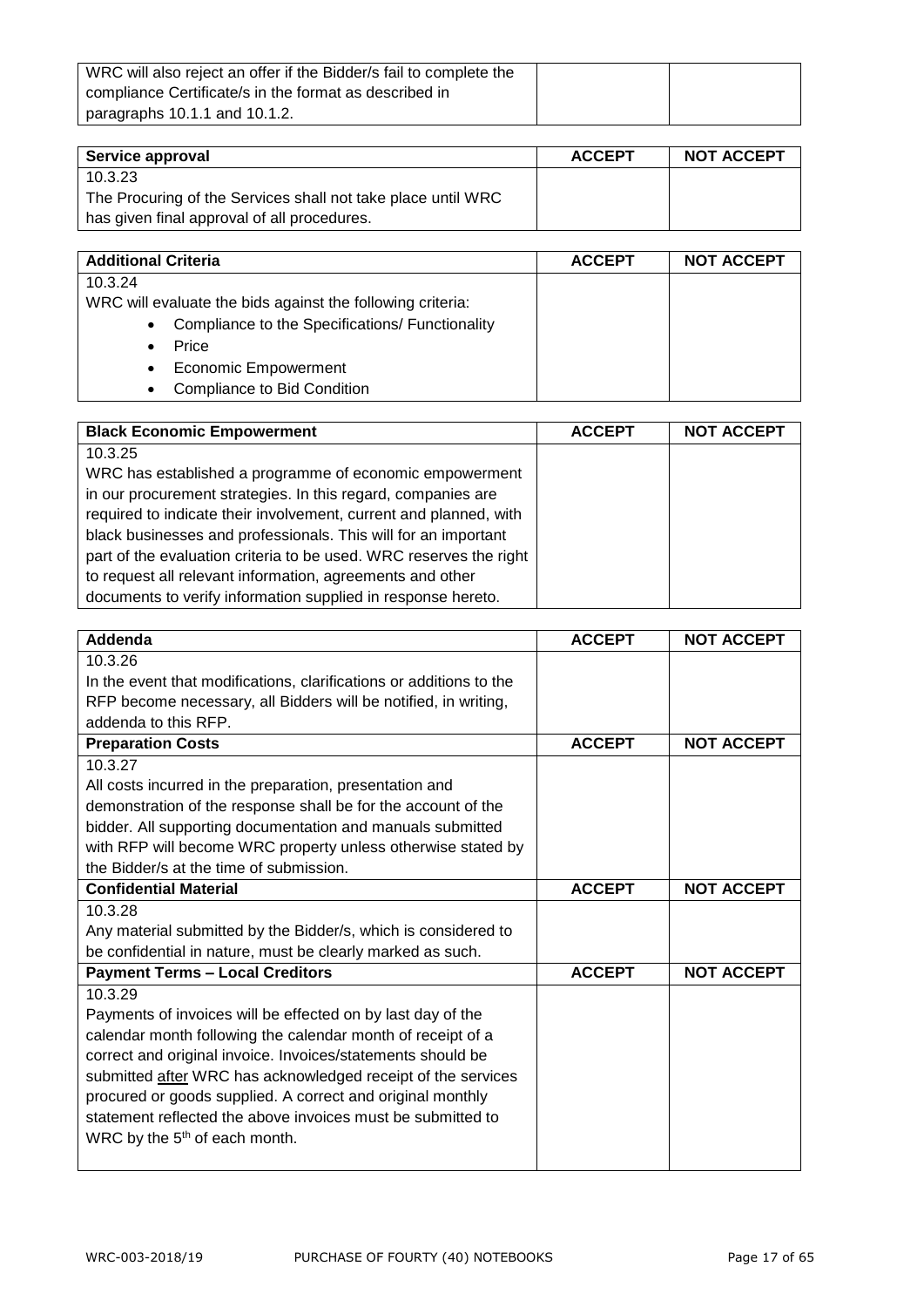**Please note that the following clauses of WRC conditions and Procedures governing the Procurement of Services.**

# **10.4 Contract Termination**

**10.4.1** contract/s with a successful Bidder/s may be terminated by the WRC on the grounds of valid commercial or operational requirements that were not foreseen at the time of the Request for Bid being submitted and the contract being entered. The WRC, if it wishes to terminate the contract, shall be required to give 30 (thirty) days written notice of its intention to terminate the contract. Such notice must be preceded by bona fide discussion between the WRC and the successful Bidder. In this instance the WRC shall only remain liable for all amounts due to the successful Bidder with respect to the period ending on the date of the cancellation and shall not be held liable for any damages or losses based on such a termination of the contract.

# **10.5 DISPUTE RESOLUTION**

- 10.5.1 All disputes arising out of this RFP or relating to the legal validity of this RFP or any part thereof shall be resolved under this paragraph. The parties must refer any dispute to be resolved by:
	- o Negotiation, in terms of paragraph 2.5.3; failing which
	- o Mediation, in terms of paragraph 2.5.4; failing which
	- o Arbitration, in terms of paragraph 2.5.6.
- 10.5.2 Paragraph Clause 2.5.1 shall not preclude any party from access to an appropriate court of law for interim relief in respect of urgent matters by way of an interdict, or mandamus pending finalisation of the dispute resolution process contemplated in paragraph 2.5.1, for which purpose the parties irrevocably submit to the jurisdiction of a division of the High Court of the Republic of South Africa.
- 10.5.3 Within ten (10) days of notification, the parties must seek an amicable resolution to the dispute by referring the dispute to designated and authorized representatives of each of the parties to negotiate and resolve the dispute. If an amicable resolution to the dispute is found the authorized representatives of the parties must sign, within the ten (10) day period, an agreement confirming that the dispute has been resolved.
- 10.5.4 If negotiation in terms of paragraph 2.5.3 fails, the parties must, within fifteen (15) days of the negotiations failing, refer the dispute for resolution by mediation under the rules of the Arbitration Foundation of Southern Africa (or its successor or body nominated in writing by it in its stead).
- 10.5.5 The periods for negotiation (specified in paragraph 2.5.3) or for referral of the dispute for mediation (specified in paragraph 2.5.4), may be shortened or lengthened by written agreement between the parties.
- 10.5.6 In the event of the mediation contemplated in paragraph 2.5.4 failing the parties shall refer the dispute, within fifteen (15) days of the mediation failing, for resolution by expedited arbitration under the current rules of the Arbitration Foundation of Southern Africa (or its successor or body nominated in writing by it in its stead).
- 10.5.7 A single arbitrator shall be appointed by agreement between the parties within ten (10) days of the dispute being referred for arbitration, failing which the arbitrator shall be appointed by the Secretariat of the Arbitration Foundation of Southern Africa (or its successor or body nominated in writing by it in its stead).
- 10.5.8 At all times, every reasonable effort shall be made to ensure that such arbitrator has the necessary technical skills to enable him to adjudicate the dispute in a satisfactory manner.
- 10.5.9 The arbitration shall be held at Sandton, South Africa, in English.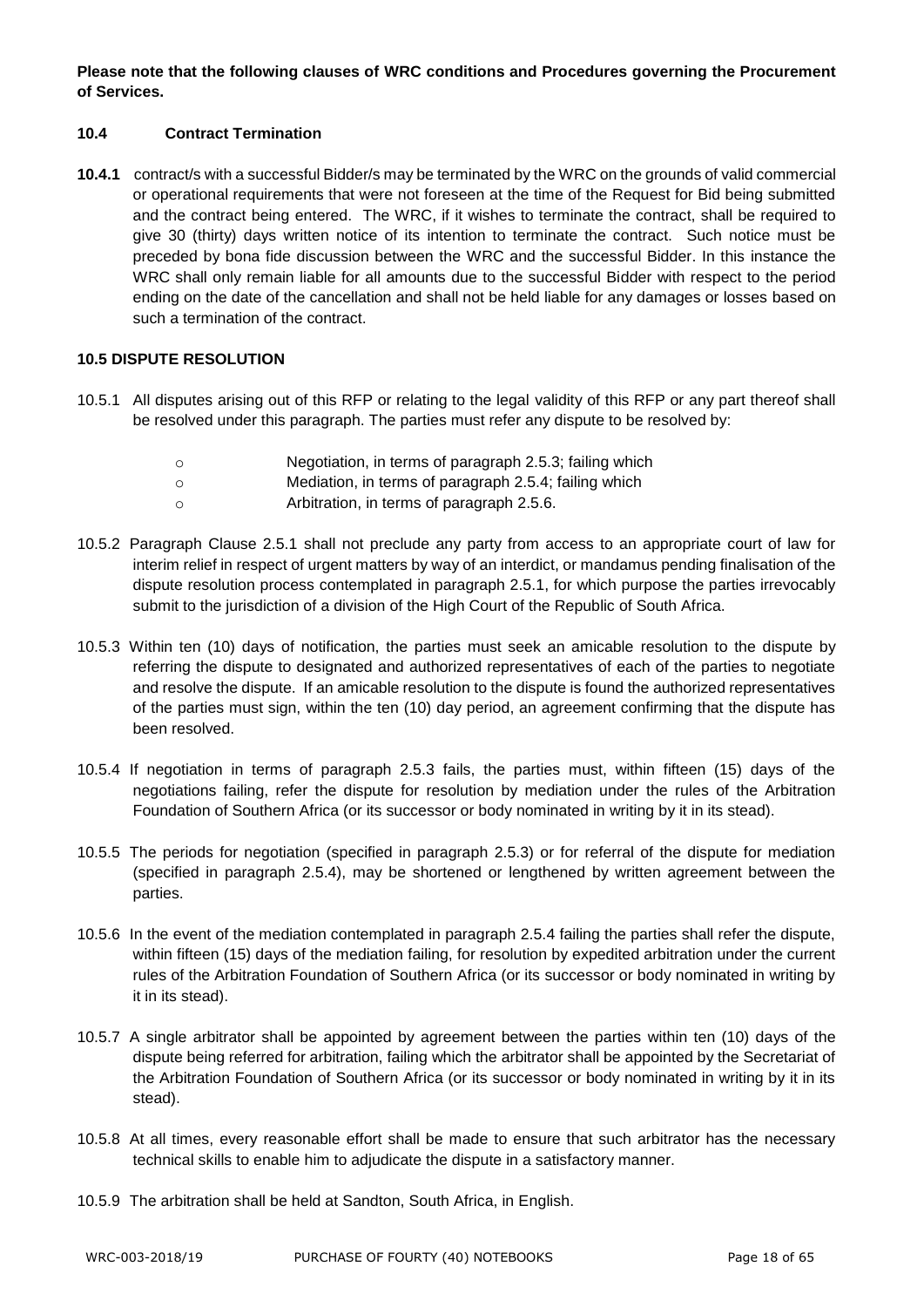- 10.5.10 The South African law shall apply.
- 10.5.11 The parties shall be entitled to legal representation.
- 10.5.12 The award of the arbitrator shall be final and binding on the parties, who hereby agree to give effect to the award. Either party shall be entitled to have the arbitrator's award made an order of court at the cost of the party requesting same.
- 10.5.13 This paragraph shall constitute the irrevocable consent of the parties to the dispute resolution proceeding in terms hereof and neither of the parties shall be entitled to withdraw there from or to claim at any arbitration proceedings that they are not bound by the arbitration provisions of this RFP.
- 10.5.14 Both parties shall comply with all the provisions of the RFP and with all due diligence during the determination of such dispute should the latter arise during the course of the RFP.

# **10.6 PAYMENT TERMS - LOCAL CREDITORS**

- 10.6.1 Original, detailed, correct and complete tax invoices, monthly statements (where applicable), VAT registration numbers (where applicable), verification of bank details (in the format required) and any other relevant supporting documents must be submitted to the Fund after it has acknowledged receipt in writing of the services procured or goods received, to its satisfaction.
- 10.6.2 Tax invoices and all necessary supporting documents contemplated in 9.1 above must be submitted to the Fund by the  $1<sup>st</sup>$  (first) business day of a calendar month in order for payment to be effected by the end of the same calendar month. Otherwise payment shall be effected by the end of the following calendar month. Payments shall furthermore only be made on condition that the required documentation submitted are the originals, correct and complete.
- 10.6.3 No penalty interest shall be permitted to be charged in the event of the requirements referred to in 9.1 and 9.2 above not being complied with.
- 10.6.4 Payment shall be effected by electronic bank transfer or any other method of payment decided to be used by the Fund from time to time and at the Fund's sole discretion.
- 10.6.5 Payment shall furthermore be subject to the Fund's standard Special Terms and Conditions of Contract, which if applicable shall prevail over this clause in all instances; and a copy whereof shall be furnished upon request.

# **10.7 TERMINATION**

10.7.1 The following clause will be applicable to all contracts entered into/orders placed by WRC:

If, at any time during the currency of this Bid and subsequent contract/order, WRC in its reasonable discretion determines that the other party has, in respect of this bid, contract/order or any other contract/order or agreement to which they were or are parties to:

- Acted dishonestly and/or in bad faith, and/or
- Has made any intentional or negligent misrepresentation to WRC whether in any negotiations preceding the conclusion of, or in the execution of this RFP or any other agreement between the parties,

Then WRC shall be entitled by written notice to the other party forthwith to cancel this contract/order. Upon such cancellation, WRC shall be entitled, in addition to all other remedies available to it, to recover from the other party all damages it has suffered by virtue of such conduct by the other party. Should, at the time of such cancellation, WRC be indebted to the other party for any amounts whatsoever, WRC shall be entitled to withhold payment in respect thereof for a period of 90 (ninety) days from the date of cancellation in order to investigate the party's conduct and any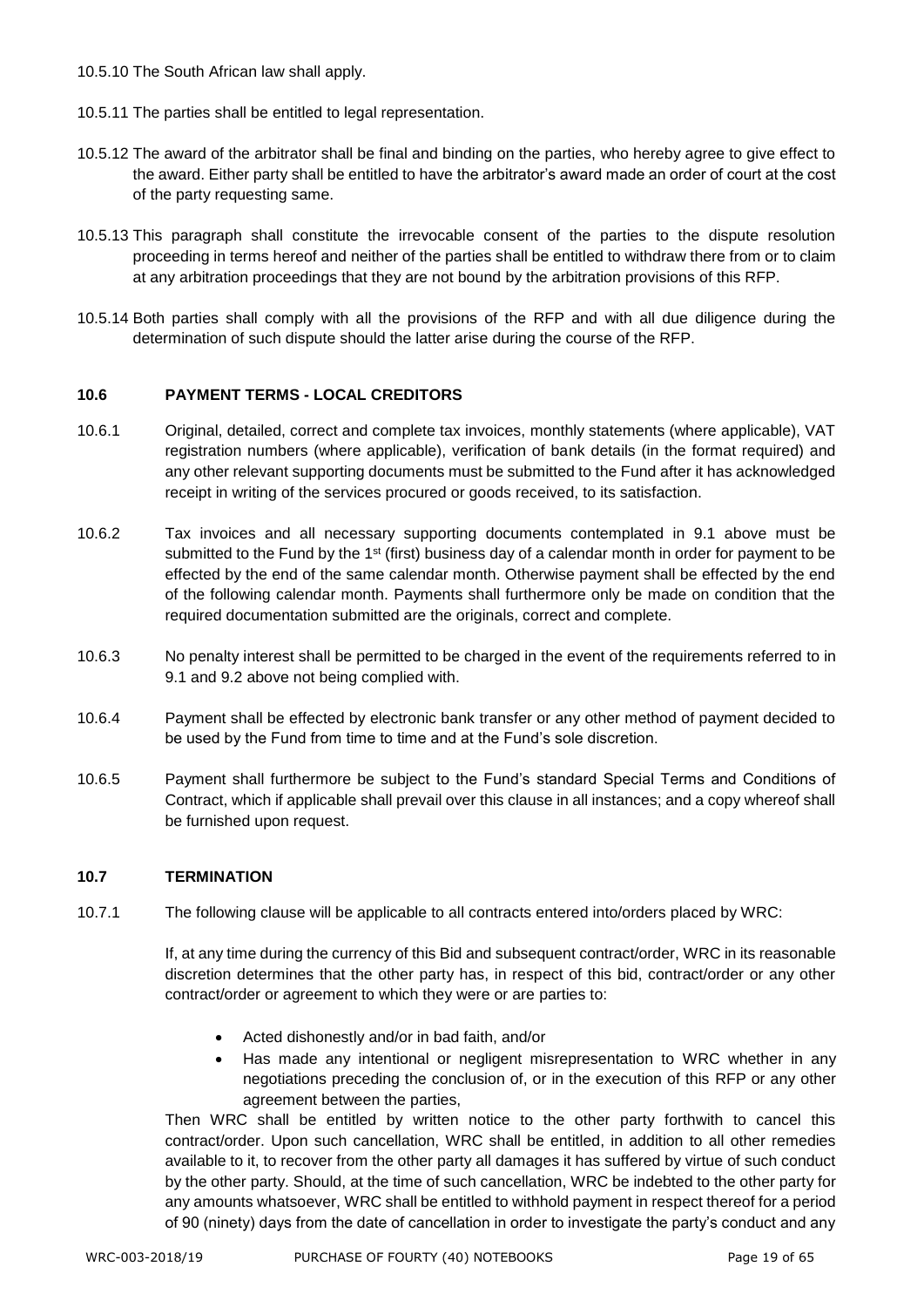damages suffered by WRC. NO payment by WRC to the other party after the lapse of such period shall preclude WRC thereafter, from recovering from the other party any such damages as it may have suffered.

# **10.8 SPECIFIC INFORMATION REQUIRED**

For ease of reference and evaluating purposes, please furnish replies under the same headings and refer individually to all specific paragraph numbers. Please be clear in your response and use definite answers.

# **10.9 COPIES REQUIRED**

It is a condition that the Bidder/s shall furnish an offer comprising of one original for the supply of products and services enumerated in this Request for Bid Document. The Bidder/s shall ensure that all the relevant information and documentation is submitted with the original as well as the copies. WRC shall not be liable should it become evident that a Bidder/s offer/s is/are not accepted and the reason for such non-acceptance is as a result of the Bidder/s failure to include the information in all copies.

# **10.10 DUE DILIGENCE**

Bidder/s must supply Financial Information as requested in par 2.11.10 and Annexure C.

# **10.11 GENERAL VENDOR INFORMATION**

The following general information is required from the prospective vendor:

## 10.11.1 **NAME OF COMPANY/TRADING AS:**

- •Postal Address
- •Street Address
- •Telephone and facsimile numbers

# 10.11.2 **COMPANY HEAD OFFICE:**

- •Postal Address
- •Street Address
- •Telephone and facsimile numbers
- 10.11.3 Contact person
- 10.11.4 List of Directors/Partners/affiliated companies with proof of shareholding with this companies/trust - Compulsory
- 10.11.5 List of shareholders (**Certified** original copies of individual share certificates/**certified** original copies of Cipro registration document indicating members with percentage interest).
- 10.11.6 Date of registration **–** [if applicable]
- 10.11.7 Company registration number. [if applicable]

# **10.11.8 Draw or attach the organizational structure of your company:**

- a) Ownership structure, i.e. the % shareholding by major investors and controlling interest in affiliated companies.
- b) Basic functional structure, i.e. the administrative section of your company with which WRC will be dealing on a day-to-day basis.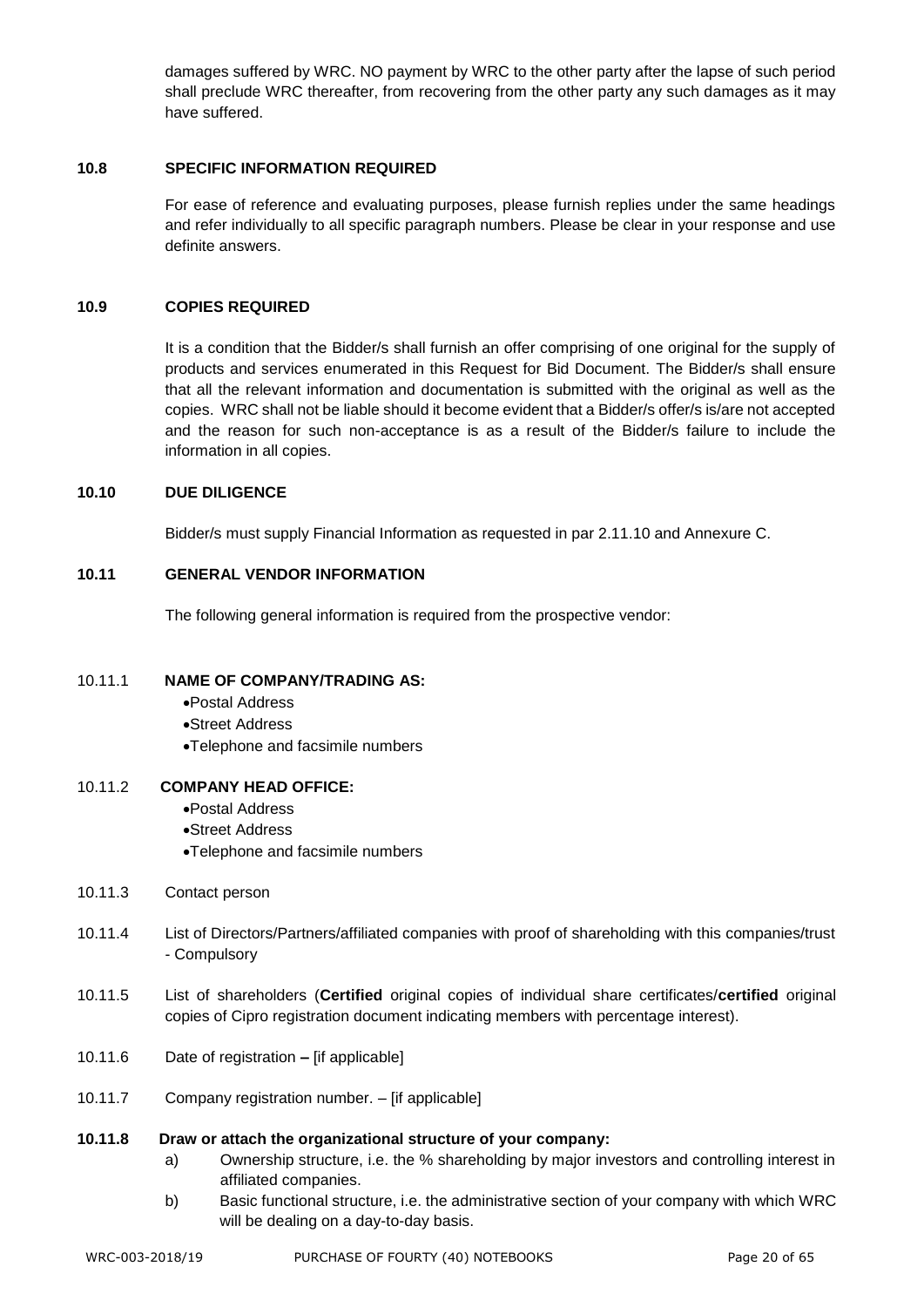- 10.11.9 **Valid** Tax Compliance as verified via Central Supplier Database Compliance History Report **Compulsory to submit CSD compliance History Report as obtainable from CSD website – [www.csd.gov.za](http://www.csd.gov.za/)**
- 10.11.10 **Audited** Financial Statements with auditor's report of the company for the past three years. / Financial Statements of a CC for the past three years prepared by an independent accountant with proof.

# **10.12 INFRASTRUCTURE**

- a) Would you describe your business as international, national or regional?
- b) List all branches and offices of your company countrywide (Republic of South Africa) together with telephone numbers.

# **10.13 ACTIVITY AND SERVICE PROFILE**

- 10.13.1 Detailed description of main field of expertise/area of operation of company.
- 10.13.2 Range of services offered.
- 10.13.3 Reference list of some contracts completed during the last 3 to 5 years, including value, duration, location and contact persons
- 10.13.4 List of current contracts and value thereof. Submit a list of current contracts, contact person and contract numbers. Has any contract with your company ever been cancelled by a client? If YES, provide details.

#### **10.14 TRAINING CAPABILITIES**

- 10.14.1 Does you company have any in-house training capabilities? (Infrastructure)
- 10.14.2 If YES, provide an overview of:
	- Activities included in this process (in-house training).
	- Method used for evaluating the effectiveness of the in-house training capabilities to ensure the required level of service is maintained.
- 10.14.3 What training is done by the company?
- 10.14.4 What type of training is done for you by other companies and who are these companies? (Provide details please)
- 10.14.5 What type of continuing/supplementary training is done by the company? Give details of subjects, schedules, etc.
- 10.14.6 Do you have staff in your training department employed on a contract basis? If YES, give details.

# **10.15 MANAGEMENT AND SERVICING**

- 10.15.1 Please supply a full description of how the company is organized together with an organization organogram.
- 10.15.2 Please indicate a breakdown of staff compliment into management/ supervisors/ administration/ other services (specify).
- 10.15.3 Please provide details of qualifications and selection process with regards to management/supervisory expertise in the company.
- 10.15.3.1 Are all these personnel employed on a full time basis? If not, provide details.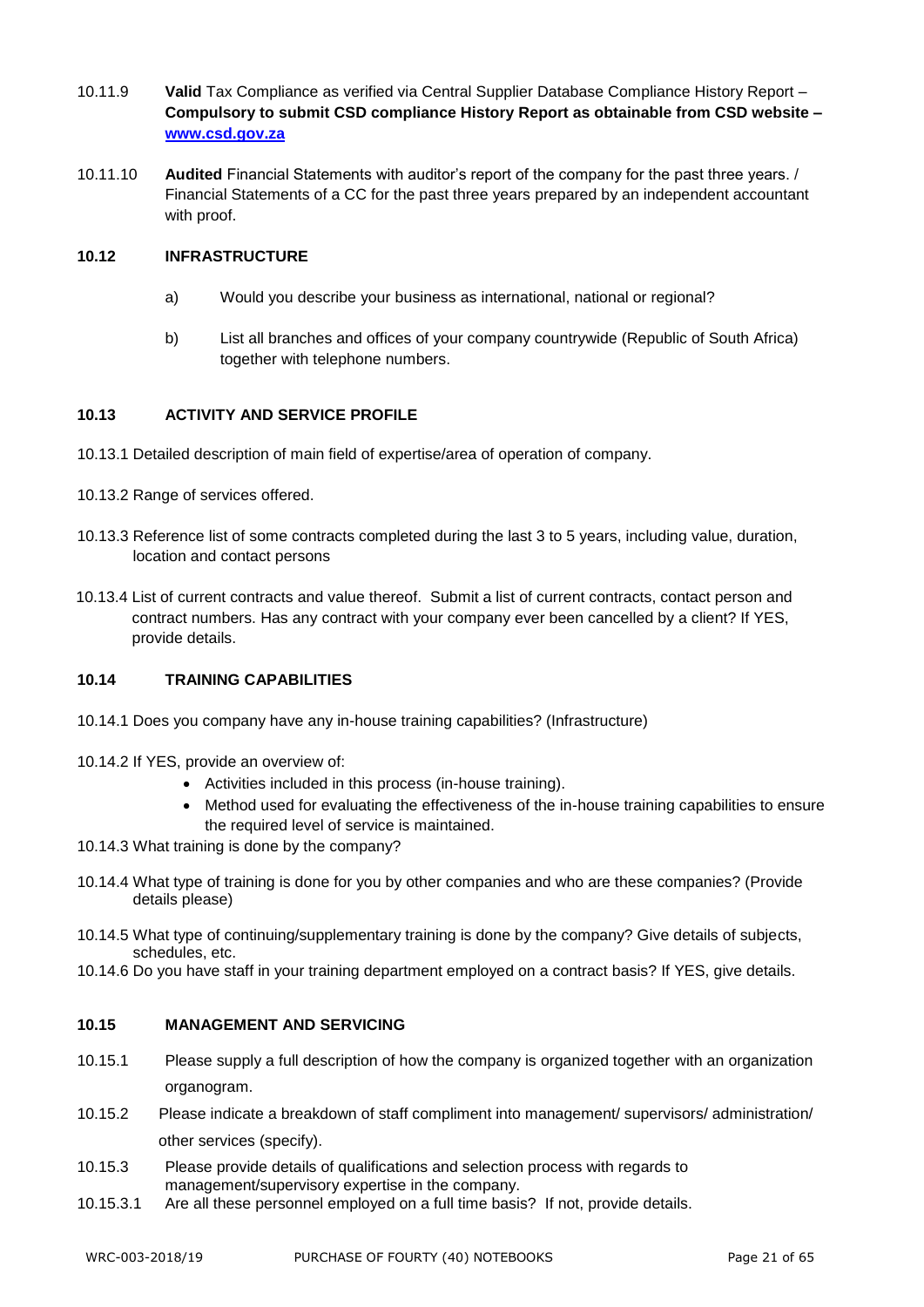# **THE FOLLOWING ANNEXES MUST BE FURNISHED**

# **(FAILURE TO DO SO SHALL RESULT IN YOUR BID BEING DISQUALIFIED)**

- **Annexure A:** Scope of Work
- **Annexure B: SBD3.1:** Pricing Schedule Firm Prices
- **Annexure C:** Supplier SARS Tax Compliance Status TAX COMPLIANCE SYSTEM PIN must be submitted for Water Research Commission to verify Tax Compliance status on SARS efilling
- **Annexure D: SBD4:** Declaration of Interest
- **Annexure E: SBD6.1:** Preference Claim Forms in terms of Preferential Procurement **Regulations**
- **Annexure F: SBD8:** Declaration of Bidder's Past Supply Chain Practices
- **Annexure G: SBD9**: Certificate of Independent Bid Determination
- **Annexure H:** Certified copies (Copy with original stamp) of your CIPC company Registration documents listing all members with percentages, in case of a CC
- **Annexure I:** Certified copies (Copy with original stamp) of all latest share certificates, in case of a company
- **Annexure I:** Record of Addenda issued to bidders before the bid closing date
- **Annexure J:** General Condition of Contract
- **Annexure K:** List of traceable references of past and present clients, (Company name, department, branch, contact person with office telephone number)
- **Annexure L:** Central Supplier Database Compliance History Report (CSD Report)
- **Annexure M:** Original or certified copy of B-BBEE certificate or original Sworn Affidavit B-BBEE Certificate for EME and QSE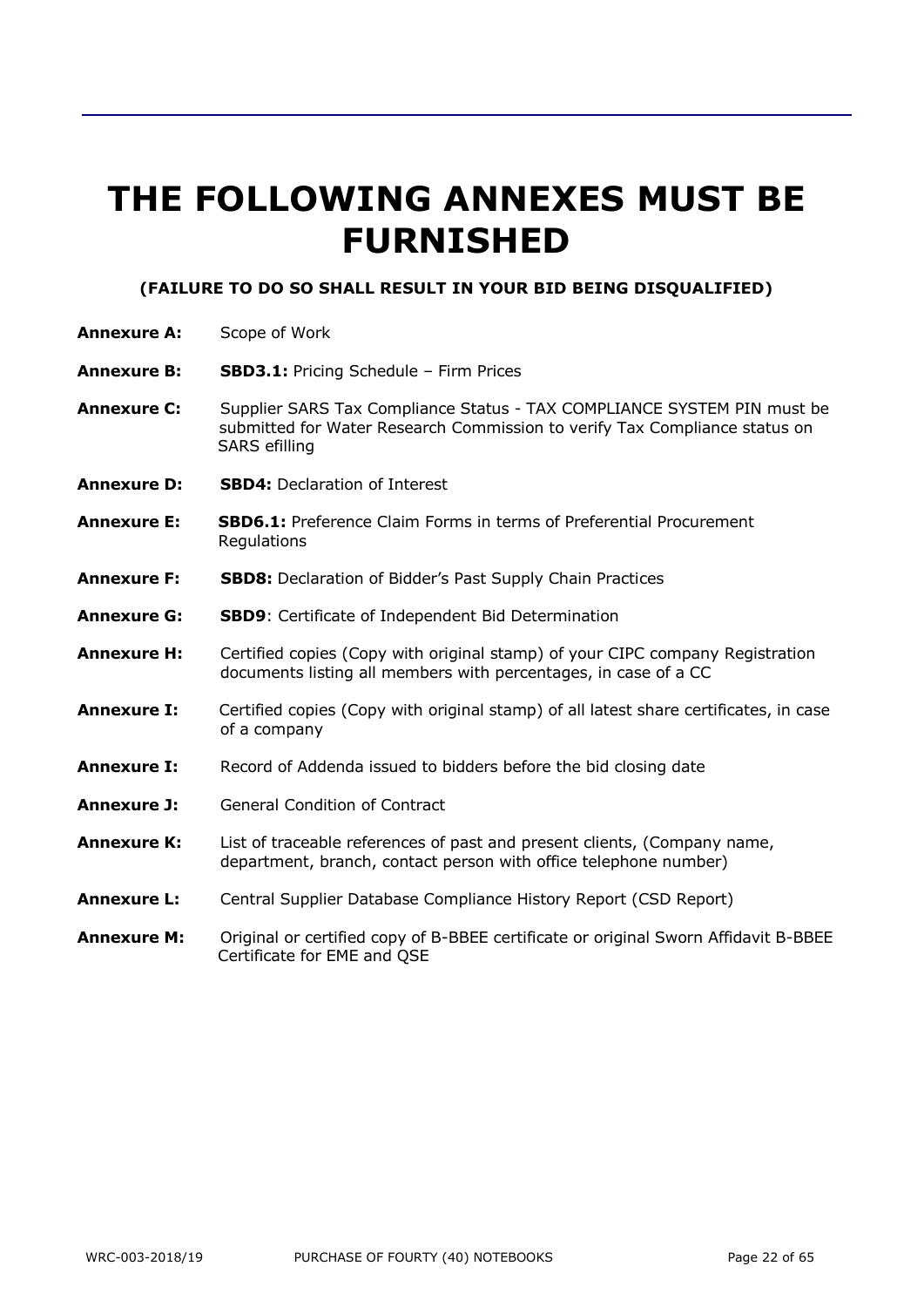# **Annex A: SPECIFICATION – SUPPLY AND DELIVERY OF AN ESTIMATED FOURTY (40) NOTEBOOKS**

# **1. SPECIAL INSTRUCTIONS TO VENDORS**

Should a vendor have reasons to believe that the Technical Specification is not open and/or is written for a particular brand or product; the vendor shall notify Procurement Services within seven (07) days after publication of the bid.

Bidders shall provide full and accurate answers to the mandatory questions posed in this document, and, where required explicitly state either "Comply/Not Comply" regarding compliance with the requirements. Bidders must substantiate their response to all questions, including full details on how their proposal/solution will address specific functional requirements. All documents as indicated must be supplied as part of the submission.

# **2. BACKGROUND TO THE PROJECT**

The Water Research Commission (WRC) is a national public entity (Schedule 3A), Established in terms of the Water Research Act (Act No 34 of 1971).

WRC requires the services of a supply and delivery of the estimated Fourty (40) Notebooks to be supplied on ad-hoc basis (when need arise). The successful service provider will be appointed for a duration of twelve (12) months to supply and deliver notebooks to WRC when need arise.

# **3. REQUIREMENT**

The WRC seek to appoint a service provider for the supply and delivery of the estimated 40 notebooks. WRC will place an order with the supplier as and when the need arises for the duration of Twelve (12) months.

# **4. NOTEBOOK SPECIFICATION**

Following is the specification of the notebook to be supplied to WRC:

| 4.1.1  | Latitude 5590                                                                                              |
|--------|------------------------------------------------------------------------------------------------------------|
| 4.1.2  | Core i5-8250U/8GB/256GB SSD/15.6" FHD/Intel UHD 620/SmtCd/Cam & Mic/WLAN +<br>BT/Backlit KB/3 Cell/W10Pro/ |
| 4.1.3  | Intel Core i5-8250U (6M Cache, 1.6GHz)                                                                     |
| 4.1.4  | 256GB SSD M.2                                                                                              |
| 4.1.5  | Backlit keyboard                                                                                           |
| 4.1.6  | 15.6" FHD(1920 x1080),                                                                                     |
| 4.1.7  | Intel UHD 620 graphics                                                                                     |
| 4.1.8  | Windows 10 Pro (64bit) English,                                                                            |
| 4.1.9  | Intel DualBand WirelessAC 8265 Wi-Fi + BT,                                                                 |
| 4.1.10 | 4.2 Wireless Card (2x2)                                                                                    |
| 4.1.11 | 2MP Webcam;                                                                                                |

4.1 Technical Specifications: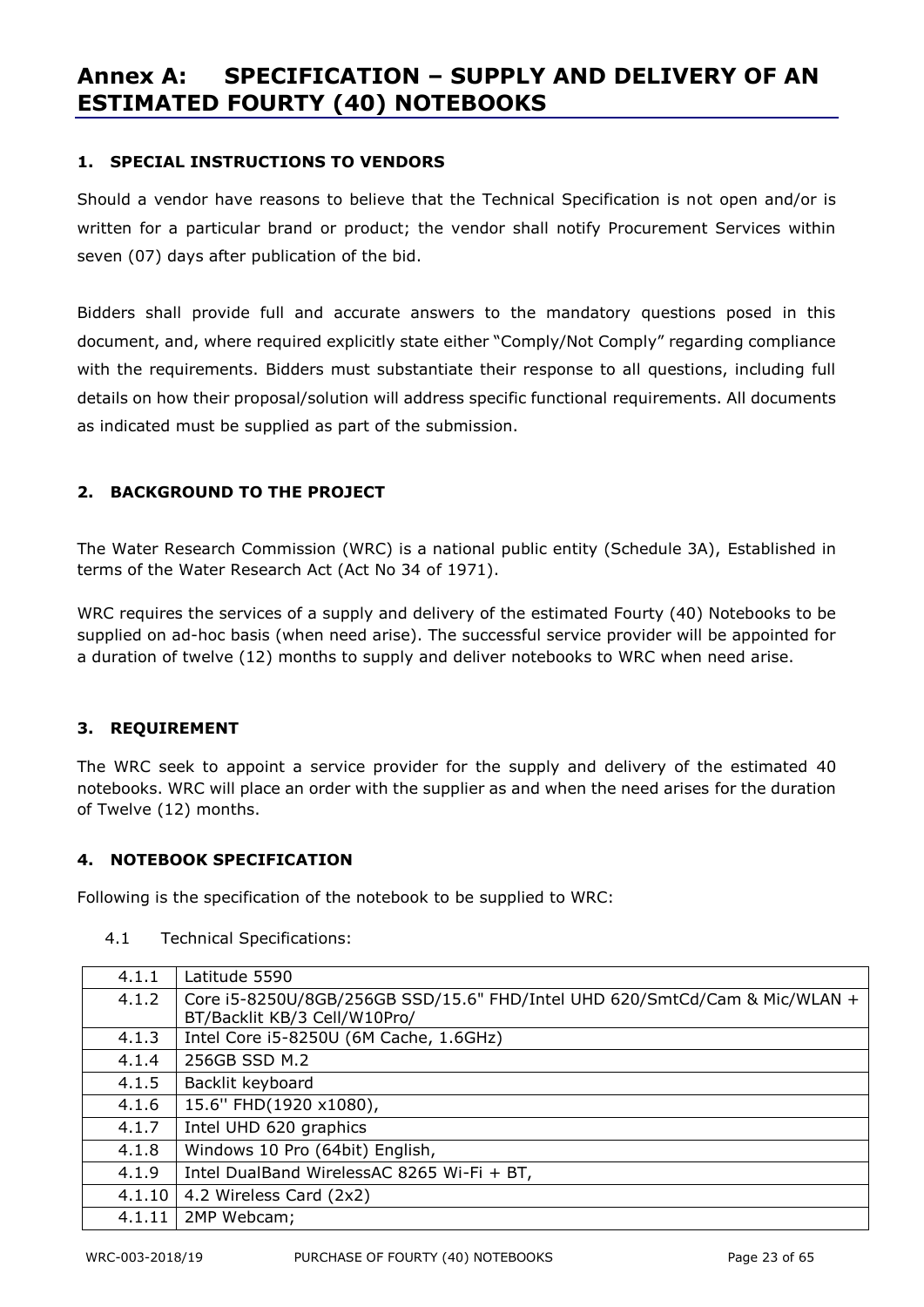| $4.1.12$   HDMI; |                                  |
|------------------|----------------------------------|
|                  | 4.1.13   USB Type C,             |
|                  | 4.1.14 3 Year Next Business Day, |
|                  | $4.1.15$ Onboard 3G              |

4.2 Additional Options. These options will be confirmed upon order.

| 4.2.1 | Dell 8GB Certified Memory Module                                   |
|-------|--------------------------------------------------------------------|
| 4.2.2 | Dell Wireless Keyboard and Mouse-KM636 - US International (QWERTY) |
| 4.2.3 | <b>Targus Campus Backpack</b>                                      |
| 4.2.4 | Cable Lock                                                         |
| 4.2.5 | Dell Dock - WD15 with 130W Adapter                                 |
| 4.2.6 | Dell 22" Monitor E2216H Black SAF 3YR NBD                          |

# **5. QUALIFICATIONS AND EXPERTISE REQUIRED:**

• Proven experience as notebook supplier (attach proof of at least three clients whom you have supplied similar service in the last three years).

# **6. PRICING SCHEDULE**

All proposals should include the following:

• Cost per equipment (inclusive of delivery to WRC and any other related costs) **NB: Price should be fixed for the duration of the contract**

**NB:** WRC reserves the right to accept the proposed solution in part or in full, based on functionality and budget availability. This will be discussed with vendor at time of appointment.

# **7. PROJECT TIME FRAME**

The contract period of this project will be for the duration of Twelve (12) months.

# **8. TIME FRAME:**

Project should commence within 2 weeks of appointment.

# **9. SUBMISSION OF BIDS**

Bidders are required to submit **One (01)** original bid document and **One (01)** copy of the bid document.

WRC may request clarification or further information regarding any aspect of the bid. The bidder must supply the requested information within 2 working days or unless otherwise indicated after the request has been made; otherwise the bidder may be disqualified.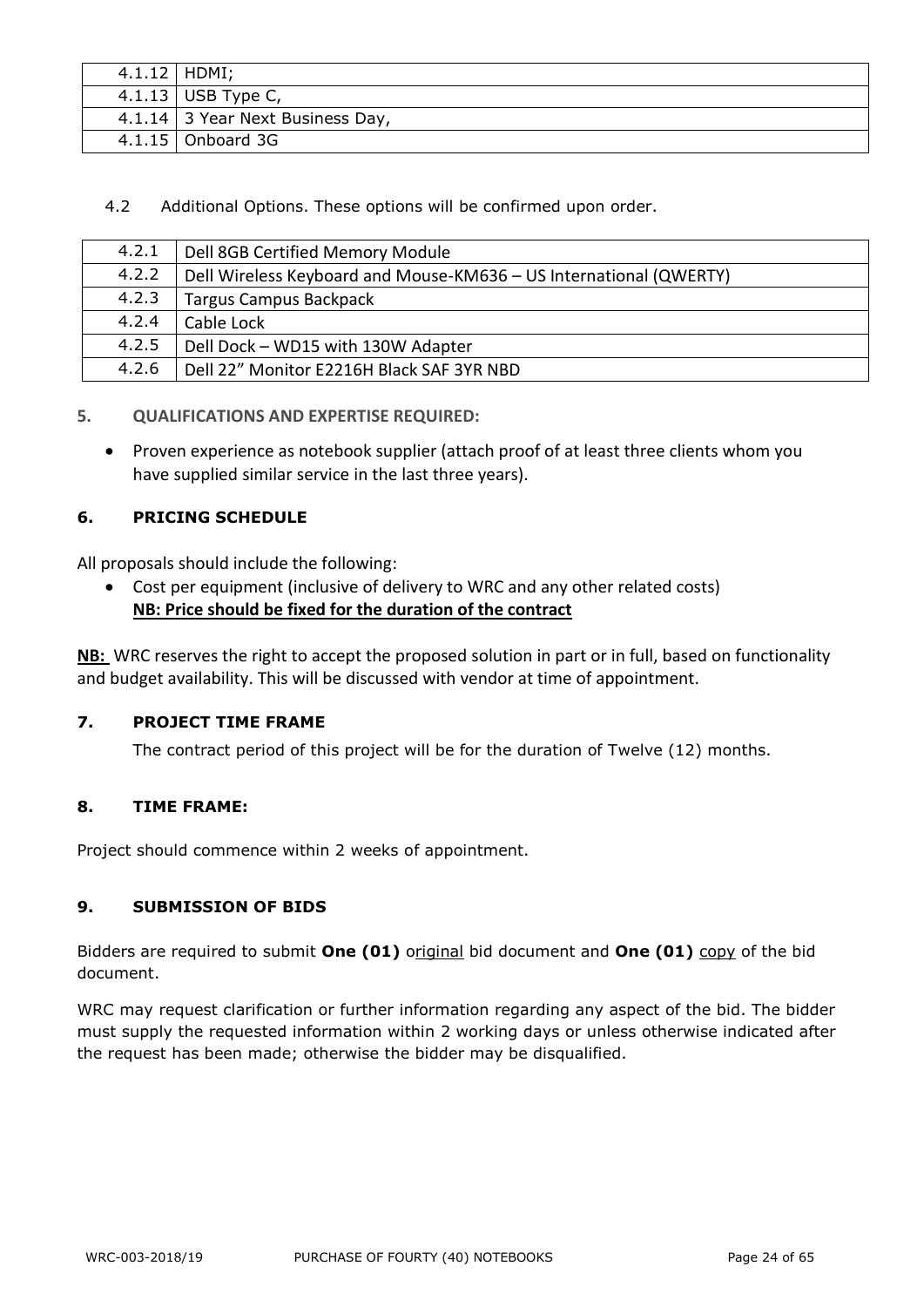# **10. EVALUATION PHASES**

**The received bid proposals will be evaluated in different phases in order to arrive to the final phase of bid award, and the phases will be as follows:**

# **9.1 PHASE ONE (01): MANDATORY / MINIMUM REQUIREMENTS SCREENING**

*In this phase All bids received will be verified for compliance and completeness of the submitted proposal per the below set of mandatory requirements. Bidders who fails to comply with the below requirements WILL be eliminated and bidders who comply with the below progresses to the next phase of technical evaluation.*

- Bid forms must be properly received on the bid closing date and time specified on the invitation, fully completed, dated and signed in ink.
- Bid forms must be properly fully completed, dated, signed in ink and initial every page of the bid.
- Submission of the bid document must be binded and is without tearing any pages off.
- Invitation to Bid (SBD 1) must be fully completed,
- Submission of a Valid SARS Tax Clearance Certificate together with Supplier SARS Tax Compliance Status Verification PIN to enable Water Research Commission to verify Tax Compliance status on SARS eFilling. NB: Bidders whom their Tax matters are not in order will not be considered for this bid.
- Submission of fully completed Pricing Schedule (Purchases Goods SBD 3.1),
- Submission of fully completed SBD 4 (Declaration of Interest),
- Submission of fully completed SBD 6.1 (Preference Claim Certificate),
- Submission of the original or certified B-BBEE Status Level Verification Certificate or original B-BBEE Sworn Affidavit in case of EME and QSE)
- Submission of fully completed SBD8 (Declaration of Bidders Past SCM Practice),
- Submission of fully completed SBD9 (Certificate of Independent Bid Determination),
- Business Registration Certificate e.g. CK 1, certificate of incorporation
- Familiarise yourself and Initial every page of the General Condition of Contract
- Submission of Central Supplier Database (CSD) Compliance History Report.

# **NB: Any bidders who did not sign and submit any of the requested documents may be disqualified.**

# **9.2 PHASE TWO (2): PRE-QUALIFIACTION CRITERIA**

Bidders are required to submit the below listed requirements in order to comply with Phase 3 of the evaluation; failure to comply with the pre-qualification shall lead to elimination. Only bidders who complied with the listed requirements will proceed to the next phase of evaluation.

• Proven experience as notebook supplier (attach reference letters as proof of at least three clients whom you have supplied similar service in the past three years – between 2015 to date).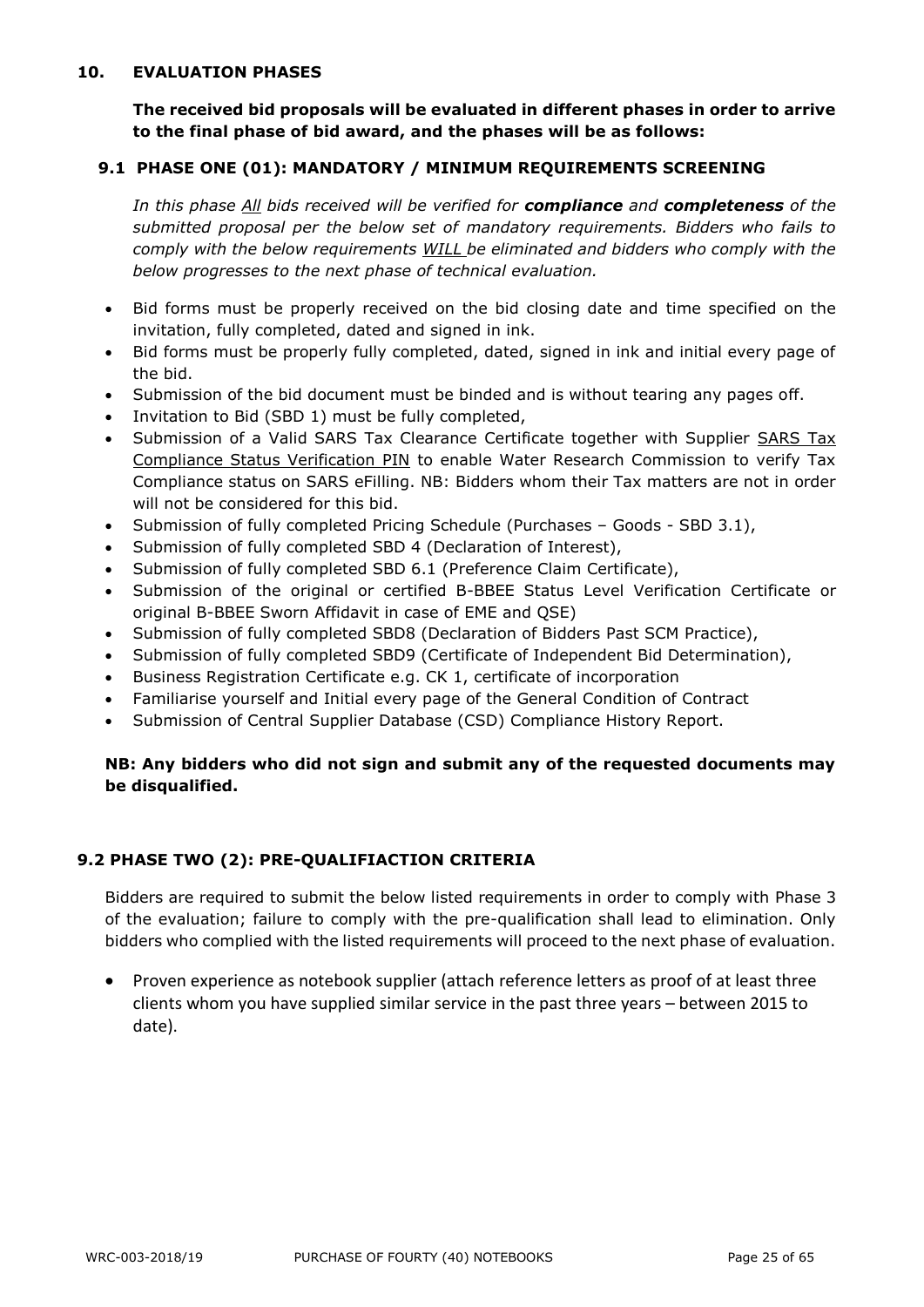# **9.3 PHASE THREE (3): PRICE AND B-BBEE EVALUATION**

# **9.3.1 EVALUATION CRITERIA AND WEIGHTING:**

The RFB stipulated that the responses to be evaluated using the 80/20 preference points system in accordance with the PPPFA guidelines. Based on this system the points will be allocated as follows:

| <b>Criteria</b>                | <b>Points</b> |
|--------------------------------|---------------|
| Price                          | 80            |
| <b>Participation Goals/BEE</b> | 20            |
| <b>Total</b>                   |               |
|                                | 100           |

# **9.4.2 EVALUATION FORMULA**

The following formula will be applied to calculate the scores:

# **Price Formula**

The following PPPFA formula was used to evaluate the price proposals submitted by bidders, this formula was used because price was the only criterion that was scored i.e. the whole 80 points were allocated to price.

# $PS = 80 (1 - Pt - Pmin)$

Pmin

Ps = Points scored for price of the bid under consideration.

Pt = Rand value of bid under consideration.

Pmin = Rand value of lowest acceptable bid

# **10. FINAL AWARD**

Bidder who obtains highest total points on PRICE and B-BBEE claimed points shall be awarded the contract.

WRC reserves the right to appoint one or more service providers for this project.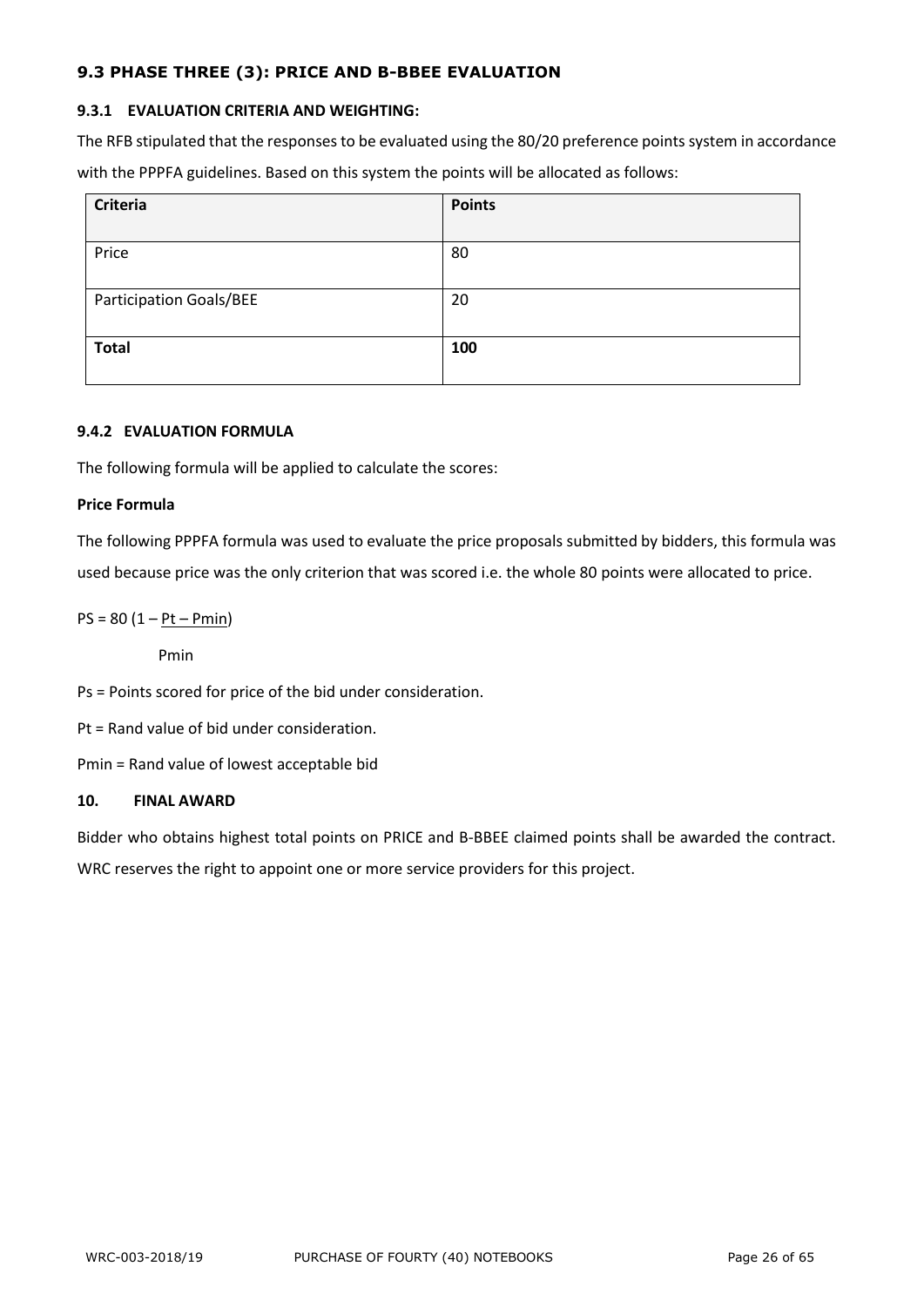# **This annexure should be completed and signed by the Bidder's authorised personnel as indicated below:**

- 1 Please indicate your total bid price here: R………………………………………………………………………………………..…
- 2 **Important: It is mandatory to indicate your total bid price as requested above. This price must be the same as the total bid price you submit in your pricing schedule. Should the total bid prices differ, the one indicated above shall be considered the correct price.**

# 3 **NOTE: All prices must be VAT inclusive and must be quoted in South African Rand (ZAR).**

4 Are the rates quoted firm for the full period of the contract?

YES NO

5 **Mandatory**: If not firm for the full period, provide details of the basis on which adjustments shall be applied e.g. CPI, and also details of the cost breakdown.

| Basis of adjustment: |  |
|----------------------|--|
| Cost Breakdown:      |  |
|                      |  |
|                      |  |
|                      |  |
|                      |  |
|                      |  |

#### 6

| The cost of delivery, etc. must be included in this proposal. | Comply | Not comply | Not<br>Applicable |
|---------------------------------------------------------------|--------|------------|-------------------|
|                                                               |        |            |                   |
| Substantiate / Comments                                       |        |            |                   |

7

| Yearly increases in the maintenance cost must be clearly indicated. | Comply | Not comply | Not<br>Applicable |
|---------------------------------------------------------------------|--------|------------|-------------------|
|                                                                     |        |            |                   |
| Substantiate / Comments                                             |        |            |                   |

8

| No price adjustments that are 100% linked to exchange rate | Comply | Not comply | Not<br>Applicable |
|------------------------------------------------------------|--------|------------|-------------------|
| variations shall be allowed.                               |        |            |                   |
|                                                            |        |            |                   |
|                                                            |        |            |                   |
| Substantiate / Comments                                    |        |            |                   |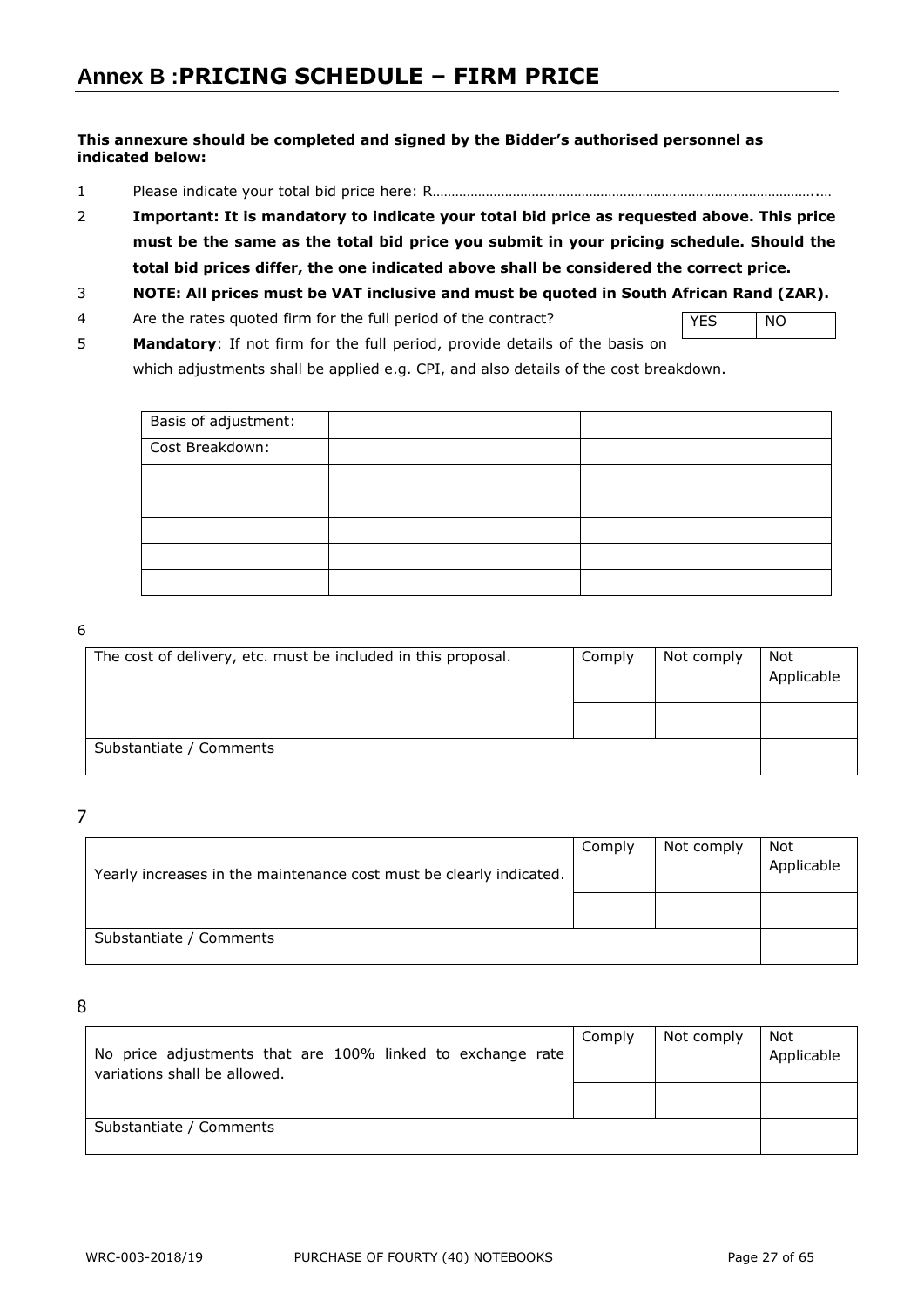| The bidder must indicate clearly which portion of the service price<br>as well as the monthly costs is linked to the exchange rate. | Comply | Not comply | Not<br>Applicable |
|-------------------------------------------------------------------------------------------------------------------------------------|--------|------------|-------------------|
|                                                                                                                                     |        |            |                   |
| Substantiate / Comments                                                                                                             |        |            |                   |

# 10

|                                                 |        |            | Not<br>Applicable |
|-------------------------------------------------|--------|------------|-------------------|
| All additional costs must be clearly specified. | Comply | Not comply |                   |
|                                                 |        |            |                   |
| Substantiate / Comments                         |        |            |                   |

# 11

| The following increases can be requested from the WRC but would<br>be subject to the necessary approvals: | Comply | Not comply | Not<br>Applicable |
|-----------------------------------------------------------------------------------------------------------|--------|------------|-------------------|
| Statutory wage increases announced in the Government Gazette.                                             |        |            |                   |
| Annual tariff increase (percentage per year)                                                              |        |            |                   |
| Substantiate / Comments                                                                                   |        |            |                   |

# **COSTING MODEL:**

| <b>ITEM/SERVICE</b> | <b>UNIT PRICE</b> | <b>QUANTITY</b> | <b>TOTAL</b> |
|---------------------|-------------------|-----------------|--------------|
| <b>DESCRIPTION</b>  |                   |                 |              |
| <b>Notebook</b>     | R                 | 40 (ESTIMATE)   | R            |
| <b>TOTAL</b>        |                   |                 |              |
| <b>VAT</b>          |                   |                 |              |
| TOTAL INCL. VAT (A) |                   |                 |              |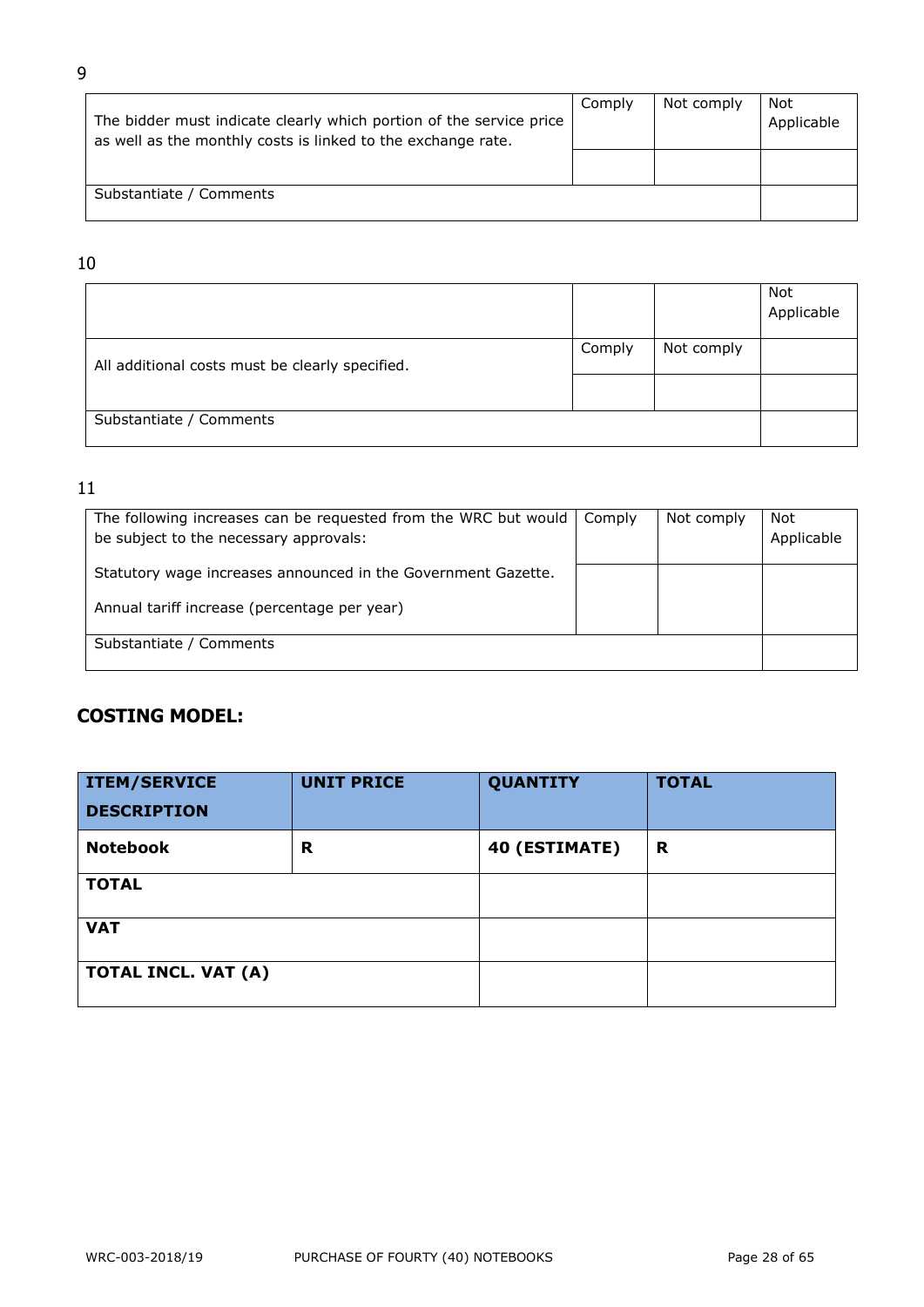# **Additional Options. These options will be confirmed upon order.**

| <b>ITEM/SERVICE DESCRIPTION</b>   | <b>UNIT PRICE</b> | <b>QUANTITY</b><br>(Estimates) | <b>TOTAL</b> |
|-----------------------------------|-------------------|--------------------------------|--------------|
| Dell 8GB Certified Memory Module  | $\mathbf R$       | 40                             | R            |
| Dell Wireless Keyboard and Mouse- |                   |                                |              |
| KM636 - US International (QWERTY) | R.                | 40                             | R            |
| <b>Targus Campus Backpack</b>     | R                 | 40                             | R.           |
| Cable Lock                        | R                 | 40                             | R            |
| Dell Dock - WD15 with 130W        | $\mathbf R$       | 40                             | R            |
| Adapter                           |                   |                                |              |
| Dell 22" Monitor E2216H Black SAF | R                 | 40                             | R            |
| <b>3YR NBD</b>                    |                   |                                |              |
| <b>TOTAL</b>                      | $\mathbf R$       |                                |              |
| <b>VAT</b>                        |                   |                                | $\mathbf R$  |
| TOTAL INCL. VAT (B)               |                   |                                | $\mathbf R$  |

# **TOTAL BID PRICE:**

| <b>ITEM/SERVICE DESCRIPTION</b>                                 | <b>TOTAL</b> |
|-----------------------------------------------------------------|--------------|
| Total price incl. VAT of $(A)$ – (total price for 40 Notebooks) | R            |
| Total price incl. VAT of $(B)$ – (Additional Options)           | R            |
| TOTAL BID PRICE (INCL. VAT @ 15%)                               | R            |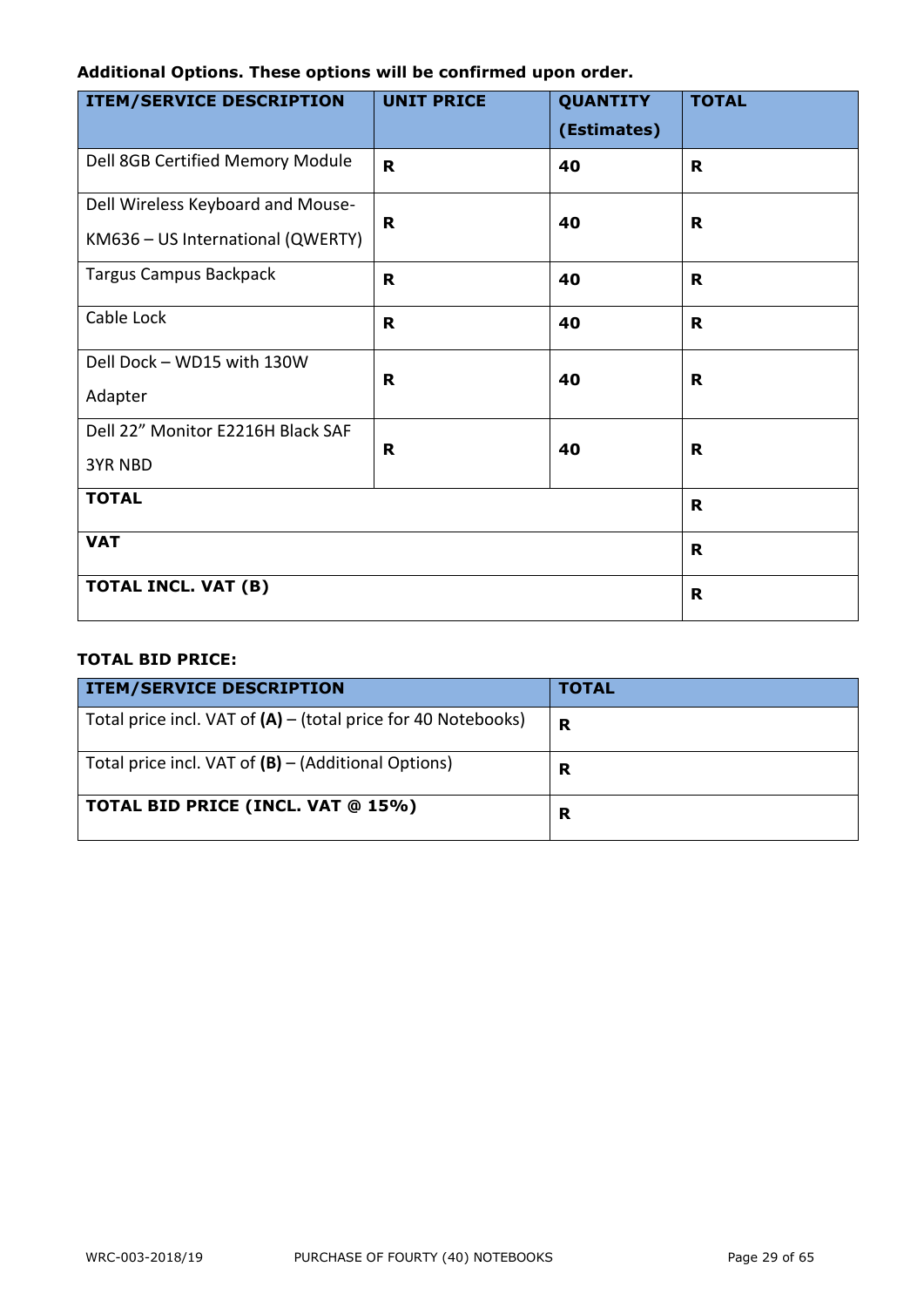# **Price Declaration Form**

Dear Sir,

Having read through and examined the Tender Document, Tender no*.* **WRC003-2018/19** the General Conditions, The Requirement and all other Annexes to the Tender Document, we offer to render **the supply and delivery of estimated fourty (40) Notebooks to WRC** as the RFP, for the total tendered contract sum of:

| R           | (including VAT) |
|-------------|-----------------|
| In Words: R | (including VAT) |

We confirm that this price covers all activities associated with the rendering of **the supply and delivery of estimated fourty (40) Notebooks to WRC SP services.**

We undertake to hold this offer open for acceptance for a period of 90 days from the date of submission of offers. We further undertake that upon final acceptance of our offer, we will commence with delivery when required to do so by the Client.

Moreover, we agree that until formal Contract Documents have been prepared and executed, this Form of Tender, together with a written acceptance from the Client shall constitute a binding agreement between us, governed by the terms and conditions set out in this Request for Proposals.

We understand that you are not bound to accept the lowest or any offer and that we must bear all costs which we have incurred in connection with preparing and submitting this tender.

We hereby undertake for the period during which this tender remains open for acceptance not to divulge to any persons, other than the persons to which the tender is submitted, any information relating to the submission of this tender or the details therein except where such is necessary for the submission of this tender.

| <b>SIGNED</b>                |                     | <b>DATE</b> |  |
|------------------------------|---------------------|-------------|--|
| (Print name of signatory)    |                     |             |  |
| <b>Designation</b>           |                     |             |  |
| <b>FOR AND ON BEHALF OF:</b> | <b>COMPANY NAME</b> |             |  |
|                              | <b>Tel No</b>       |             |  |
|                              | <b>Email</b>        |             |  |
|                              | <b>Cell No</b>      |             |  |
|                              |                     |             |  |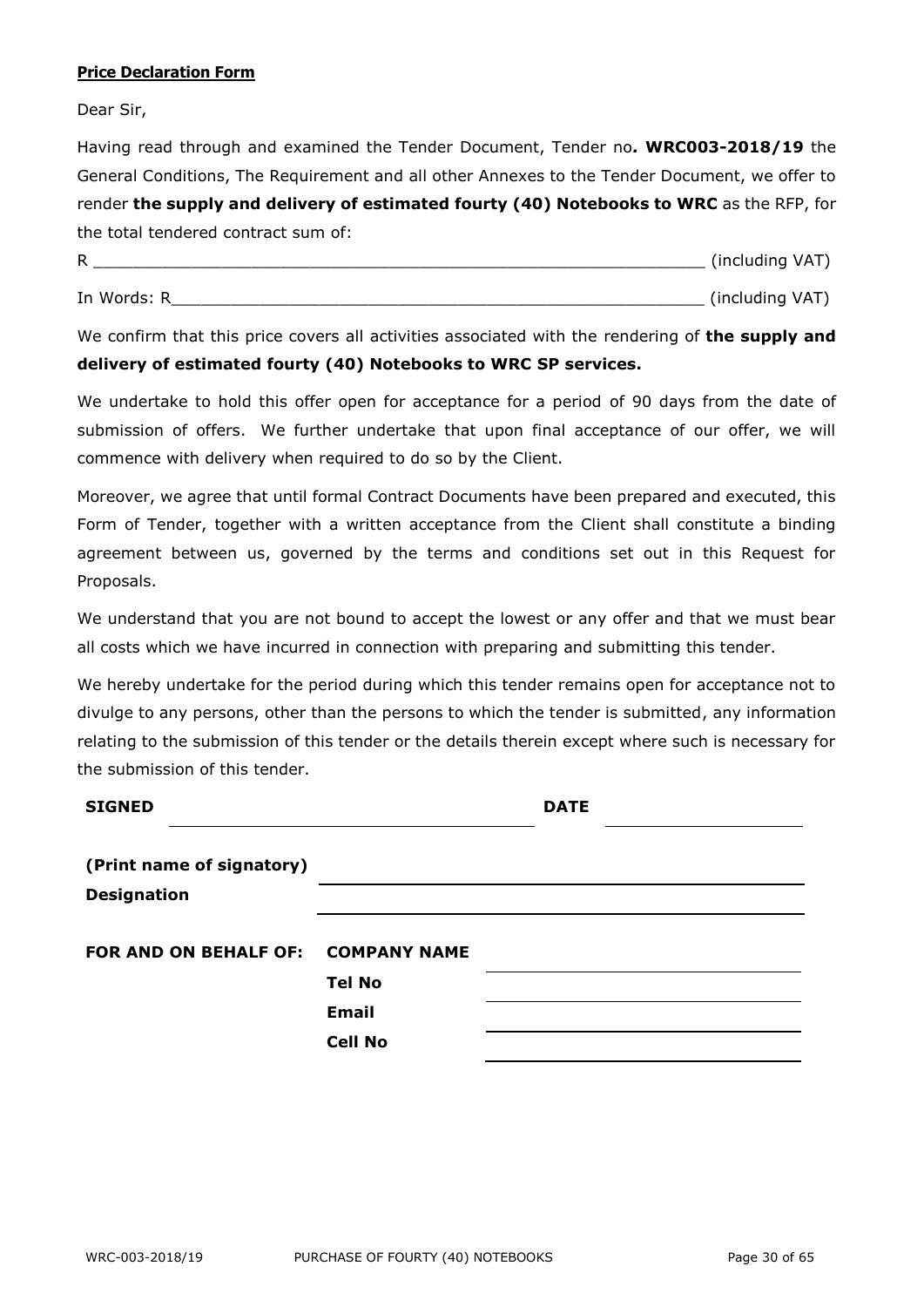**Annex C :Valid SARS Tax Clearance Certificate together with Supplier SARS Tax Compliance Status Verification PIN to enable Water Research Commission to verify Tax Compliance status on SARS eFilling**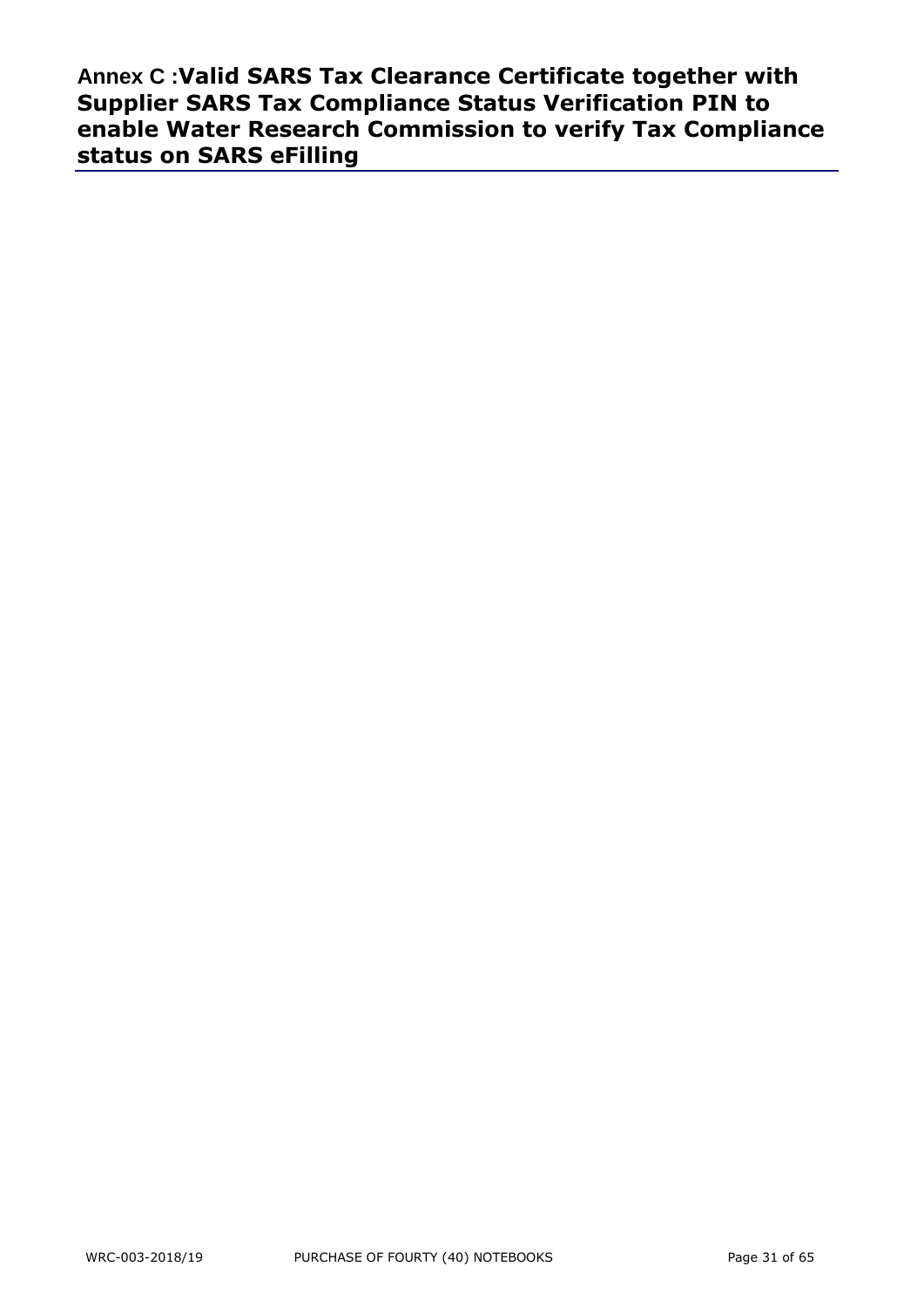# **DECLARATION OF INTEREST**

- 1. Any legal person, including persons employed by the state<sup>1</sup>, or persons having a kinship with persons employed by the state, including a blood relationship, may make an offer or offers in terms of this invitation to bid (includes a price quotation, advertised competitive bid, limited bid or proposal). In view of possible allegations of favouritism, should the resulting bid, or part thereof, be awarded to persons employed by the state, or to persons connected with or related to them, it is required that the bidder or his/her authorised representative declare his/her position in relation to the evaluating/adjudicating authority where-
	- the bidder is employed by the state; and/or
	- the legal person on whose behalf the bidding document is signed, has a relationship with persons/a person who are/is involved in the evaluation and or adjudication of the bid(s), or where it is known that such a relationship exists between the person or persons for or on whose behalf the declarant acts and persons who are involved with the evaluation and or adjudication of the bid.
- 2. **In order to give effect to the above, the following questionnaire must be completed and submitted with the bid.**
- 2.1 Full Name of bidder or his or her representative:
- ………………………………………………….. 2.2 Identity Number: ……………………………………………………………………………………….
- 2.3 Position occupied in the Company (director, trustee, shareholder²):
- ……………………………… 2.4 Company Registration Number: ……………………………………………………………………….
- 2.5 Tax Reference Number:
	- ……………………………………………………………………………….
- 2.6 VAT Registration Number:
	- …………………………………………………………………………….
- 2.6.1 The names of all directors / trustees / shareholders / members, their individual identity numbers, tax reference numbers and, if applicable, employee / persal numbers must be indicated in paragraph 3 below.
- $1^{\circ}$ State" means  $-$ 
	- (a) any national or provincial department, national or provincial public entity or constitutional institution within the meaning of the Public Finance Management Act, 1999 (Act No. 1 of 1999);
	- (b) any municipality or municipal entity;
	- (c) provincial legislature;
	- (d) national Assembly or the national Council of provinces; or
	- (e) Parliament.

²"Shareholder" means a person who owns shares in the company and is actively involved in the management of the enterprise or business and exercises control over the enterprise.

2.7 Are you or any person connected with the bidder **YES / NO** presently employed by the state?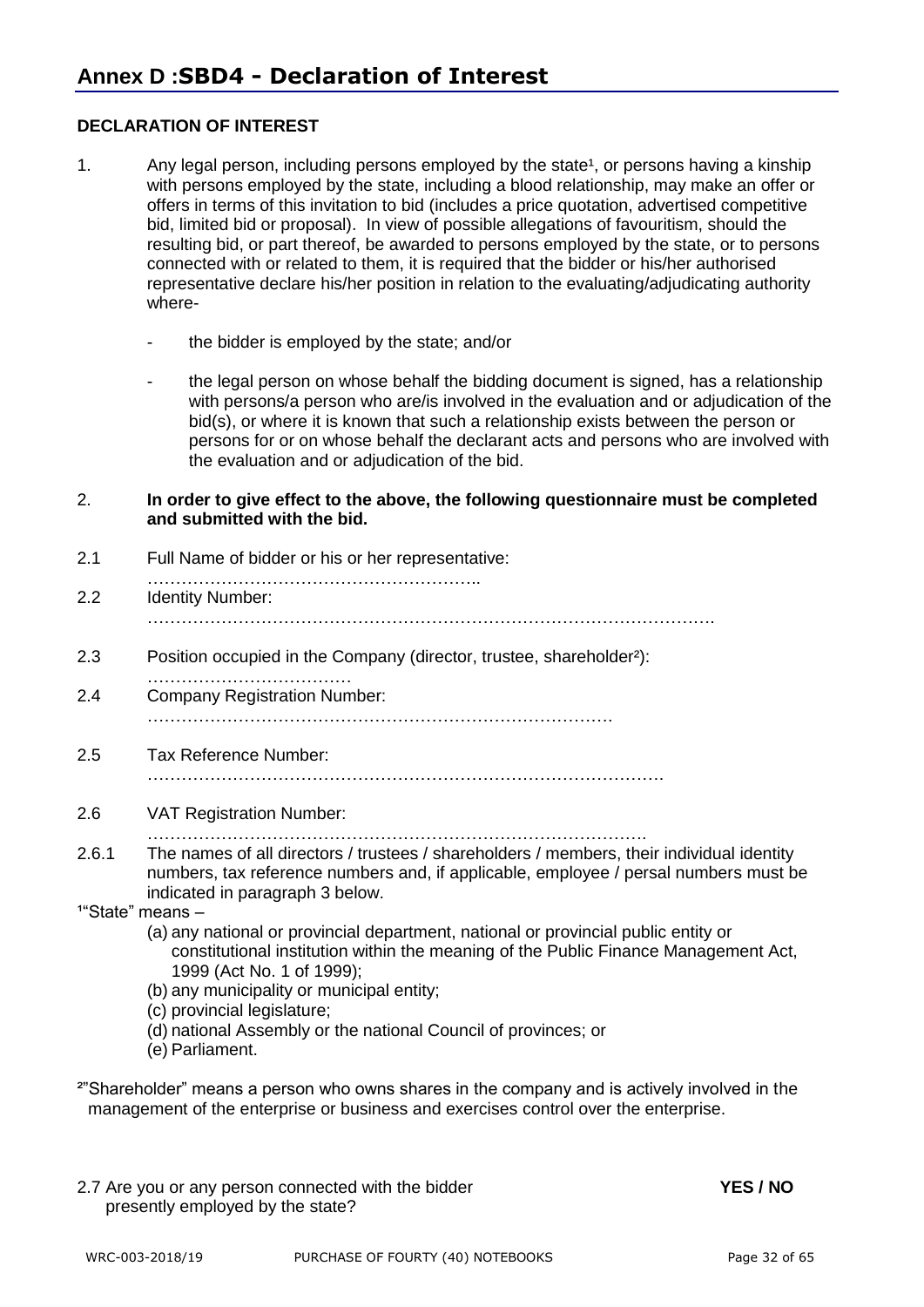2.7.1 If so, furnish the following particulars:

|       |                                    | Name of person / director / trustee / shareholder/ member:<br>Name of state institution at which you or the person<br>connected to the bidder is employed :<br>Position occupied in the state institution:                             |               |
|-------|------------------------------------|----------------------------------------------------------------------------------------------------------------------------------------------------------------------------------------------------------------------------------------|---------------|
|       |                                    |                                                                                                                                                                                                                                        |               |
|       | Any other particulars:             |                                                                                                                                                                                                                                        |               |
|       |                                    |                                                                                                                                                                                                                                        |               |
|       |                                    |                                                                                                                                                                                                                                        |               |
| 2.7.2 |                                    | If you are presently employed by the state, did you obtain<br>the appropriate authority to undertake remunerative<br>work outside employment in the public sector?                                                                     | YES / NO      |
|       | document?                          | 2.7.2.1 If yes, did you attached proof of such authority to the bid                                                                                                                                                                    | YES / NO      |
|       |                                    | (Note: Failure to submit proof of such authority, where<br>applicable, may result in the disqualification of the bid.                                                                                                                  |               |
|       |                                    | 2.7.2.2 If no, furnish reasons for non-submission of such proof:                                                                                                                                                                       |               |
|       |                                    |                                                                                                                                                                                                                                        |               |
|       |                                    |                                                                                                                                                                                                                                        |               |
| 2.8   |                                    | Did you or your spouse, or any of the company's directors /<br>trustees / shareholders / members or their spouses conduct<br>business with the state in the previous twelve months?                                                    | YES / NO      |
| 2.8.1 | If so, furnish particulars:        |                                                                                                                                                                                                                                        |               |
|       |                                    |                                                                                                                                                                                                                                        |               |
| 2.9   |                                    | Do you, or any person connected with the bidder, have<br>any relationship (family, friend, other) with a person<br>employed by the state and who may be involved with<br>the evaluation and or adjudication of this bid?               | YES / NO      |
| 2.9.1 | If so, furnish particulars.        |                                                                                                                                                                                                                                        |               |
|       |                                    |                                                                                                                                                                                                                                        |               |
| 2.10  | of this bid?                       | Are you, or any person connected with the bidder,<br>aware of any relationship (family, friend, other) between<br>any other bidder and any person employed by the state<br>who may be involved with the evaluation and or adjudication | <b>YES/NO</b> |
|       | 2.10.1 If so, furnish particulars. |                                                                                                                                                                                                                                        |               |
|       |                                    |                                                                                                                                                                                                                                        |               |
|       |                                    |                                                                                                                                                                                                                                        |               |
|       | WRC-003-2018/19                    | PURCHASE OF FOURTY (40) NOTEBOOKS                                                                                                                                                                                                      | Page 33 of 65 |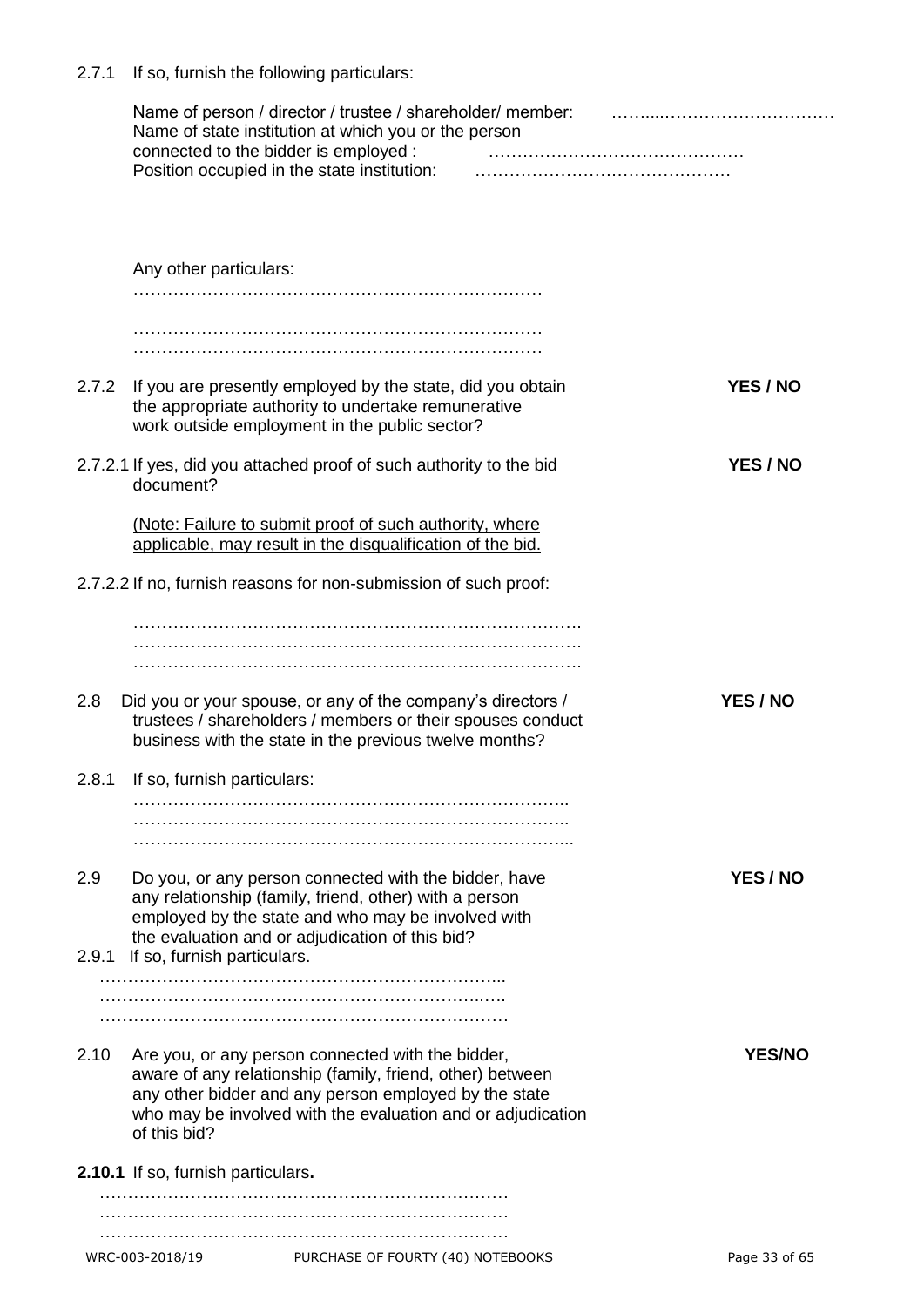- 2.11 Do you or any of the directors / trustees / shareholders / members **YES/NO** of the company have any interest in any other related companies whether or not they are bidding for this contract?
- 2.11.1 If so, furnish particulars:

……………………………………………………………………………. ……………………………………………………………………………. …………………………………………………………………………….

**3** Full details of directors / trustees / members / shareholders.

| <b>Full Name</b> | <b>Identity</b><br>Number | <b>Personal Tax</b><br><b>Reference Number</b> | <b>State Employee</b><br>Number / Persal<br><b>Number</b> |
|------------------|---------------------------|------------------------------------------------|-----------------------------------------------------------|
|                  |                           |                                                |                                                           |
|                  |                           |                                                |                                                           |
|                  |                           |                                                |                                                           |
|                  |                           |                                                |                                                           |
|                  |                           |                                                |                                                           |
|                  |                           |                                                |                                                           |
|                  |                           |                                                |                                                           |
|                  |                           |                                                |                                                           |
|                  |                           |                                                |                                                           |

DECLARATION

I, THE UNDERSIGNED (NAME)………………………………………………………………………

CERTIFY THAT THE INFORMATION FURNISHED IN PARAGRAPHS 2 and 3 ABOVE IS CORRECT.

 I ACCEPT THAT THE STATE MAY REJECT THE BID OR ACT AGAINST ME IN TERMS OF PARAGRAPH 23 OF THE GENERAL CONDITIONS OF CONTRACT SHOULD THIS DECLARATION PROVE TO BE FALSE.

…………………………………. ………………………………………………

Position **Name of bidder**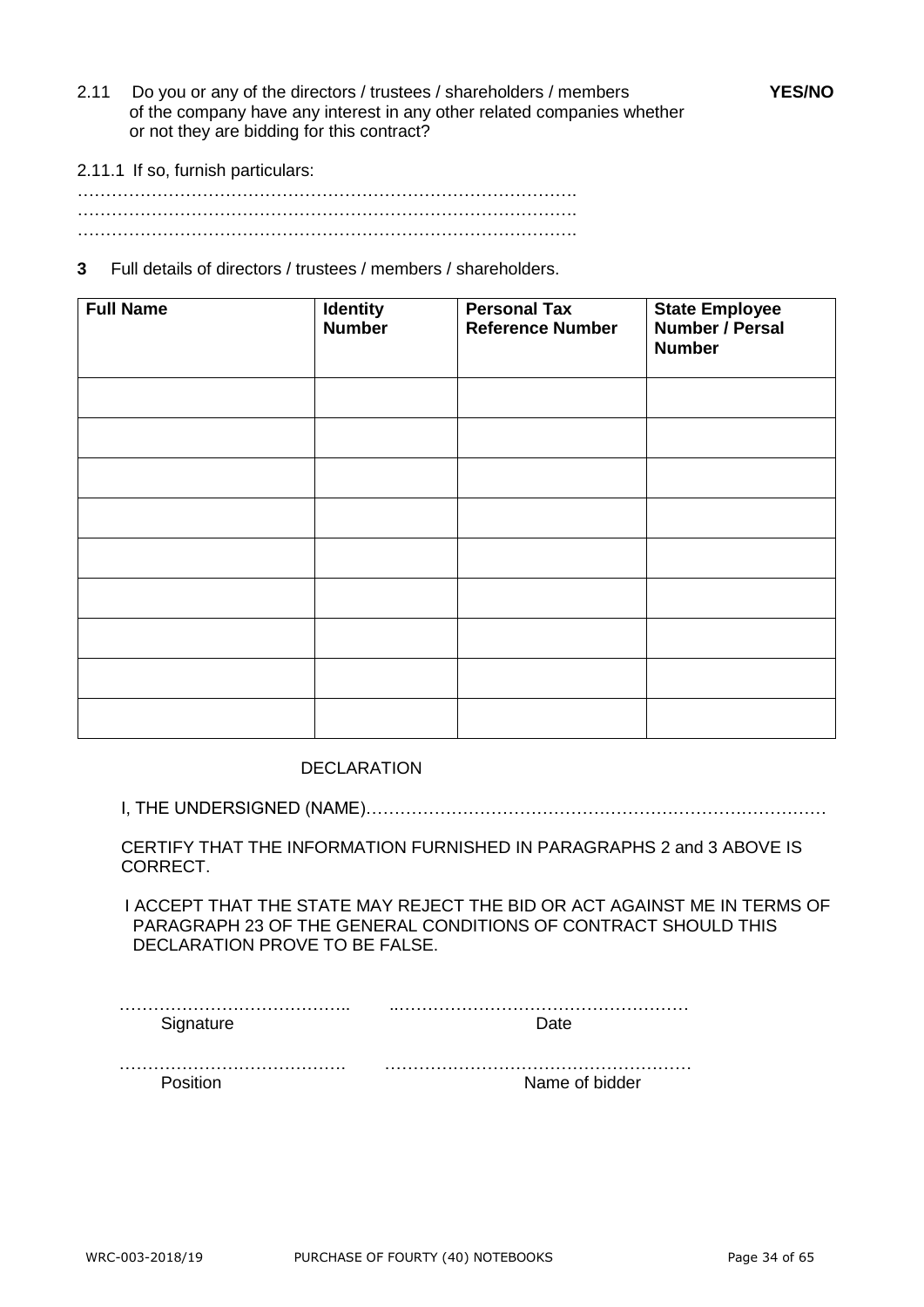# **PREFERENCE POINTS CLAIM FORM IN TERMS OF THE PREFERENTIAL PROCUREMENT REGULATIONS 2017**

This preference form must form part of all bids invited. It contains general information and serves as a claim form for preference points for Broad-Based Black Economic Empowerment (B-BBEE) Status Level of Contribution

# **NB: BEFORE COMPLETING THIS FORM, BIDDERS MUST STUDY THE GENERAL CONDITIONS, DEFINITIONS AND DIRECTIVES APPLICABLE IN RESPECT OF B-BBEE, AS PRESCRIBED IN THE PREFERENTIAL PROCUREMENT REGULATIONS, 2017.**

# **1. GENERAL CONDITIONS**

- 1.1 The following preference point systems are applicable to all bids:
	- **the 80/20 system for requirements with a Rand value of up to R50 000 000 (all applicable taxes included); and**

1.2

- a) The value of this bid is estimated to not exceed R50 000 000 (all applicable taxes included) and therefore the 80/20 preference point system shall be applicable; or
- b) Either the 80/20 preference point system will be applicable to this tender (*delete whichever is not applicable for this tender*).
- 1.3 Points for this bid shall be awarded for:
	- (a) Price; and
	- (b) B-BBEE Status Level of Contributor.
- 1.4 The maximum points for this bid are allocated as follows:

|                                           | <b>POINTS</b> |
|-------------------------------------------|---------------|
| <b>PRICE</b>                              | 80            |
| <b>B-BBEE STATUS LEVEL OF CONTRIBUTOR</b> | 20            |
| <b>Total points for Price and B-BBEE</b>  | 100           |

- 1.5 Failure on the part of a bidder to submit proof of B-BBEE Status level of contributor together with the bid, will be interpreted to mean that preference points for B-BBEE status level of contribution are not claimed.
- 1.6 The purchaser reserves the right to require of a bidder, either before a bid is adjudicated or at any time subsequently, to substantiate any claim in regard to preferences, in any manner required by the purchaser.

# **2. DEFINITIONS**

- (a) **"B-BBEE"** means broad-based black economic empowerment as defined in section 1 of the Broad-Based Black Economic Empowerment Act;
- (b) "**B-BBEE status level of contributor"** means the B-BBEE status of an entity in terms of a code of good practice on black economic empowerment, issued in terms of section 9(1) of the Broad-Based Black Economic Empowerment Act;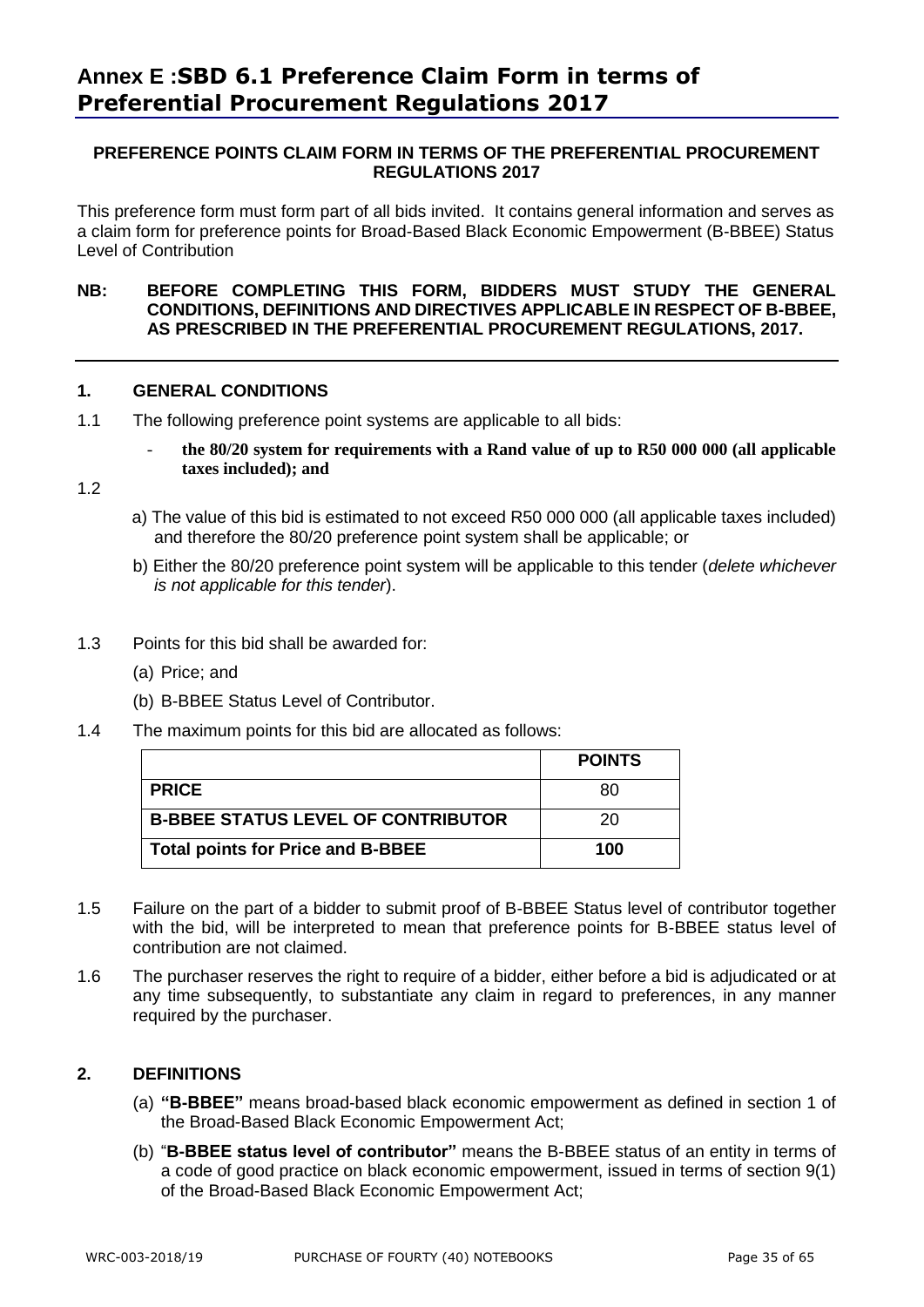- (c) **"bid"** means a written offer in a prescribed or stipulated form in response to an invitation by an organ of state for the provision of goods or services, through price quotations, advertised competitive bidding processes or proposals;
- (d) **"Broad-Based Black Economic Empowerment Act"** means the Broad-Based Black Economic Empowerment Act, 2003 (Act No. 53 of 2003);
- **(e) "EME"** means an Exempted Micro Enterprise in terms of a code of good practice on black economic empowerment issued in terms of section 9 (1) of the Broad-Based Black Economic Empowerment Act;
- (f) **"functionality"** means the ability of a tenderer to provide goods or services in accordance with specifications as set out in the tender documents.
- (g) **"prices"** includes all applicable taxes less all unconditional discounts;
- (h) **"proof of B-BBEE status level of contributor"** means:
	- **1)** B-BBEE Status level certificate issued by an authorized body or person;
	- **2)** A sworn affidavit as prescribed by the B-BBEE Codes of Good Practice;
	- **3)** Any other requirement prescribed in terms of the B-BBEE Act;
- (i) **"QSE"** means a qualifying small business enterprise in terms of a code of good practice on black economic empowerment issued in terms of section 9 (1) of the Broad-Based Black Economic Empowerment Act;
- *(j)* **"rand value"** means the total estimated value of a contract in Rand, calculated at the time of bid invitation, and includes all applicable taxes;

# **3. POINTS AWARDED FOR PRICE**

# **3.1 THE 80/20 PREFERENCE POINT SYSTEMS**

A maximum of 80 points is allocated for price on the following basis: **80/20**

$$
Ps = 80 \left( 1 - \frac{Pt - P \min}{P \min} \right)
$$

Where

Ps = Points scored for price of bid under consideration

 $Pt =$  Price of bid under consideration

Pmin = Price of lowest acceptable bid

# **4. POINTS AWARDED FOR B-BBEE STATUS LEVEL OF CONTRIBUTOR**

4.1 In terms of Regulation 6 (2) and 7 (2) of the Preferential Procurement Regulations, preference points must be awarded to a bidder for attaining the B-BBEE status level of contribution in accordance with the table below:

| <b>B-BBEE Status Level of Contributor</b> | <b>Number of points</b><br>(80/20 system) |
|-------------------------------------------|-------------------------------------------|
|                                           | 20                                        |
| 2                                         | 18                                        |
| З                                         | 14                                        |
|                                           | 12                                        |
| 5                                         |                                           |
|                                           |                                           |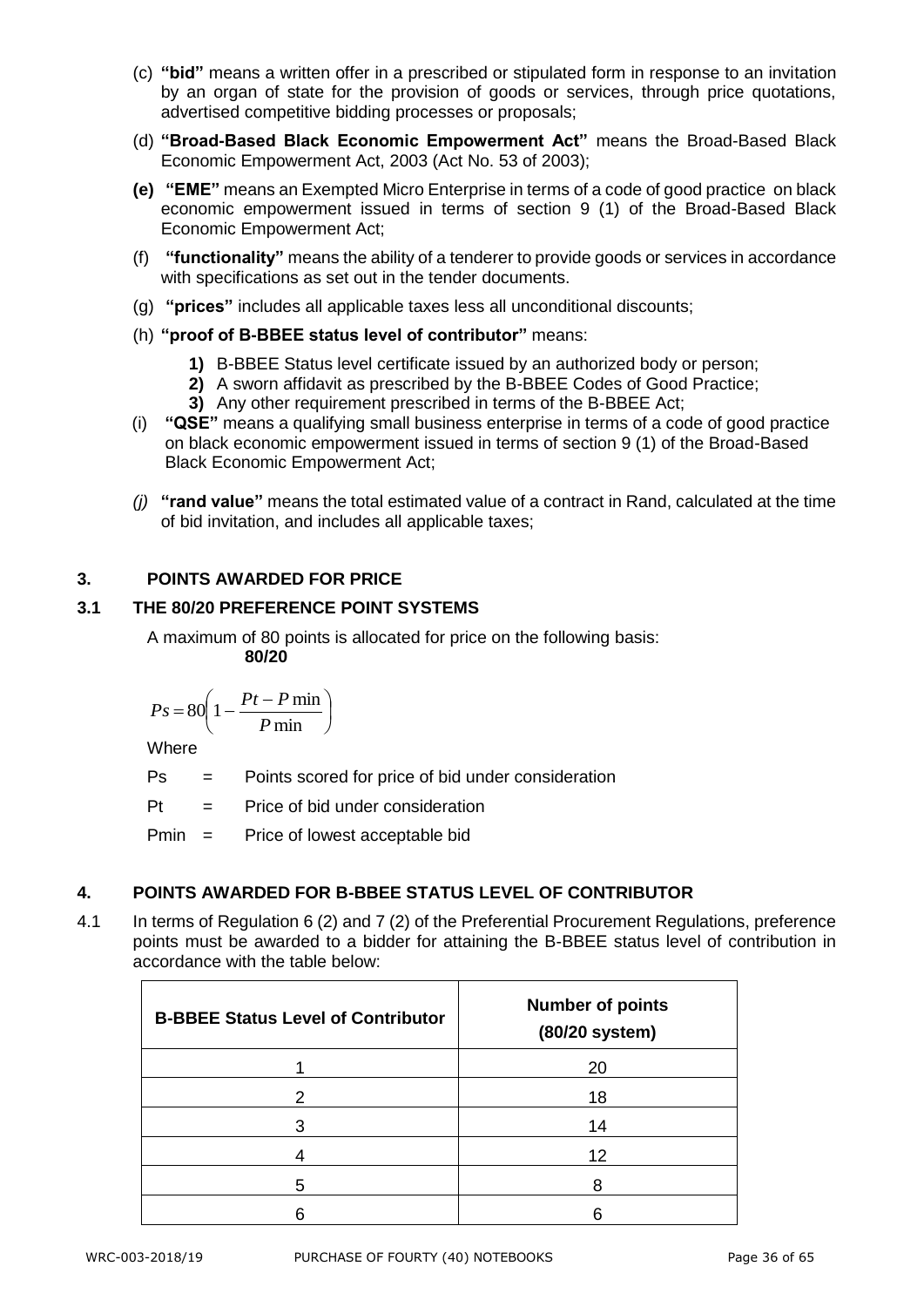| Non-compliant contributor |  |
|---------------------------|--|

# **5. BID DECLARATION**

5.1 Bidders who claim points in respect of B-BBEE Status Level of Contribution must complete the following:

# **6. B-BBEE STATUS LEVEL OF CONTRIBUTOR CLAIMED IN TERMS OF PARAGRAPHS 1.4 AND 4.1**

6.1 B-BBEE Status Level of Contributor = ………( maximum 20 points)

(Points claimed in respect of paragraph 7.1 must be in accordance with the table reflected in paragraph 4.1 and must be substantiated by relevant proof of B-BBEE status level of contributor.

# **7. SUB-CONTRACTING**

7.1 Will any portion of the contract be sub-contracted?

# (*Tick applicable box*)

# 7.1.1 If yes, indicate:

- i) What percentage of the contract will be subcontracted............…………….…………%
- ii) The name of the sub-contractor…………………………………………………………..
- iii) The B-BBEE status level of the sub-contractor......................................……………..
- iv) Whether the sub-contractor is an EME or QSE

|  | (Tick applicable box) |  |
|--|-----------------------|--|
|  |                       |  |

v) Specify, by ticking the appropriate box, if subcontracting with an enterprise in terms of Preferential Procurement Regulations,2017:

| Designated Group: An EME or QSE which is at last 51%<br>owned by:    | <b>EME</b><br>V | <b>QSE</b> |
|----------------------------------------------------------------------|-----------------|------------|
| <b>Black people</b>                                                  |                 |            |
| Black people who are youth                                           |                 |            |
| Black people who are women                                           |                 |            |
| Black people with disabilities                                       |                 |            |
| Black people living in rural or underdeveloped areas or<br>townships |                 |            |
| Cooperative owned by black people                                    |                 |            |
| Black people who are military veterans                               |                 |            |
| <b>OR</b>                                                            |                 |            |
| Any EME                                                              |                 |            |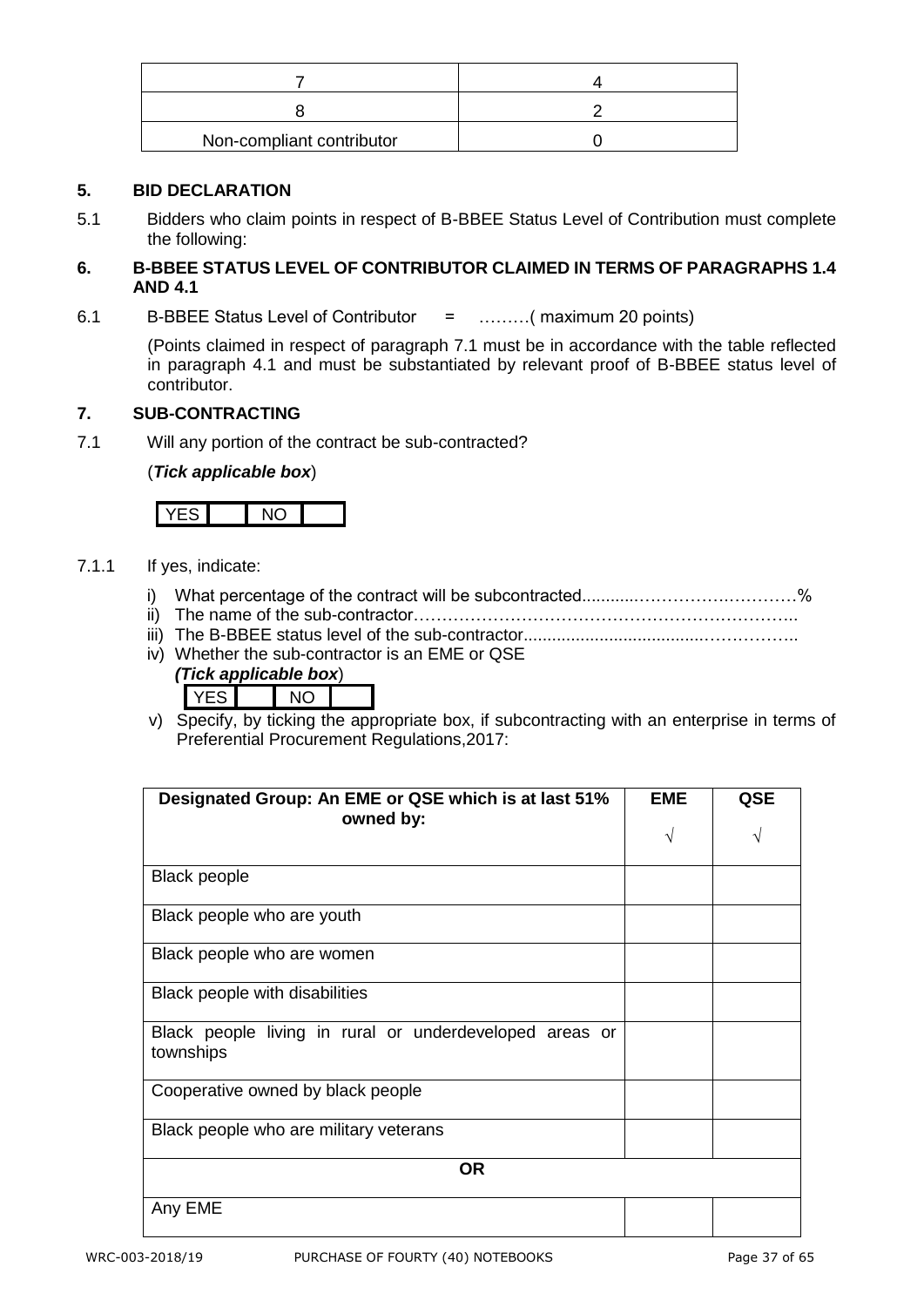| Any QSE |  |
|---------|--|
|         |  |

| 8.  | <b>DECLARATION WITH REGARD TO COMPANY/FIRM</b>                                                                                                                                                                                                                                                                                              |  |
|-----|---------------------------------------------------------------------------------------------------------------------------------------------------------------------------------------------------------------------------------------------------------------------------------------------------------------------------------------------|--|
| 8.1 |                                                                                                                                                                                                                                                                                                                                             |  |
| 8.2 |                                                                                                                                                                                                                                                                                                                                             |  |
| 8.3 |                                                                                                                                                                                                                                                                                                                                             |  |
| 8.4 | <b>TYPE OF COMPANY/ FIRM</b>                                                                                                                                                                                                                                                                                                                |  |
|     | Partnership/Joint Venture / Consortium<br>$\Box$<br>One person business/sole propriety<br>Ш<br>Close corporation<br>$\Box$<br>Company<br>$\Box$<br>(Pty) Limited<br>П<br><b>TICK APPLICABLE BOX</b>                                                                                                                                         |  |
| 8.5 | <b>DESCRIBE PRINCIPAL BUSINESS ACTIVITIES</b>                                                                                                                                                                                                                                                                                               |  |
|     |                                                                                                                                                                                                                                                                                                                                             |  |
| 8.6 | <b>COMPANY CLASSIFICATION</b>                                                                                                                                                                                                                                                                                                               |  |
|     | Manufacturer<br>$\mathbf{L}$<br>Supplier<br>П<br>Professional service provider<br>Other service providers, e.g. transporter, etc.<br>[TICK APPLICABLE BOX]                                                                                                                                                                                  |  |
| 8.7 |                                                                                                                                                                                                                                                                                                                                             |  |
| 8.8 | I/we, the undersigned, who is / are duly authorised to do so on behalf of the company/firm,<br>certify that the points claimed, based on the B-BBE status level of contributor indicated in<br>paragraphs 1.4 and 6.1 of the foregoing certificate, qualifies the company/ firm for the<br>preference(s) shown and I / we acknowledge that: |  |
|     | The information furnished is true and correct;<br>i)                                                                                                                                                                                                                                                                                        |  |
|     | The preference points claimed are in accordance with the General Conditions as<br>ii)<br>indicated in paragraph 1 of this form;                                                                                                                                                                                                             |  |
|     | iii) In the event of a contract being awarded as a result of points claimed as shown in<br>paragraphs 1.4 and 6.1, the contractor may be required to furnish documentary proof to<br>the satisfaction of the purchaser that the claims are correct;                                                                                         |  |
|     | iv) If the B-BBEE status level of contributor has been claimed or obtained on a fraudulent<br>basis or any of the conditions of contract have not been fulfilled, the purchaser may, in<br>addition to any other remedy it may have -                                                                                                       |  |

- (a) disqualify the person from the bidding process;
- (b) recover costs, losses or damages it has incurred or suffered as a result of that person's conduct;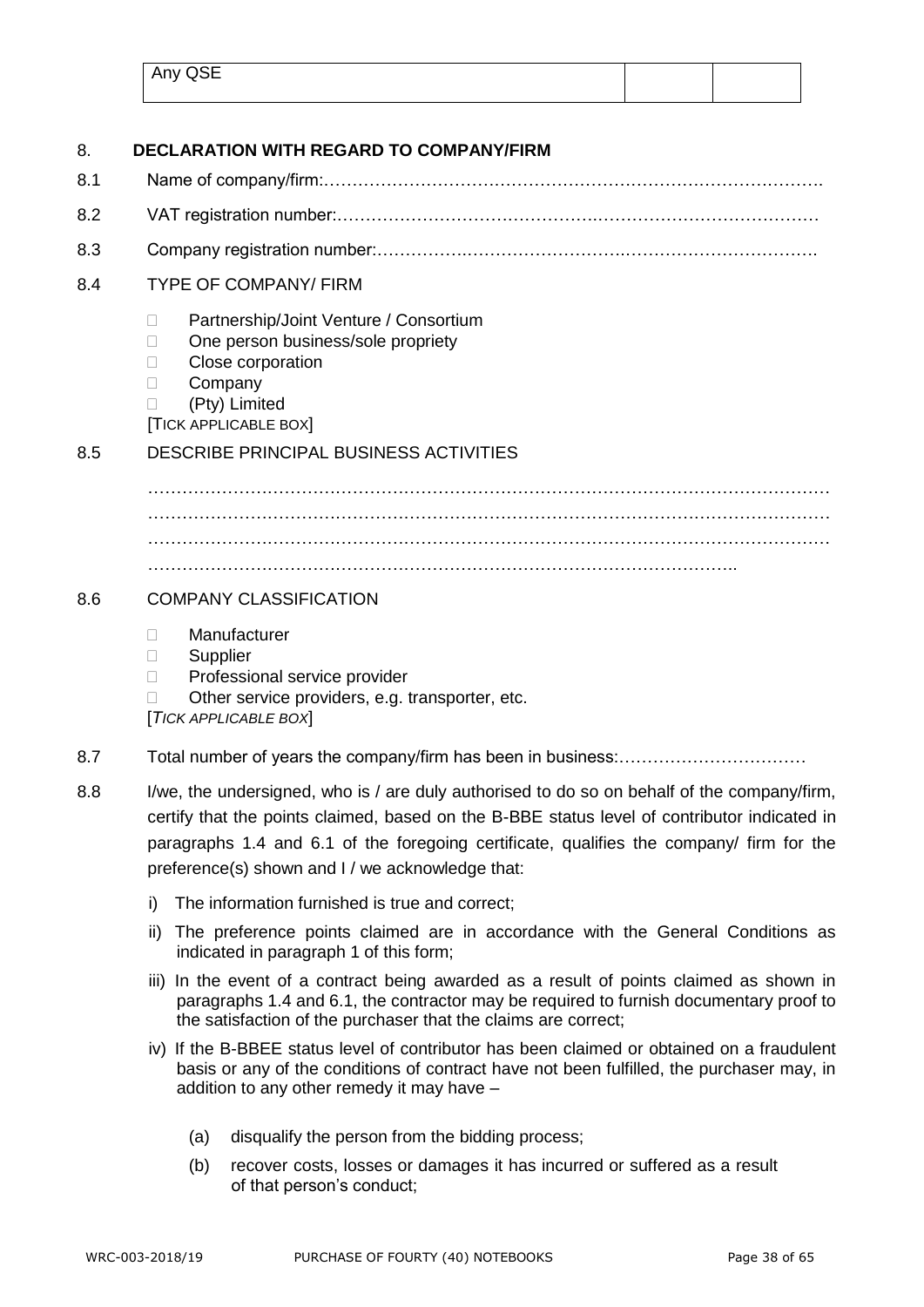- (c) cancel the contract and claim any damages which it has suffered as a result of having to make less favourable arrangements due to such cancellation;
- (d) recommend that the bidder or contractor, its shareholders and directors, or only the shareholders and directors who acted on a fraudulent basis, be restricted by the National Treasury from obtaining business from any organ of state for a period not exceeding 10 years, after the *audi alteram partem* (hear the other side) rule has been applied; and
- (e) forward the matter for criminal prosecution.

| <b>WITNESSES</b> |                            |
|------------------|----------------------------|
|                  | SIGNATURE(S) OF BIDDERS(S) |
|                  |                            |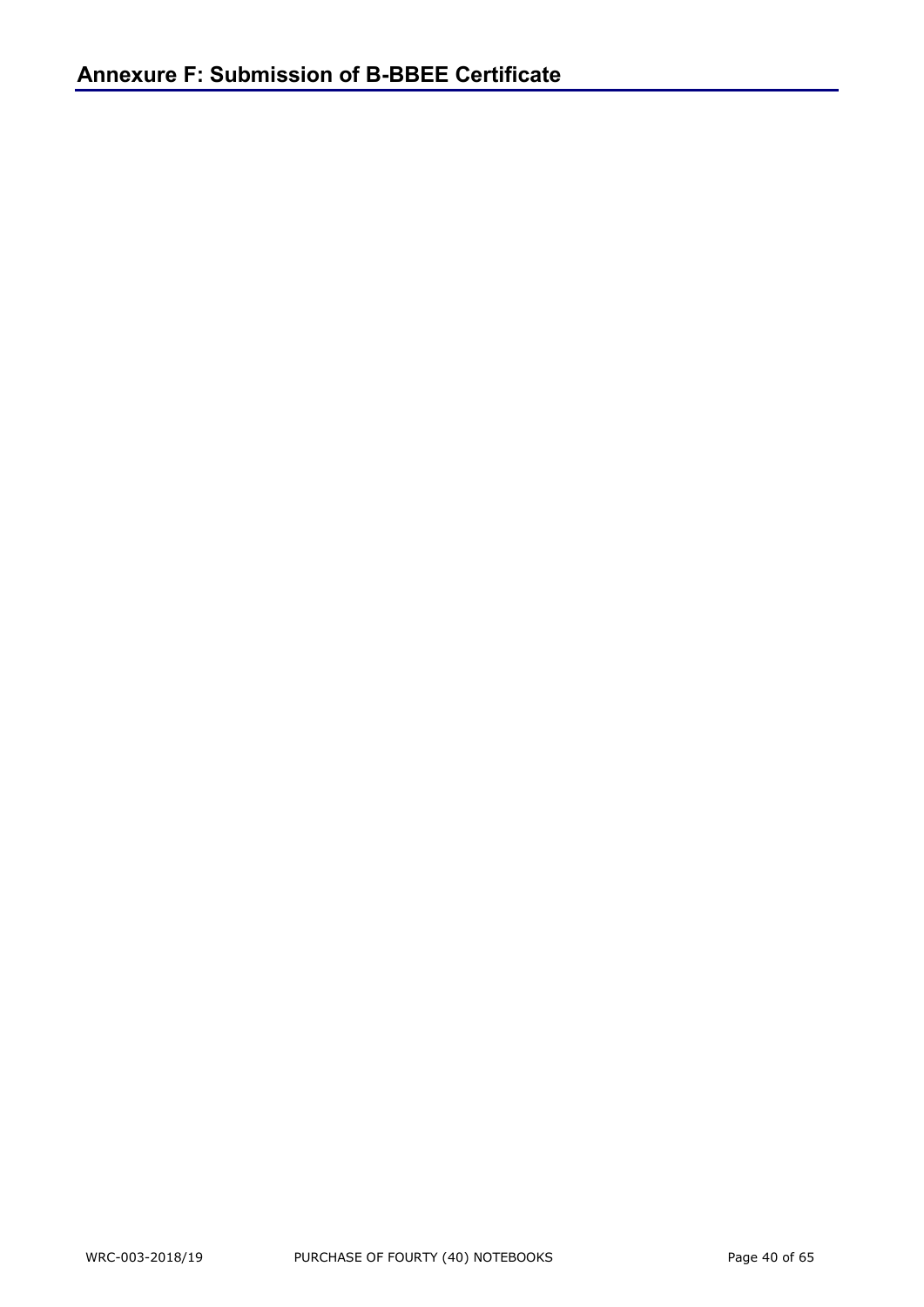# **DECLARATION OF BIDDER'S PAST SUPPLY CHAIN MANAGEMENT PRACTICES**

- 1 This Standard Bidding Document must form part of all bids invited.
- 2 It serves as a declaration to be used by institutions in ensuring that when goods and services are being procured, all reasonable steps are taken to combat the abuse of the supply chain management system.
- 3 The bid of any bidder may be disregarded if that bidder, or any of its directors have
	- a. abused the institution's supply chain management system;
	- b. committed fraud or any other improper conduct in relation to such system; or
	- c. failed to perform on any previous contract.
- **4 In order to give effect to the above, the following questionnaire must be completed and submitted with the bid.**

| Item  | <b>Question</b>                                                                                                                                                                                                                                                                                                                                                                                                                                                                                                                                                                                                                                 | <b>Yes</b> | <b>No</b> |
|-------|-------------------------------------------------------------------------------------------------------------------------------------------------------------------------------------------------------------------------------------------------------------------------------------------------------------------------------------------------------------------------------------------------------------------------------------------------------------------------------------------------------------------------------------------------------------------------------------------------------------------------------------------------|------------|-----------|
| 4.1   | Is the bidder or any of its directors listed on the National<br>Treasury's Database of Restricted Suppliers as companies or<br>persons prohibited from doing business with the public sector?<br>(Companies or persons who are listed on this Database were informed<br>in writing of this restriction by the Accounting Officer/Authority of the<br>institution that imposed the restriction after the audi alteram partem rule<br>was applied).<br>The Database of Restricted Suppliers now resides on the National<br>Treasury's website(www.treasury.gov.za) and can be accessed by<br>clicking on its link at the bottom of the home page. | Yes        | <b>No</b> |
| 4.1.1 | If so, furnish particulars:                                                                                                                                                                                                                                                                                                                                                                                                                                                                                                                                                                                                                     |            |           |
| 4.2   | Is the bidder or any of its directors listed on the Register for Tender<br>Defaulters in terms of section 29 of the Prevention and Combating of<br>Corrupt Activities Act (No 12 of 2004)?<br>The Register for Tender Defaulters can be accessed on the National<br>Treasury's website (www.treasury.gov.za) by clicking on its link at<br>the bottom of the home page.                                                                                                                                                                                                                                                                         | Yes        | No.       |
| 4.2.1 | If so, furnish particulars:                                                                                                                                                                                                                                                                                                                                                                                                                                                                                                                                                                                                                     |            |           |
| 4.3   | Was the bidder or any of its directors convicted by a court of law<br>(including a court outside of the Republic of South Africa) for fraud or<br>corruption during the past five years?                                                                                                                                                                                                                                                                                                                                                                                                                                                        | Yes        | No        |
| 4.3.1 | If so, furnish particulars:                                                                                                                                                                                                                                                                                                                                                                                                                                                                                                                                                                                                                     |            |           |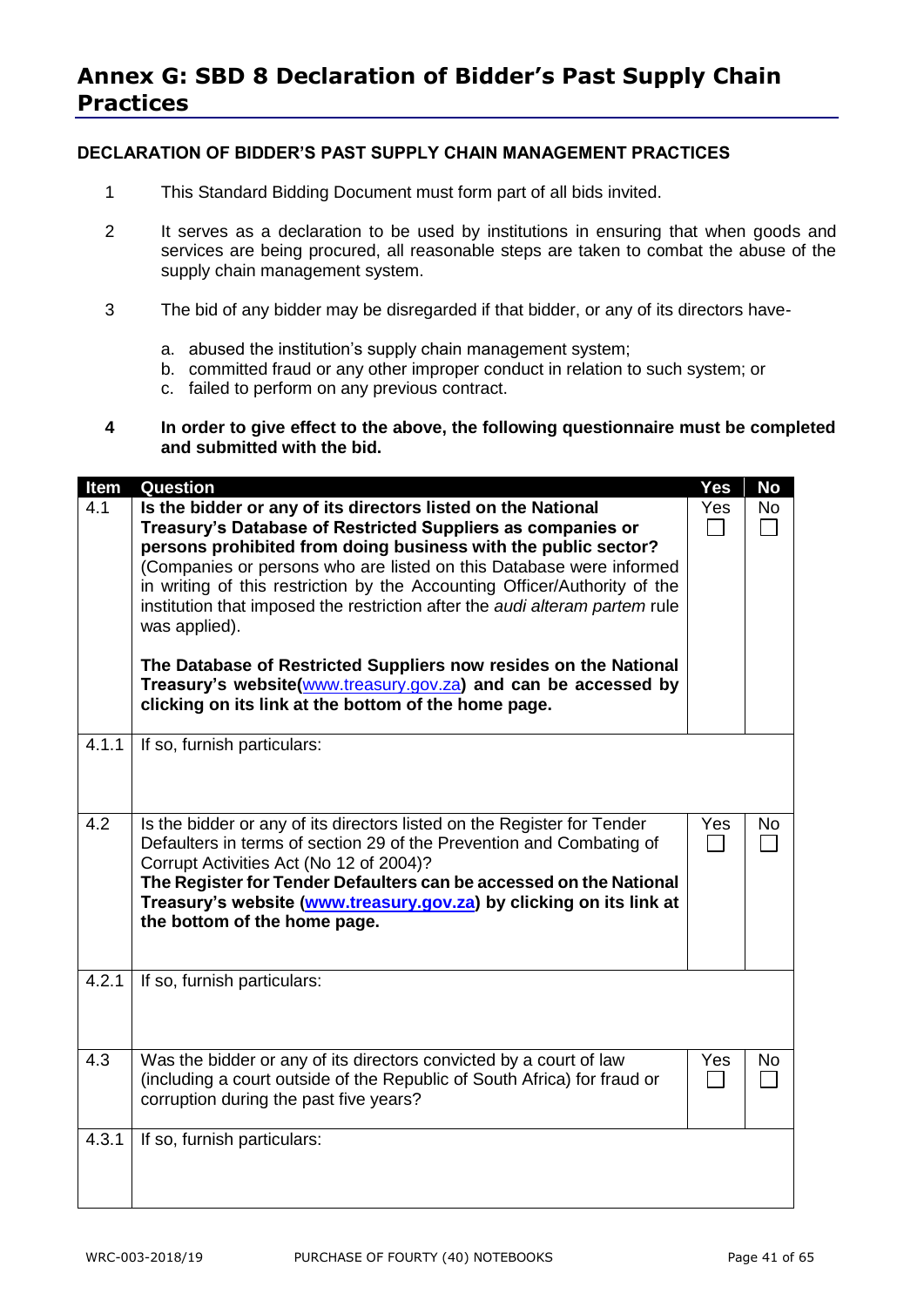| 4.4   | Was any contract between the bidder and any organ of state<br>terminated during the past five years on account of failure to perform<br>on or comply with the contract? | Yes | No |
|-------|-------------------------------------------------------------------------------------------------------------------------------------------------------------------------|-----|----|
| 4.4.1 | If so, furnish particulars:                                                                                                                                             |     |    |

# **CERTIFICATION**

# **I, THE UNDERSIGNED (FULL NAME)…………………………………………………**

**CERTIFY THAT THE INFORMATION FURNISHED ON THIS DECLARATION FORM IS TRUE AND CORRECT.**

**I ACCEPT THAT, IN ADDITION TO CANCELLATION OF A CONTRACT, ACTION MAY BE TAKEN AGAINST ME SHOULD THIS DECLARATION PROVE TO BE FALSE.**

**………………………………………... …………………………..**

**Signature Date** 

**………………………………………. …………………………..**

**Position Constanting Constanting Constanting Constanting Constanting Constanting Constanting Constanting Constanting Constanting Constanting Constanting Constanting Constanting Constanting Constanting Constanting Consta**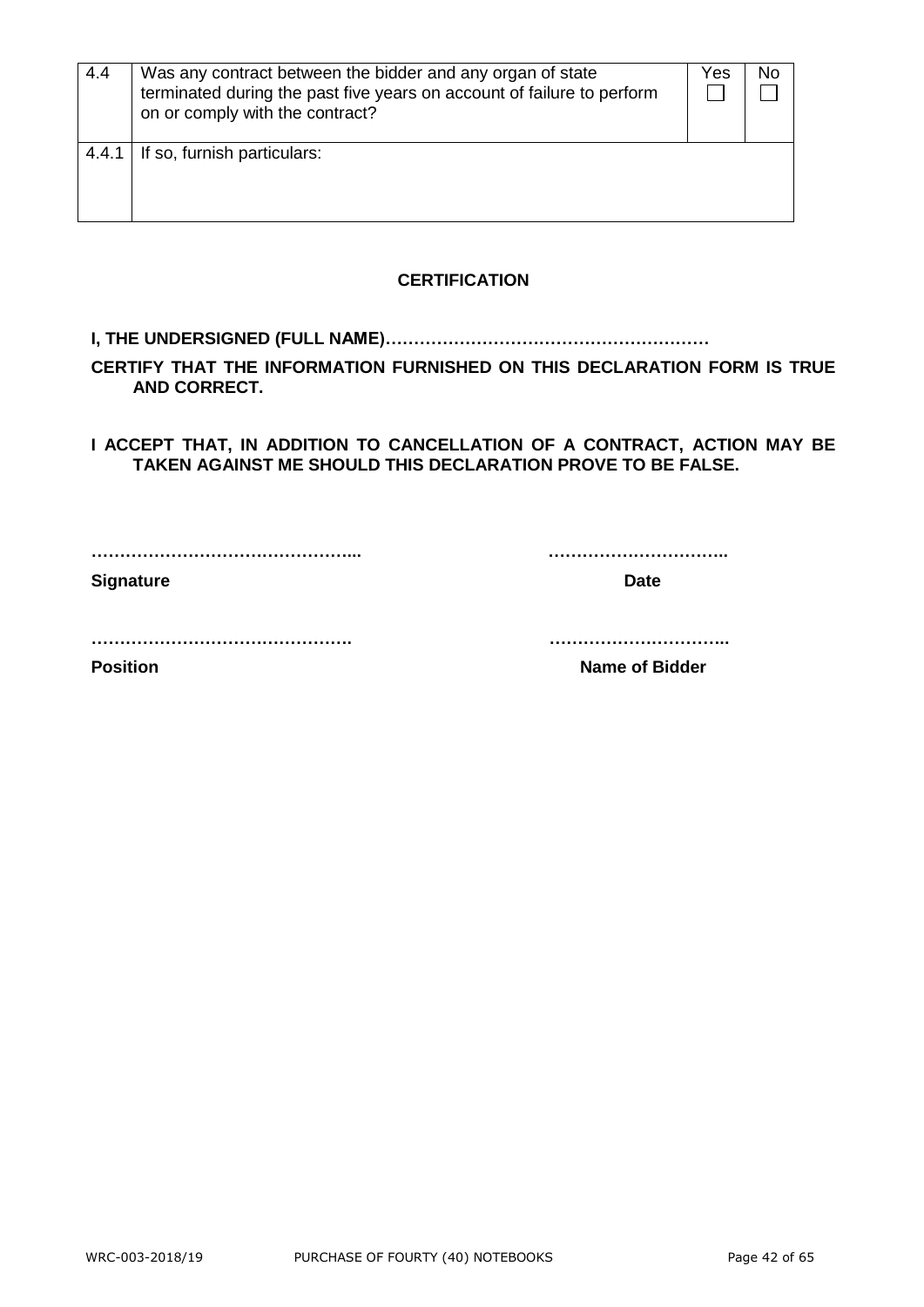# **CERTIFICATE OF INDEPENDENT BID DETERMINATION**

- 1 This Standard Bidding Document (SBD) must form part of all bids<sup>1</sup> invited.
- 2 Section 4 (1) (b) (iii) of the Competition Act No. 89 of 1998, as amended, prohibits an agreement between, or concerted practice by, firms, or a decision by an association of firms, if it is between parties in a horizontal relationship and if it involves collusive bidding (or bid rigging).² Collusive bidding is a *pe se* prohibition meaning that it cannot be justified under any grounds.
- 3 Treasury Regulation 16A9 prescribes that accounting officers and accounting authorities must take all reasonable steps to prevent abuse of the supply chain management system and authorizes accounting officers and accounting authorities to:
	- a. disregard the bid of any bidder if that bidder, or any of its directors have abused the institution's supply chain management system and or committed fraud or any other improper conduct in relation to such system.
	- b. cancel a contract awarded to a supplier of goods and services if the supplier committed any corrupt or fraudulent act during the bidding process or the execution of that contract.
- 4 This SBD serves as a certificate of declaration that would be used by institutions to ensure that, when bids are considered, reasonable steps are taken to prevent any form of bid-rigging.
- 5 In order to give effect to the above, the attached Certificate of Bid Determination (SBD 9) must be completed and submitted with the bid:

**¹ Includes price quotations, advertised competitive bids, limited bids and proposals.**

**² Bid rigging (or collusive bidding) occurs when businesses, that would otherwise be expected to compete, secretly conspire to raise prices or lower the quality of goods and / or services for purchasers who wish to acquire goods and / or services through a bidding process. Bid rigging is, therefore, an agreement between competitors not to compete.**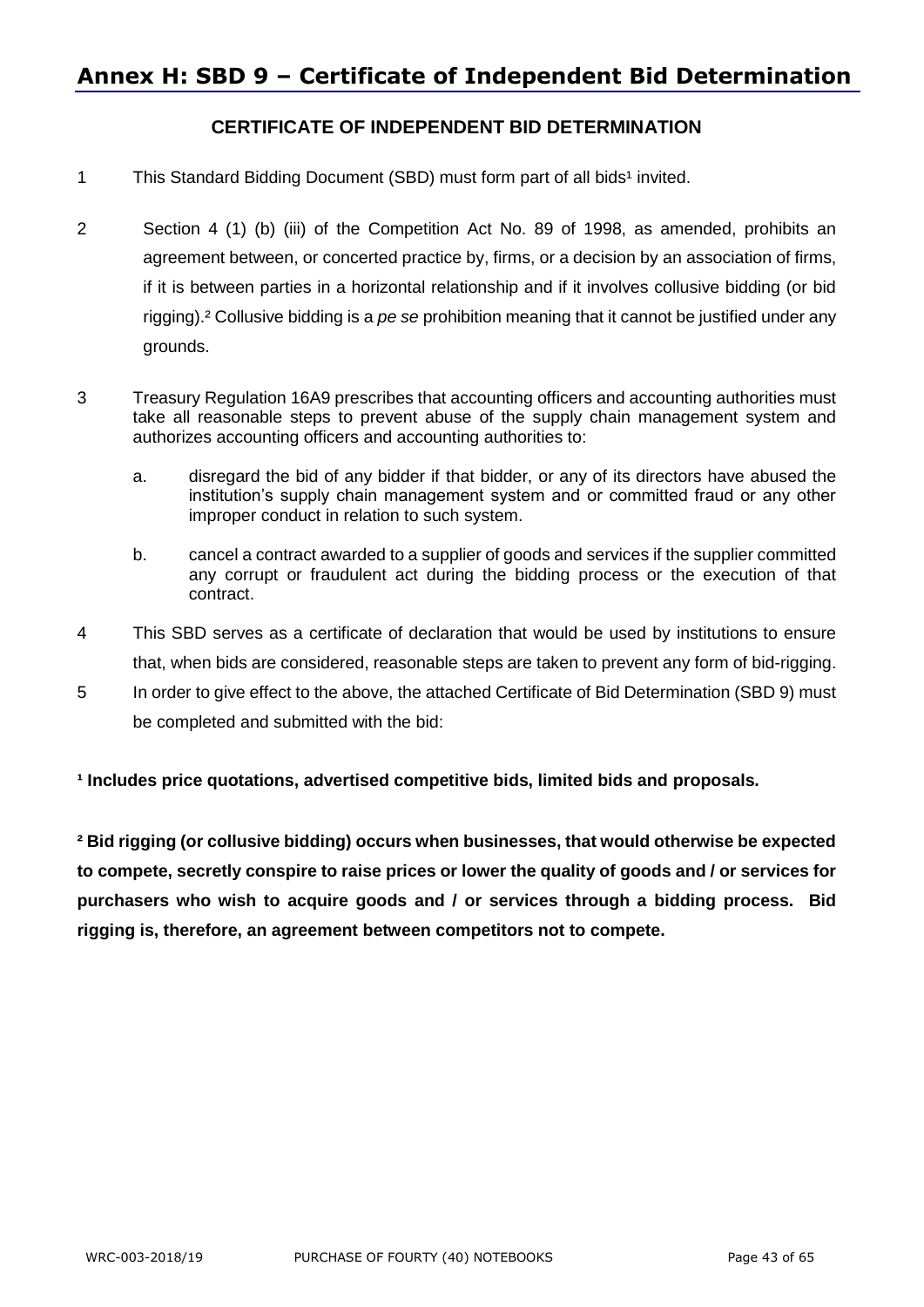# **CERTIFICATE OF INDEPENDENT BID DETERMINATION**

I, the undersigned, in submitting the accompanying bid:

# (Bid Number and Description)

\_\_\_\_\_\_\_\_\_\_\_\_\_\_\_\_\_\_\_\_\_\_\_\_\_\_\_\_\_\_\_\_\_\_\_\_\_\_\_\_\_\_\_\_\_\_\_\_\_\_\_\_\_\_\_\_\_\_\_\_\_\_\_\_\_\_\_\_\_\_\_\_

in response to the invitation for the bid made by:

(Name of Institution)

\_\_\_\_\_\_\_\_\_\_\_\_\_\_\_\_\_\_\_\_\_\_\_\_\_\_\_\_\_\_\_\_\_\_\_\_\_\_\_\_\_\_\_\_\_\_\_\_\_\_\_\_\_\_\_\_\_\_\_\_\_\_\_\_\_\_\_\_\_\_\_\_\_\_\_\_\_\_

do hereby make the following statements that I certify to be true and complete in every respect:

I certify, on behalf of:  $\blacksquare$ 

(Name of Bidder)

- 1. I have read and I understand the contents of this Certificate;
- 2. I understand that the accompanying bid will be disqualified if this Certificate is found not to be true and complete in every respect;
- 3. I am authorized by the bidder to sign this Certificate, and to submit the accompanying bid, on behalf of the bidder;
- 4. Each person whose signature appears on the accompanying bid has been authorized by the bidder to determine the terms of, and to sign the bid, on behalf of the bidder;
- 5. For the purposes of this Certificate and the accompanying bid, I understand that the word "competitor" shall include any individual or organization, other than the bidder, whether or not affiliated with the bidder, who:
	- (a) has been requested to submit a bid in response to this bid invitation;
	- (b) could potentially submit a bid in response to this bid invitation, based on their qualifications, abilities or experience; and
	- (c) provides the same goods and services as the bidder and/or is in the same line of business as the bidder
- 6. The bidder has arrived at the accompanying bid independently from, and without consultation, communication, agreement or arrangement with any competitor. However communication between partners in a joint venture or consortium<sup>3</sup> will not be construed as collusive bidding.
- 7. In particular, without limiting the generality of paragraphs 6 above, there has been no consultation, communication, agreement or arrangement with any competitor regarding:

(a)prices;

- (b) geographical area where product or service will be rendered (market allocation)
- (c) methods, factors or formulas used to calculate prices;
- (d) the intention or decision to submit or not to submit, a bid;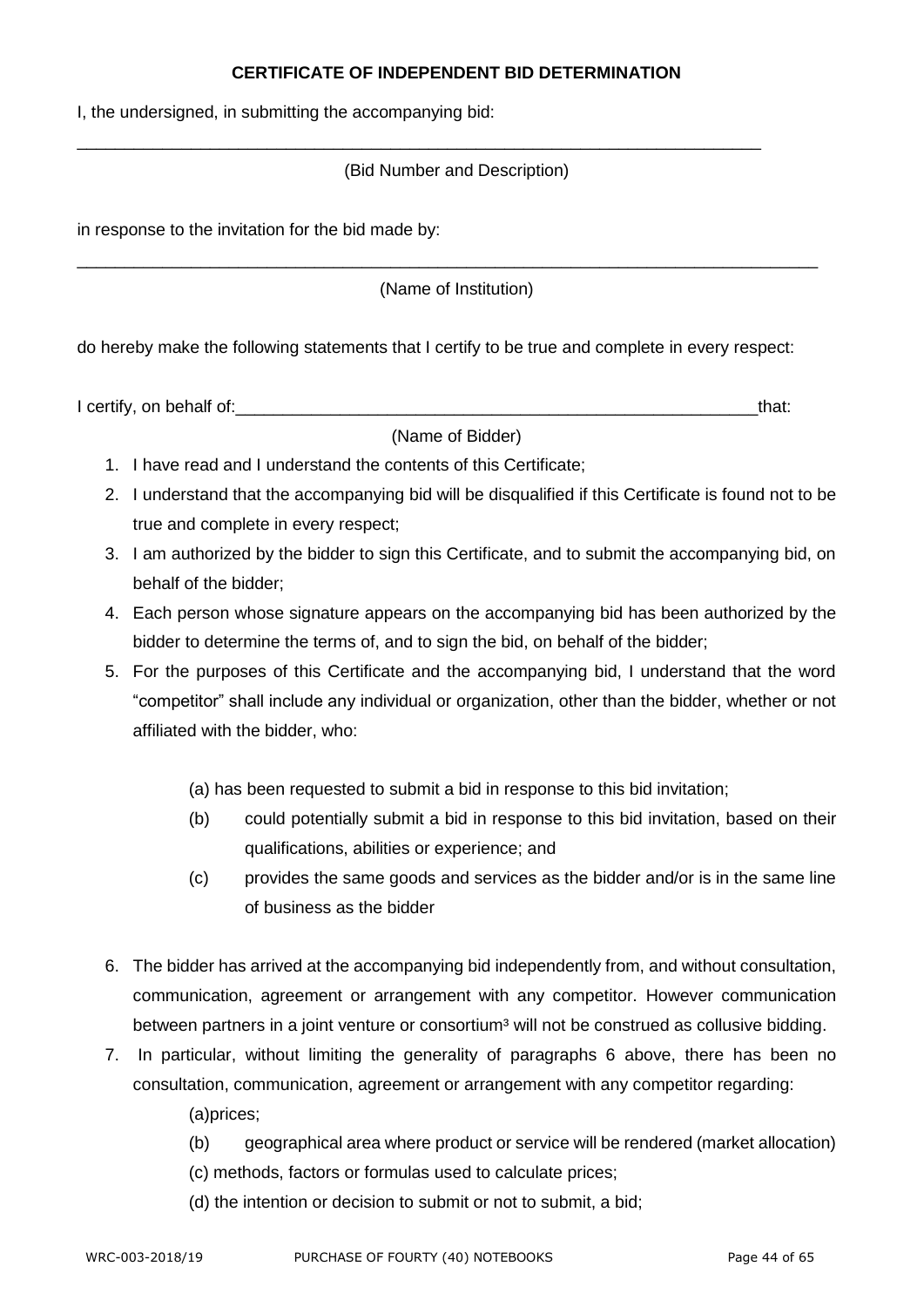- (e) the submission of a bid which does not meet the specifications and conditions of the bid; or
- (f) bidding with the intention not to win the bid.
- 8. In addition, there have been no consultations, communications, agreements or arrangements with any competitor regarding the quality, quantity, specifications and conditions or delivery particulars of the products or services to which this bid invitation relates.
- 9. The terms of the accompanying bid have not been, and will not be, disclosed by the bidder, directly or indirectly, to any competitor, prior to the date and time of the official bid opening or of the awarding of the contract.

# **³ Joint venture or Consortium means an association of persons for the purpose of combining their expertise, property, capital, efforts, skill and knowledge in an activity for the execution of a contract.**

10. I am aware that, in addition and without prejudice to any other remedy provided to combat any restrictive practices related to bids and contracts, bids that are suspicious will be reported to the Competition Commission for investigation and possible imposition of administrative penalties in terms of section 59 of the Competition Act No 89 of 1998 and or may be reported to the National Prosecuting Authority (NPA) for criminal investigation and or may be restricted from conducting business with the public sector for a period not exceeding ten (10) years in terms of the Prevention and Combating of Corrupt Activities Act No 12 of 2004 or any other applicable legislation.

……………………………………………………………………………………

**SignatureDate** 

………………………………………………….…………………………………

Position Name of Bidder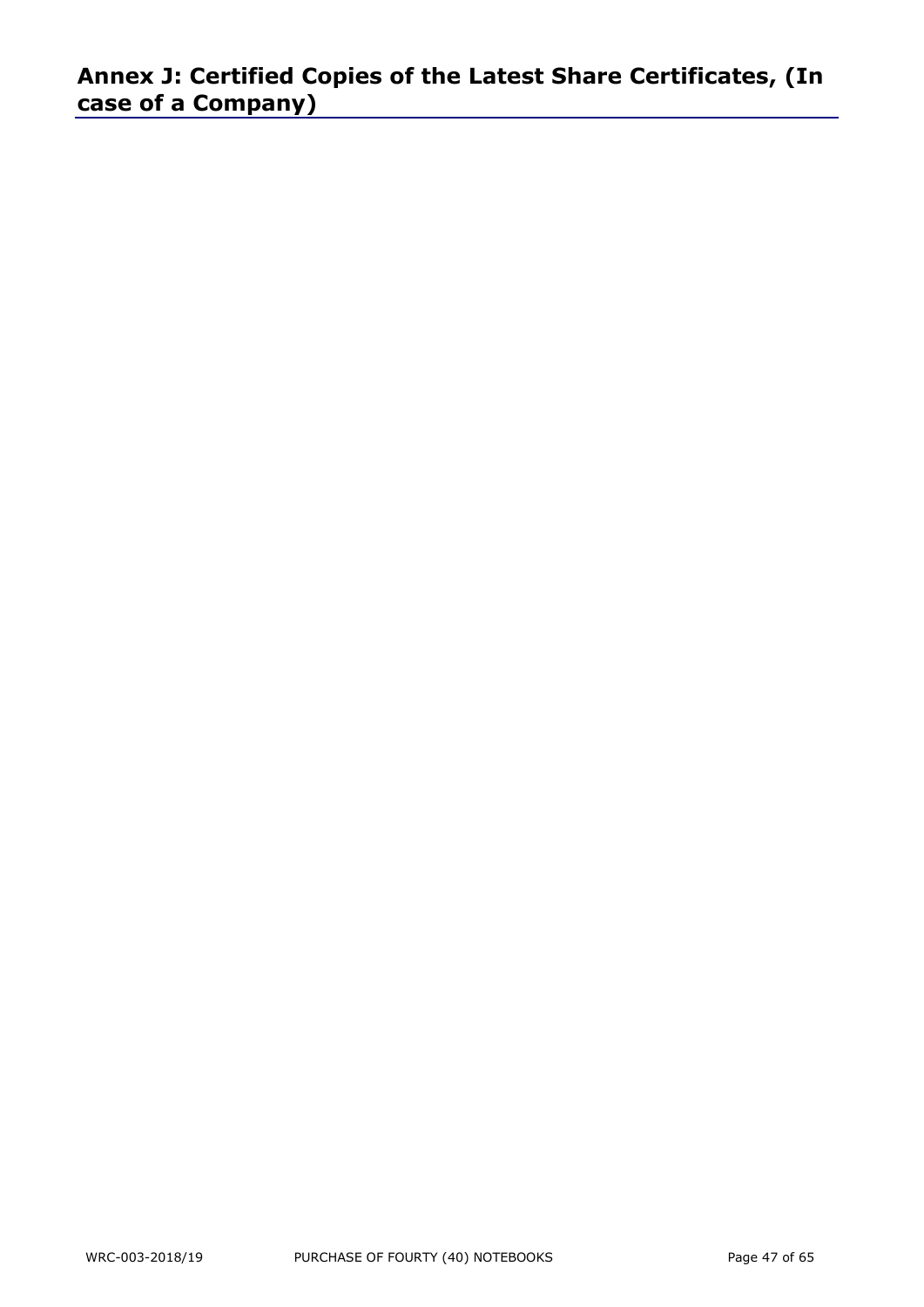# **Annex K: Record of Addenda**

I / We confirm that the following communications amending the tender documents that I / we received from the employer or his representative before the closing date for submission of this tender offer have been taken into account in this tender offer.

| <b>ADDENDUM No</b> | <b>DATE</b><br><b>RECEIVED</b> | <b>TITLE OR DETAILS</b> |
|--------------------|--------------------------------|-------------------------|
|                    |                                |                         |
|                    |                                |                         |
|                    |                                |                         |
|                    |                                |                         |
|                    |                                |                         |
|                    |                                |                         |
|                    |                                |                         |
|                    |                                |                         |
|                    |                                |                         |
|                    |                                |                         |
|                    |                                |                         |

SIGNATURE: ………………………………………………….. DATE: ………………….. (of person authorized to sign on behalf of the Tenderer)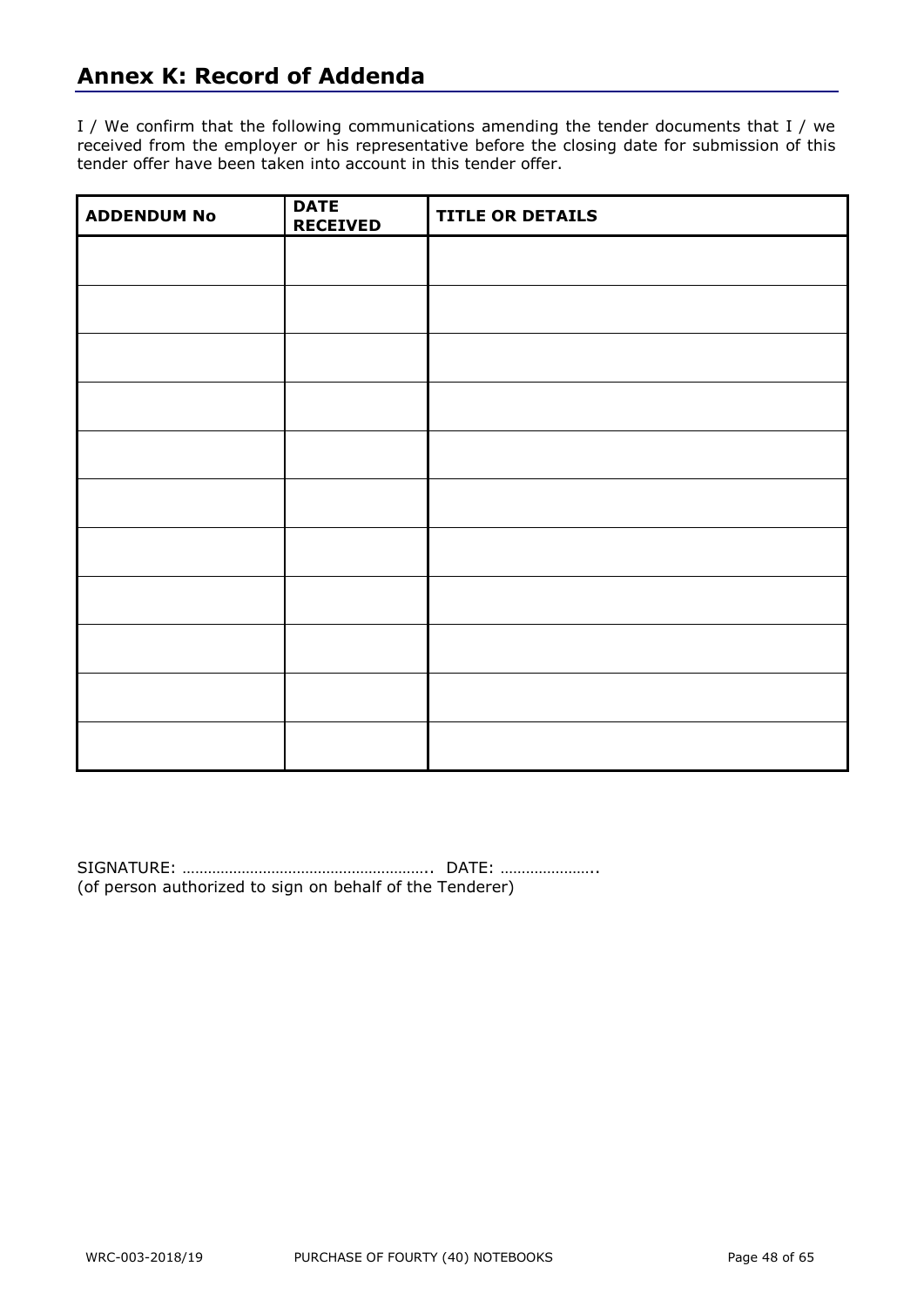# **PLEASE INITIAL EACH PAGE OF THE GENERAL CONDITIONS OF CONTRACT**

# **GOVERNMENT PROCUREMENT**

# **GENERAL CONDITIONS OF CONTRACT July 2010**

# **NOTES**

The purpose of this document is to:

- (i) Draw special attention to certain general conditions applicable to government bids, contracts and orders; and
- (ii) To ensure that clients be familiar with regard to the rights and obligations of all parties involved in doing business with government.

In this document words in the singular also mean in the plural and vice versa and words in the masculine also mean in the feminine and neuter.

- The General Conditions of Contract will form part of all bid documents and may not be amended.
- Special Conditions of Contract (SCC) relevant to a specific

Bid, should be compiled separately for every bid (if Applicable) and will supplement the General Conditions of Contract. Whenever there is a conflict, the provisions

In the SCC shall prevail.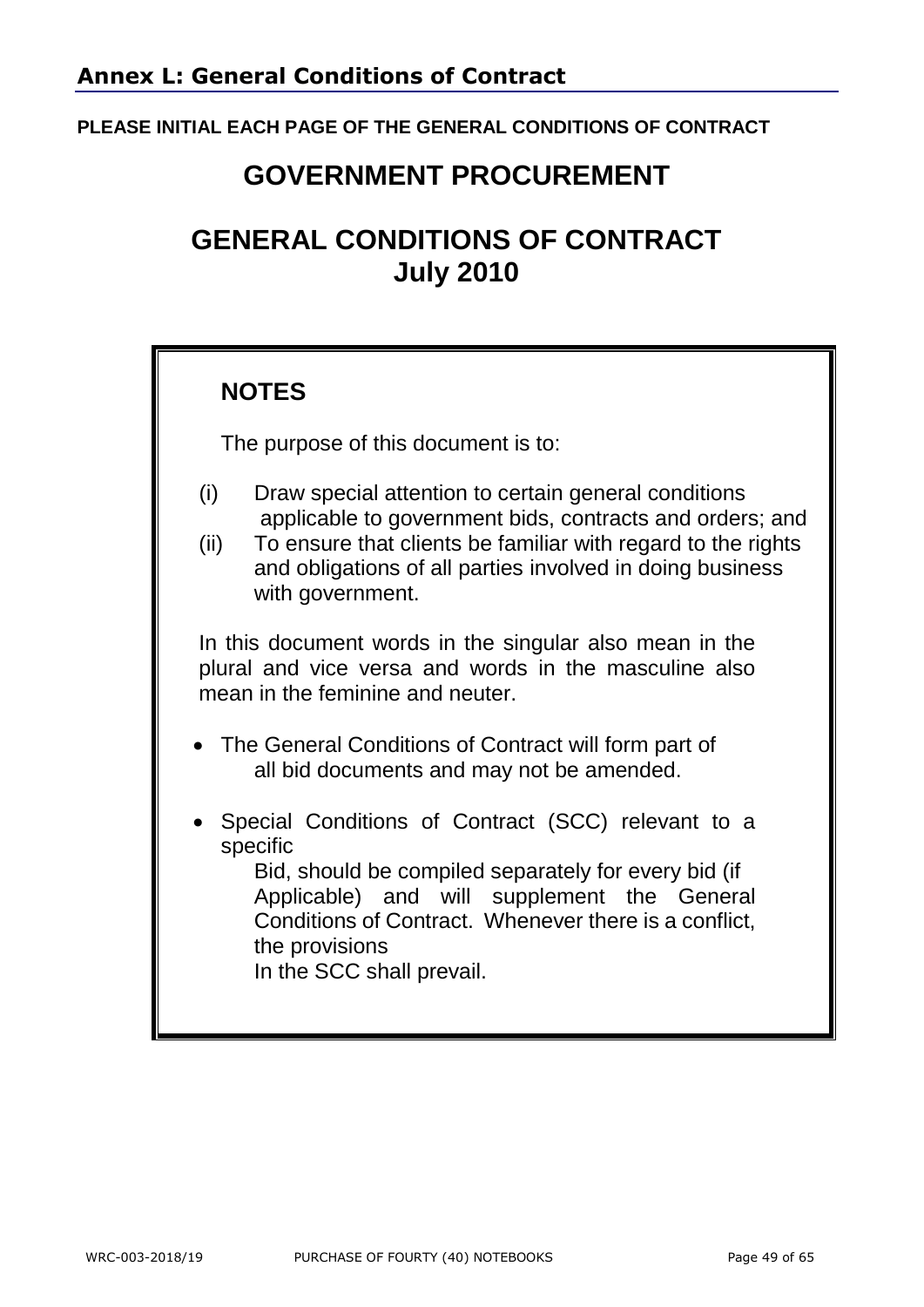# **TABLE OF CLAUSES**

- 1. Definitions
- 2. Application
- 3. General
- 4. Standards
- 5. Use of contract documents and information; inspection
- 6. Patent rights
- 7. Performance security
- 8. Inspections, tests and analysis
- 9. Packing
- 10. Delivery and documents
- 11. Insurance
- 12. Transportation
- 13. Incidental services
- 14. Spare parts
- 15. Warranty
- 16. Payment
- 17. Prices
- 18. Contract amendments
- 19. Assignment
- 20. Subcontracts
- 21. Delays in the supplier's performance
- 22. Penalties
- 23. Termination for default
- 24. Dumping and countervailing duties
- 25. Force Majeure
- 26. Termination for insolvency
- 27. Settlement of disputes
- 28. Limitation of liability
- 29. Governing language
- 30. Applicable law
- 31. Notices
- 32. Taxes and duties
- 33. National Industrial Participation Programme (NIPP)
- 34. Prohibition of restrictive practices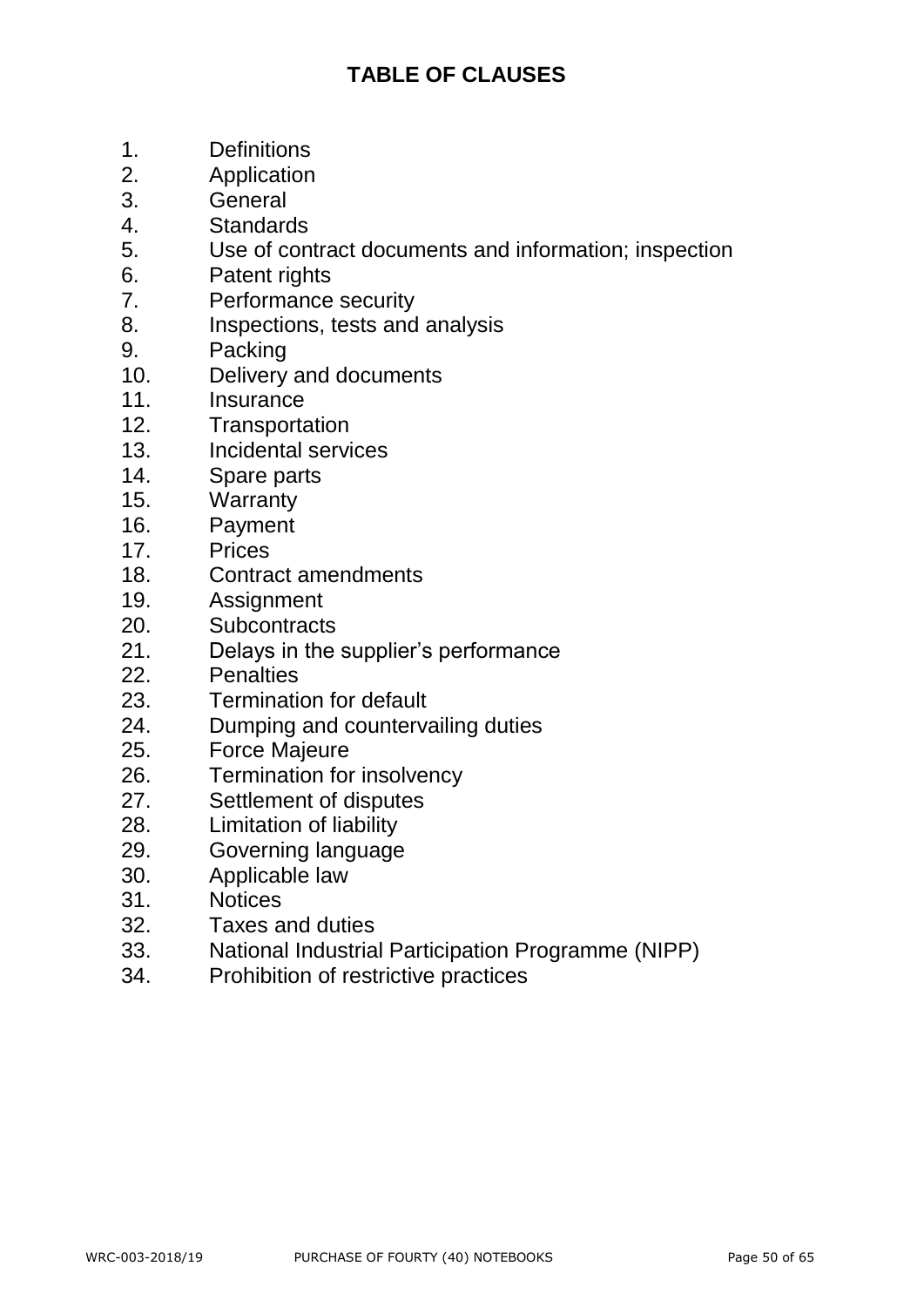# **General Conditions of Contract**

- **1. Definitions** 1. The following terms shall be interpreted as indicated:
	- 1.1 "Closing time" means the date and hour specified in the bidding documents for the receipt of bids.
	- 1.2 "Contract" means the written agreement entered into between the purchaser and the supplier, as recorded in the contract form signed by the parties, including all attachments and appendices thereto and all documents incorporated by reference therein.
	- 1.3 "Contract price" means the price payable to the supplier under the contract for the full and proper performance of his contractual obligations.
	- 1.4 "Corrupt practice" means the offering, giving, receiving, or soliciting of anything of value to influence the action of a public official in the procurement process or in contract execution.
	- 1.5 Countervailing duties" are imposed in cases where an enterprise abroad is subsidized by its government and encouraged to market its products internationally.
	- 1.6 "Country of origin" means the place where the goods were mined, grown or produced or from which the services are supplied. Goods are produced when, through manufacturing, processing or substantial and major assembly of components, a commercially recognized new product results that is substantially different in basic characteristics or in purpose or utility from its components.
	- 1.7 "Day" means calendar day.
	- 1.8 "Delivery" means delivery in compliance of the conditions of the contract or order.
	- 1.9 "Delivery ex stock" means immediate delivery directly from stock actually on hand.
	- 1.10 "Delivery into consignees store or to his site" means delivered and unloaded in the specified store or depot or on the specified site in compliance with the conditions of the contract or order, the supplier bearing all risks and charges involved until the supplies are so delivered and a valid receipt is obtained.
	- 1.11 "Dumping" occurs when a private enterprise abroad market its goods on own initiative in the RSA at lower prices than that of the country of origin and which have the potential to harm the local industries in the RSA.
	- 1.12 "Force majeure" means an event beyond the control of the supplier and not involving the supplier's fault or negligence and not foreseeable. Such events may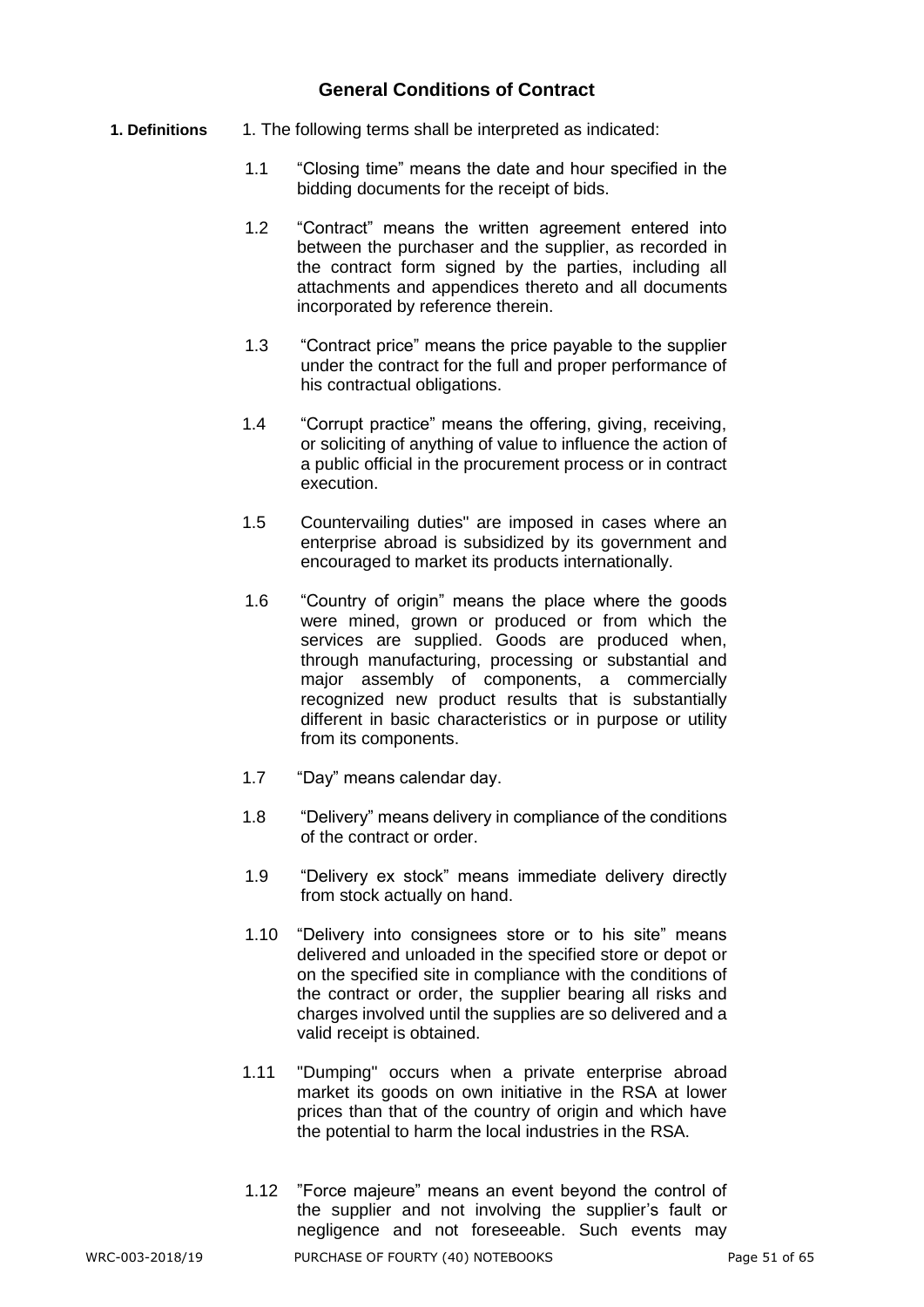include, but is not restricted to, acts of the purchaser in its sovereign capacity, wars or revolutions, fires, floods, epidemics, quarantine restrictions and freight embargoes.

- 1.13 "Fraudulent practice" means a misrepresentation of facts in order to influence a procurement process or the execution of a contract to the detriment of any bidder, and includes collusive practice among bidders (prior to or after bid submission) designed to establish bid prices at artificial non-competitive levels and to deprive the bidder of the benefits of free and open competition.
- 1.14 "GCC" means the General Conditions of Contract.
- 1.15 "Goods" means all of the equipment, machinery, and/or other materials that the supplier is required to supply to the purchaser under the contract.
- 1.16 "Imported content" means that portion of the bidding price represented by the cost of components, parts or materials which have been or are still to be imported (whether by the supplier or his subcontractors) and which costs are inclusive of the costs abroad, plus freight and other direct importation costs such as landing costs, dock dues, import duty, sales duty or other similar tax or duty at the South African place of entry as well as transportation and handling charges to the factory in the Republic where the supplies covered by the bid will be manufactured.
- 1.17 "Local content" means that portion of the bidding price which is not included in the imported content provided that local manufacture does take place.
- 1.18 "Manufacture" means the production of products in a factory using labour, materials, components and machinery and includes other related value-adding activities.
- 1.19 "Order" means an official written order issued for the supply of goods or works or the rendering of a service.
- 1.20 "Project site," where applicable, means the place indicated in bidding documents.
- 1.21 "Purchaser" means the organization purchasing the goods.
- 1.22 "Republic" means the Republic of South Africa.
- 1.23 "SCC" means the Special Conditions of Contract.
- 1.24 "Services" means those functional services ancillary to the supply of the goods, such as transportation and any other incidental services, such as installation, commissioning, provision of technical assistance, training, catering, gardening, security, maintenance and other such obligations of the supplier covered under the contract.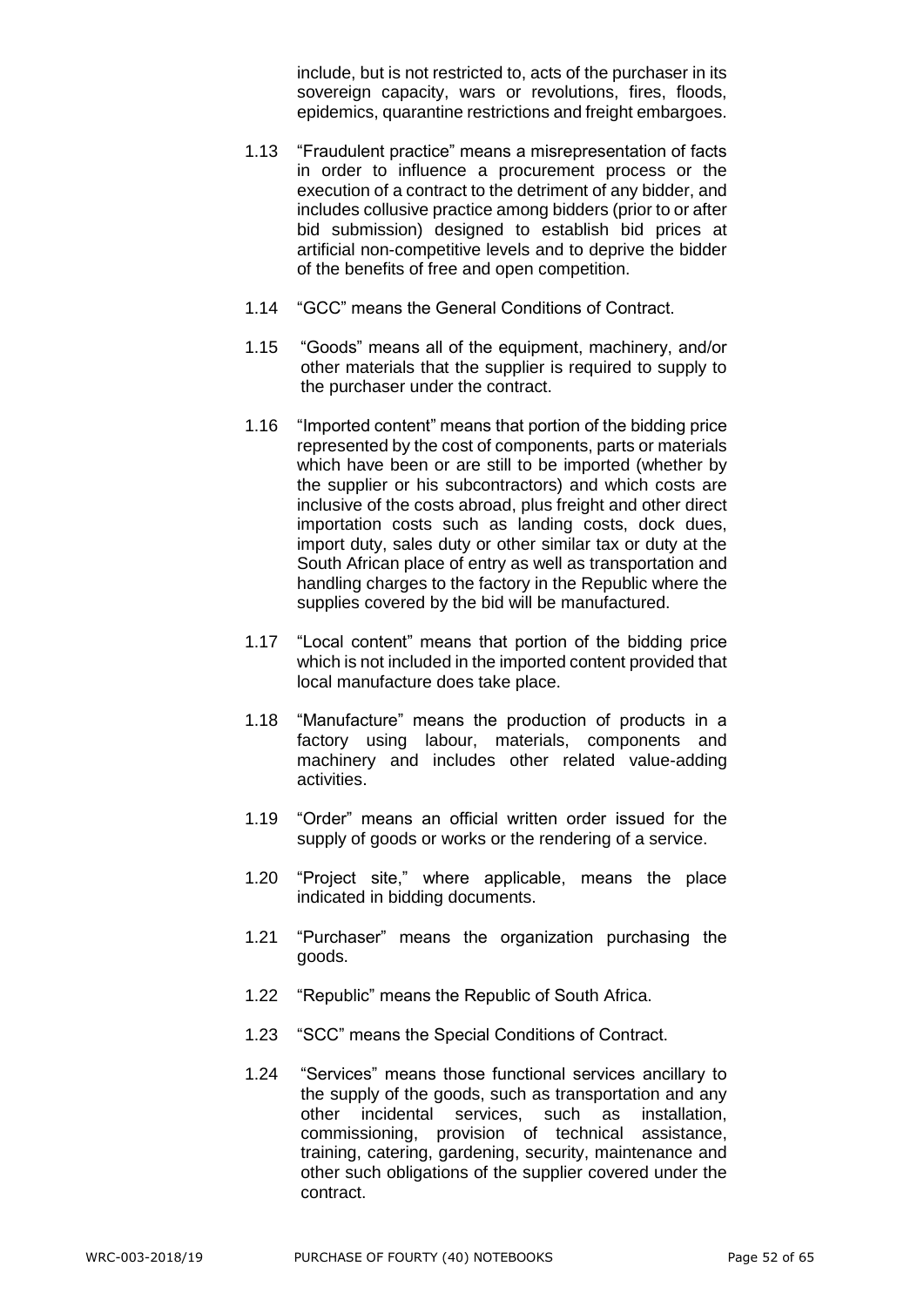- 1.25 "Written" or "in writing" means handwritten in ink or any form of electronic or mechanical writing.
- **2. Application** 2.1 These general conditions are applicable to all bids, contracts and orders including bids for functional and professional services, sales, hiring, letting and the granting or acquiring of rights, but excluding immovable property, unless otherwise indicated in the bidding documents.
	- 2.2 Where applicable, special conditions of contract are also laid down to cover specific supplies, services or works.
	- 2.3 Where such special conditions of contract are in conflict with these general conditions, the special conditions shall apply.
- **3. General** 3.1 Unless otherwise indicated in the bidding documents, the purchaser shall not be liable for any expense incurred in the preparation and submission of a bid. Where applicable a non-refundable fee for documents may be charged.
	- 3.2 With certain exceptions, invitations to bid are only published in the Government Tender Bulletin. The Government Tender Bulletin may be obtained directly from the Government Printer, Private Bag X85, Pretoria 0001, or accessed electronically from [www.treasury.gov.za](http://www.treasury.gov.za/)
- **4. Standards** 4.1 The goods supplied shall conform to the standards mentioned in the bidding documents and specifications.
- **5.** 5.1 The supplier shall not, without the purchaser's prior written consent, disclose the contract, or any provision thereof, or any specification, plan, drawing, pattern, sample, or information furnished by or on behalf, of the purchaser in connection therewith, to any person other than a person employed by the supplier in the performance of the contract. Disclosure to any such employed person shall be made in confidence and shall extend only so far as may be necessary for purposes of such performance **Use of contract documents and information; inspection**
	- 5.2 The supplier shall not, without the purchaser's prior written consent, make use of any document or information mentioned in GCC clause 5.1 except for purposes of performing the contract.
	- 5.3 Any document, other than the contract itself mentioned in GCC clause 5.1 shall remain the property of the purchaser and shall be returned (all copies) to the purchaser on completion of the supplier's performance under the contract if so required by the purchaser.
	- 5.4 The supplier shall permit the purchaser to inspect the supplier's records relating to the performance of the supplier and to have them audited by auditors appointed by the purchaser, if so required by the purchaser.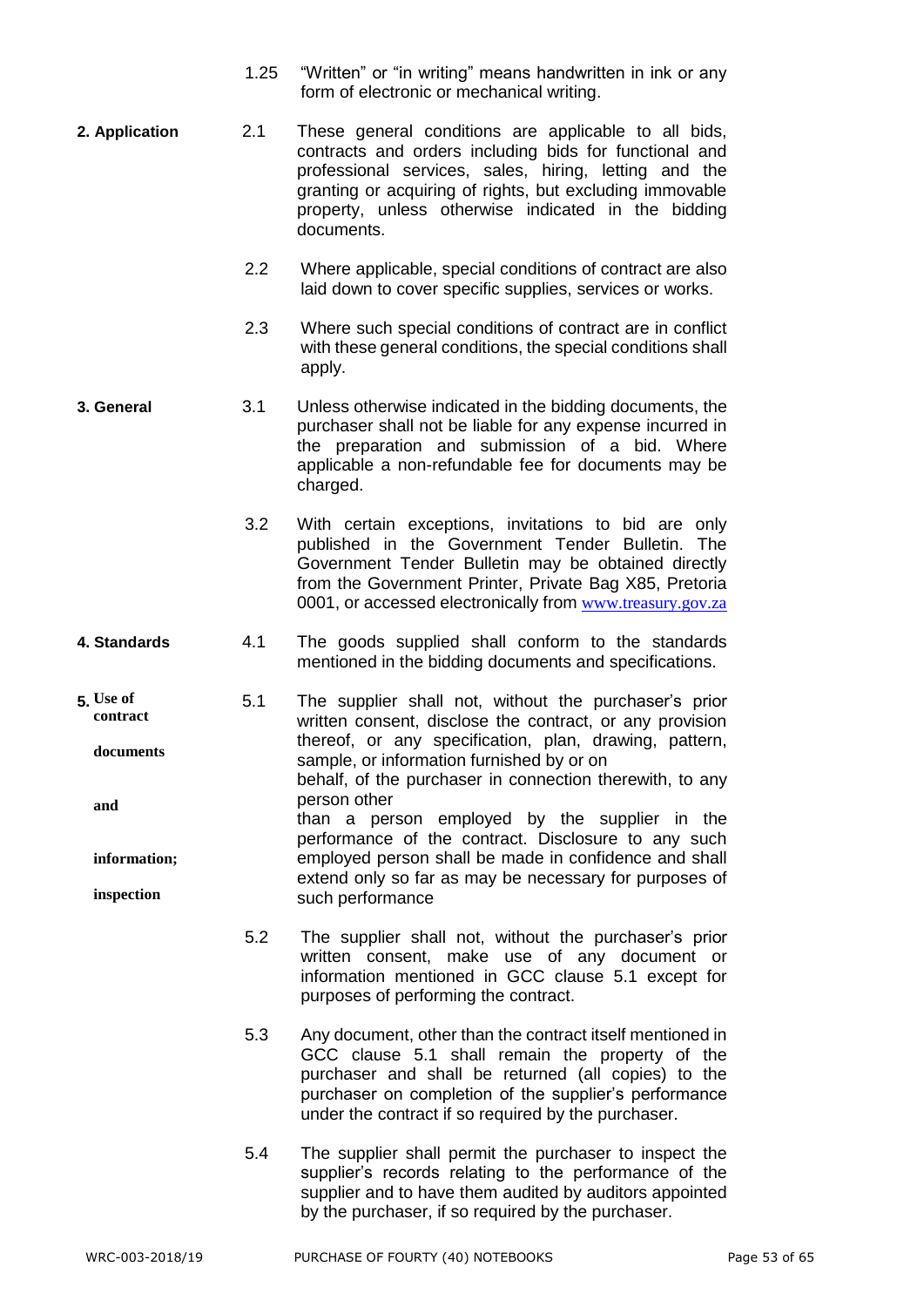- **6. Patent rights** 6.1 The supplier shall indemnify the purchaser against all third-party claims of infringement of patent, trademark, or industrial design rights arising from use of the goods or any part thereof by the purchaser.
- **7. Performance** 7.1 Within thirty (30) days of receipt of the notification of contract award, the successful bidder shall furnish to the purchaser the performance security of the amount specified in SCC. **Security**
	- 7.2 The proceeds of the performance security shall be payable to the purchaser as compensation for any loss resulting from the supplier's failure to complete his obligations under the contract.
	- 7.3 The performance security shall be denominated in the currency of the contract, or in a freely convertible currency acceptable to the purchaser and shall be in one of the following forms: (a) a bank guarantee or an irrevocable letter of credit issued by a reputable bank located in the purchaser's country or abroad, acceptable to the purchaser, in the form provided in the bidding documents or another form acceptable to the purchaser; or (b) a cashier's or certified cheque
	- 7.4 The performance security will be discharged by the purchaser and returned to the supplier not later than thirty (30) days following the date of completion of the supplier's performance obligations under the contract, including any warranty obligations, unless otherwise specified in SCC.
- **8. Inspections,** 8.1 All pre-bidding testing will be for the account of the bidder
- **analyses** 8.2 If it is a bid condition that supplies to be produced or services to be rendered should at any stage during production or execution or on completion be subject to inspection, the premises of the bidder or contractor shall be open, at all reasonable hours, for inspection by a representative of the Department or an organization acting on behalf of the Department.
	- 8.3 If there are no inspection requirements indicated in the bidding documents and no mention is made in the contract, but during the contract period it is decided that inspections shall be carried out, the purchaser shall itself make the necessary arrangements, including payment arrangements with the testing authority concerned.
	- 8.4 If the inspections, tests and analyses referred to in clauses 8.2 and 8.3 show the supplies to be in accordance with the contract requirements, the cost of the inspections, tests and analyses shall be defrayed by the purchaser.
	- 8.5 Where the supplies or services referred to in clauses 8.2 and 8.3 do not comply with the contract requirements, irrespective of whether such supplies or services are accepted or not, the cost in connection with these

**tests and**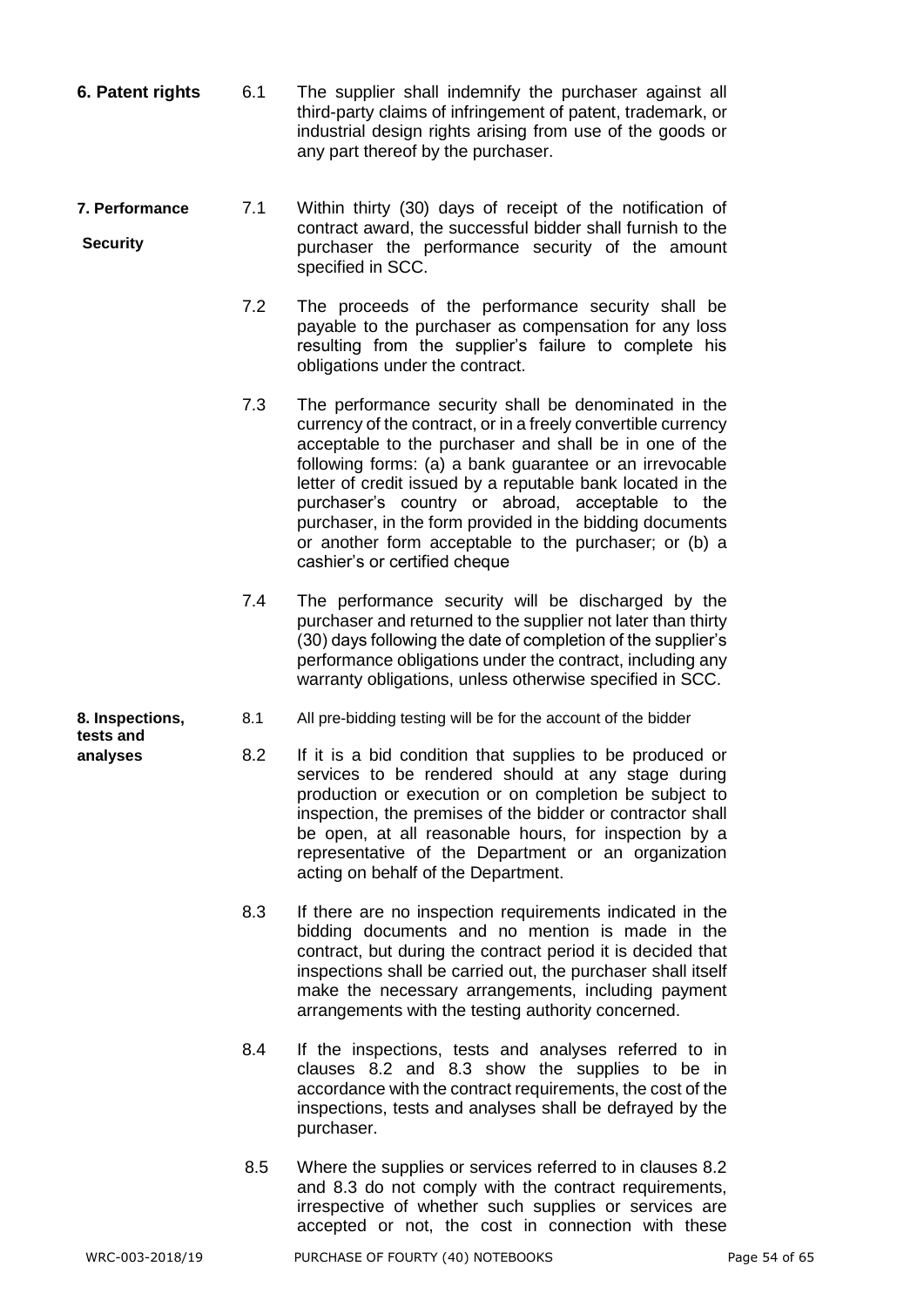inspections, tests or analyses shall be defrayed by the supplier.

- 8.6 Supplies and services which are referred to in clauses 8.2 and 8.3 and which do not comply with the contract requirements may be rejected.
- 8.7 Any contract supplies may on or after delivery be inspected, tested or analysed and may be rejected if found not to comply with the requirements of the contract. Such rejected supplies shall be held at the

cost and risk of the supplier who shall, when called upon, remove them immediately at his own cost and forthwith substitute them with supplies which do comply with the requirements of the contract. Failing such removal the rejected supplies shall be returned at the suppliers cost and risk. Should the supplier fail to provide the substitute supplies forthwith, the purchaser may, without giving the supplier further opportunity to substitute the rejected supplies, purchase such supplies as may be necessary at the expense of the supplier.

- 8.8 The provisions of clauses 8.4 to 8.7 shall not prejudice the right of the purchaser to cancel the contract on account of a breach of the conditions thereof, or to act in terms of Clause 23 of GCC.
- **9. Packing** 9.1 The supplier shall provide such packing of the goods as is required to prevent their damage or deterioration during transit to their final destination, as indicated in the contract. The packing shall be sufficient to withstand, without limitation, rough handling during transit and exposure to extreme temperatures, salt and precipitation during transit, and open storage. Packing, case size and weights shall take into consideration, where appropriate, the remoteness of the goods' final destination and the absence of heavy handling facilities at all points in transit.
	- 9.2 The packing, marking, and documentation within and outside the packages shall comply strictly with such special requirements as shall be expressly provided for in the contract, including additional requirements, if any, specified in SCC, and in any subsequent instructions ordered by the purchaser.
- **10. Delivery** 10.1 Delivery of the goods shall be made by the supplier in accordance **and documents** with the terms specified in the contract. The details of shipping and/or other documents to be furnished by the supplier are specified in SCC.
	- 10.2 Documents to be submitted by the supplier are specified in SCC.
- **11. Insurance** 11.1 The goods supplied under the contract shall be fully insured in a freely convertible currency against loss or damage incidental to manufacture or acquisition, transportation, storage and delivery in the manner specified in the SCC.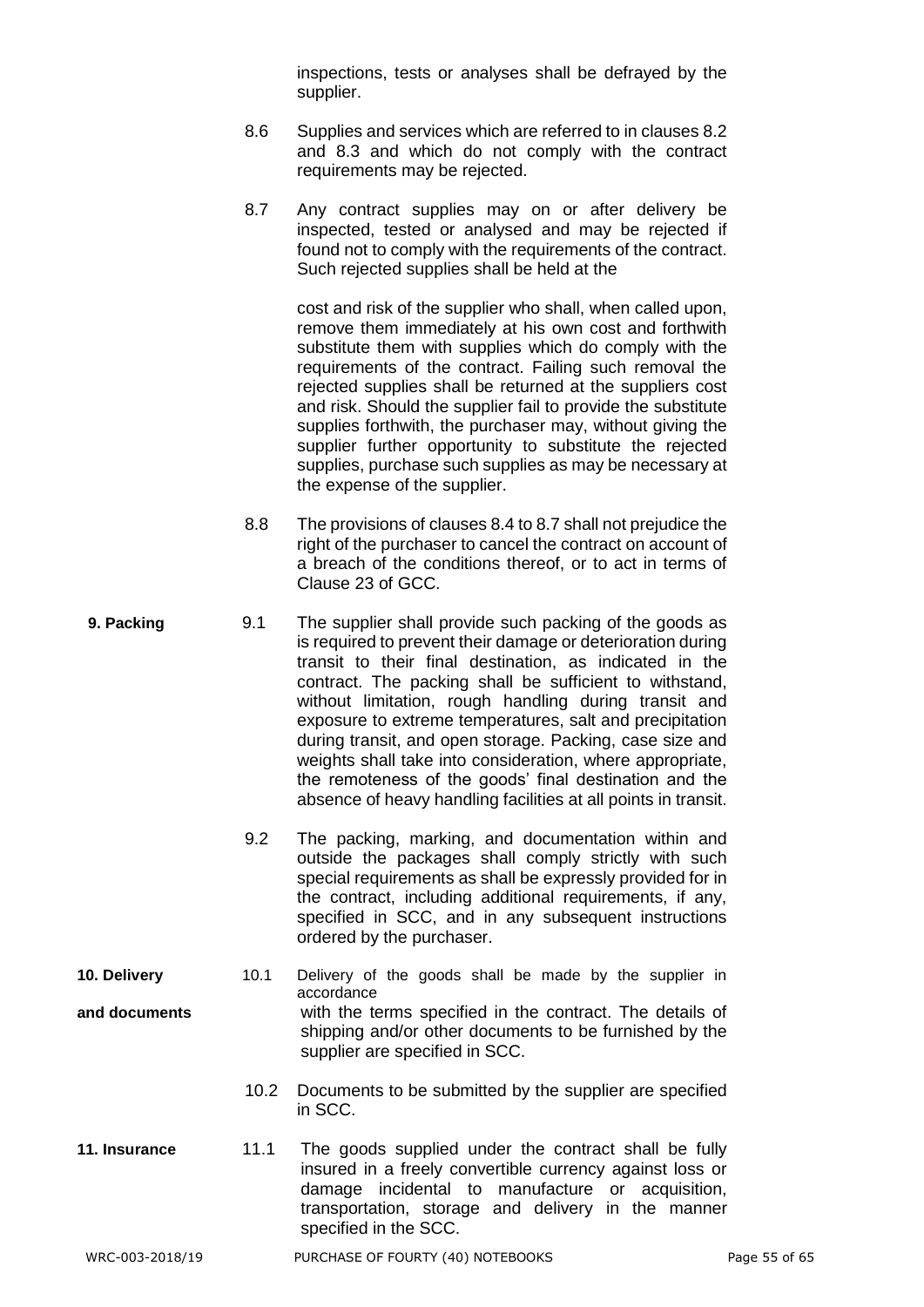- **12. Transportation** 12.1 Should a price other than an all-inclusive delivered price be required, this shall be specified in the SCC.
- 1 The supplier may be required to provide any or all of the following services, including additional services, if any, specified in SCC: **Incidental services**
	- (a) performance or supervision of on-site assembly and/or commissioning of the supplied goods;
	- (b) furnishing of tools required for assembly and/or maintenance of the supplied goods;
	- (c) furnishing of a detailed operations and maintenance manual for each appropriate unit of the supplied goods;
	- (d) performance or supervision or maintenance and/or repair of the supplied goods, for a period of time agreed by the parties, provided that this service shall not relieve the supplier of any warranty obligations under this contract; and
	- (e) training of the purchaser's personnel, at the supplier's plant and/or on-site, in assembly, start-up, operation, maintenance, and/or repair of the supplied goods.
	- 13.2 Prices charged by the supplier for incidental services, if not included in the contract price for the goods, shall be agreed upon in advance by the parties and shall not exceed the prevailing rates charged to other parties by the supplier for similar services.
- **14. Spare parts** 14.1 As specified in SCC, the supplier may be required to provide any or all of the following materials, notifications, and information pertaining to spare parts manufactured or distributed by the supplier:

(a) such spare parts as the purchaser may elect to purchase from the supplier, provided that this election shall not relieve the supplier of any warranty obligations under the contract; and

(b) in the event of termination of production of the spare parts:

- (i) Advance notification to the purchaser of the pending termination, in sufficient time to permit the purchaser to procure needed requirements; and
- (ii) following such termination, furnishing at no cost to the purchaser, the blueprints, drawings, and specifications of the spare parts, if requested.
- **15. Warranty** 15.1 The supplier warrants that the goods supplied under the contract are new, unused, of the most recent or current models, and that they incorporate all recent improvements in design and materials unless provided otherwise in the contract. The supplier further warrants that all goods supplied under this contract shall have no defect, arising from design, materials, or workmanship (except when the design and/or material is required by the purchaser's specifications) or from any act or omission of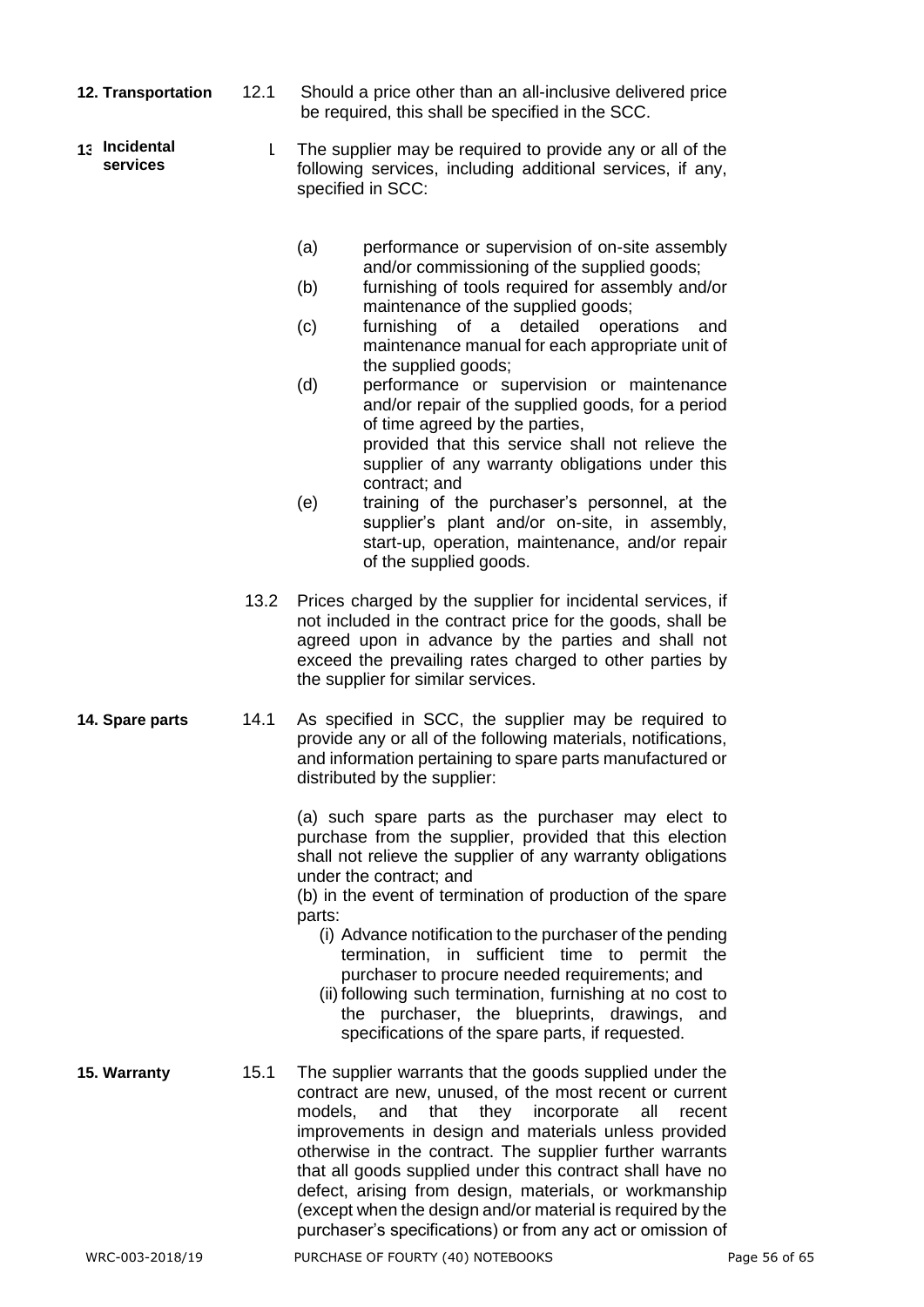the supplier, that may develop under normal use of the supplied goods in the conditions prevailing in the country of final destination.

- 15.2 This warranty shall remain valid for twelve (12) months after the goods, or any portion thereof as the case may be, have been delivered to and accepted at the final destination indicated in the contract, or for eighteen (18) months after the date of shipment from the port or place of loading in the source country, whichever period concludes earlier, unless specified otherwise in SCC.
- 15.3 The purchaser shall promptly notify the supplier in writing of any claims arising under this warranty.
- 15.4 Upon receipt of such notice, the supplier shall, within the period specified in SCC and with all reasonable speed, repair or replace the defective goods or parts thereof, without costs to the purchaser.
- 15.5 If the supplier, having been notified, fails to remedy the defect(s) within the period specified in SCC, the purchaser may proceed to take such remedial action as may be necessary, at the supplier's risk and expense and without prejudice to any other rights which the purchaser may have against the supplier under the contract.
- **16. Payment** 16.1 The method and conditions of payment to be made to the supplier under this contract shall be specified in SCC.
	- 16.2 The supplier shall furnish the purchaser with an invoice accompanied by a copy of the delivery note and upon fulfilment of other obligations stipulated in the contract.
	- 16.3 Payments shall be made promptly by the purchaser, but in no case later than thirty (30) days after submission of an invoice or claim by the supplier.
	- 16.4 Payment will be made in Rand unless otherwise stipulated in SCC.
- **17. Prices** 17.1 Prices charged by the supplier for goods delivered and services performed under the contract shall not vary from the prices quoted by the supplier in his bid, with the exception of any price adjustments authorized in SCC or in the purchaser's request for bid validity extension, as the case may be.
- 18.1 No variation in or modification of the terms of the contract shall be made except by written amendment signed by the parties concerned. **18. Contract amendments**
- **19. Assignment** 19.1 The supplier shall not assign, in whole or in part, its obligations to perform under the contract, except with the purchaser's prior written consent.
- **20. Subcontracts** 20.1 The supplier shall notify the purchaser in writing of all subcontracts awarded under this contract if not already specified in the bid. Such notification, in the original bid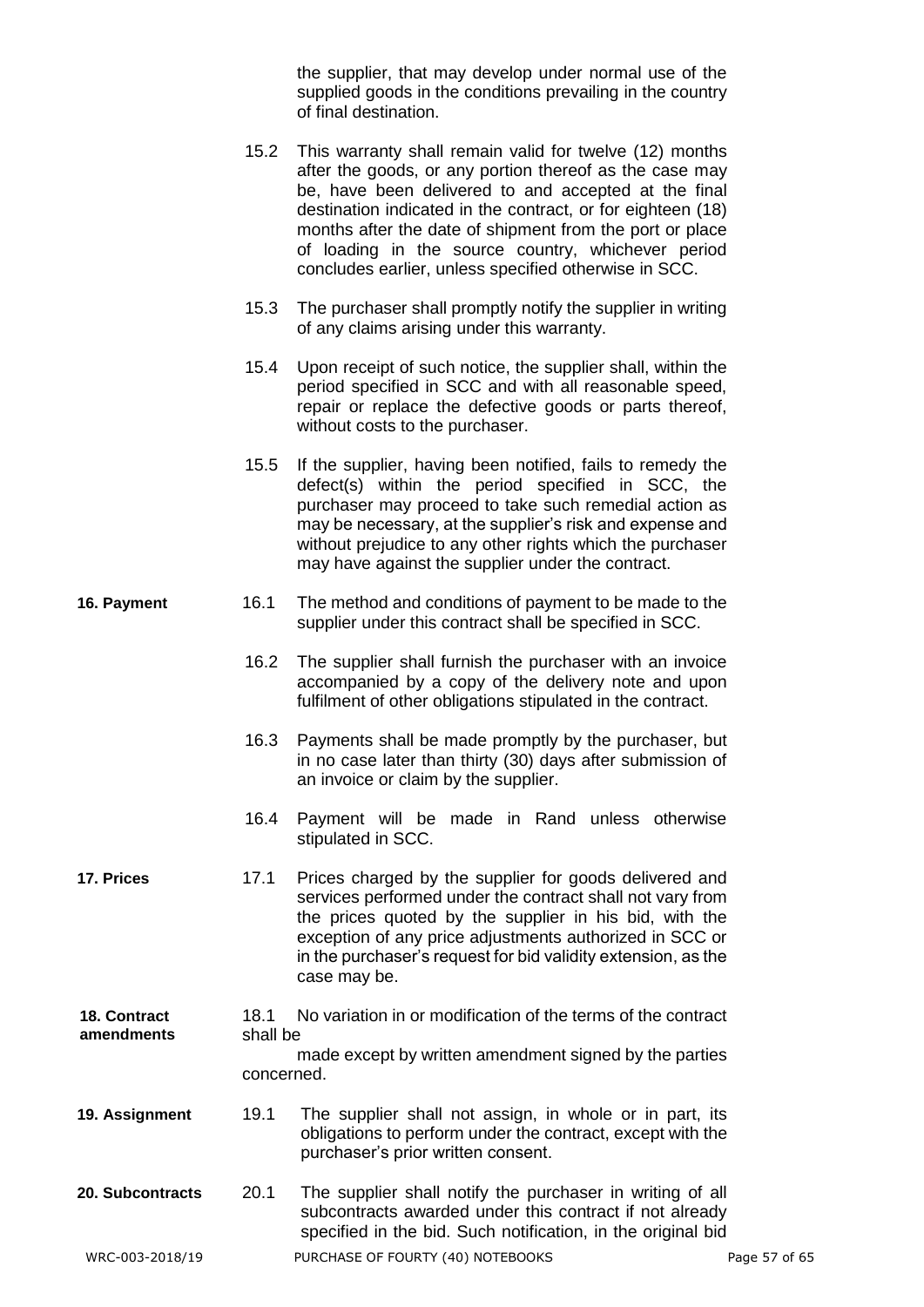or later, shall not relieve the supplier from any liability or obligation under the contract.

**21. Delays in the supplier's performance**

- 21.1 Delivery of the goods and performance of services shall be made by the supplier in accordance with the time schedule prescribed by the purchaser in the contract.
- 21.2 If at any time during performance of the contract, the supplier or its subcontractor(s) should encounter conditions impeding timely delivery of the goods and performance of services, the supplier shall promptly notify the purchaser in writing of the fact of the delay, its likely duration and its cause(s). As soon as practicable after receipt of the supplier's notice, the purchaser shall evaluate the situation and may at his discretion extend the supplier's time for performance, with or without the imposition of penalties, in which case the extension shall be ratified by the parties by amendment of contract.
- 21.3 No provision in a contract shall be deemed to prohibit the obtaining of supplies or services from a national department, provincial department, or a local authority.
- 21.4 The right is reserved to procure outside of the contract small quantities or to have minor essential services executed if an emergency arises, the supplier's point of supply is not situated at or near the place where the supplies are required, or the supplier's services are not readily available.
- 21.5 Except as provided under GCC Clause 25, a delay by the supplier in the performance of its delivery obligations shall render the supplier liable to the imposition of penalties, pursuant to GCC Clause 22, unless an extension of time is agreed upon pursuant to GCC Clause
- 21.2 without the application of penalties.
- 21.6 Upon any delay beyond the delivery period in the case of a supplies contract, the purchaser shall, without cancelling the contract, be entitled to purchase supplies of a similar quality and up to the same quantity in substitution of the goods not supplied in conformity with the contract and to return any goods delivered later at the supplier's expense and risk, or to cancel the contract and buy such goods as may be required to complete the contract and without prejudice to his other rights, be entitled to claim damages from the supplier.
- **22. Penalties** 22.1 Subject to GCC Clause 25, if the supplier fails to deliver any or all of the goods or to perform the services within the period(s) specified in the contract, the purchaser shall, without prejudice to its other remedies under the contract, deduct from the contract price, as a penalty, a sum calculated on the delivered price of the delayed goods or unperformed services using the current prime interest rate calculated for each day of the delay until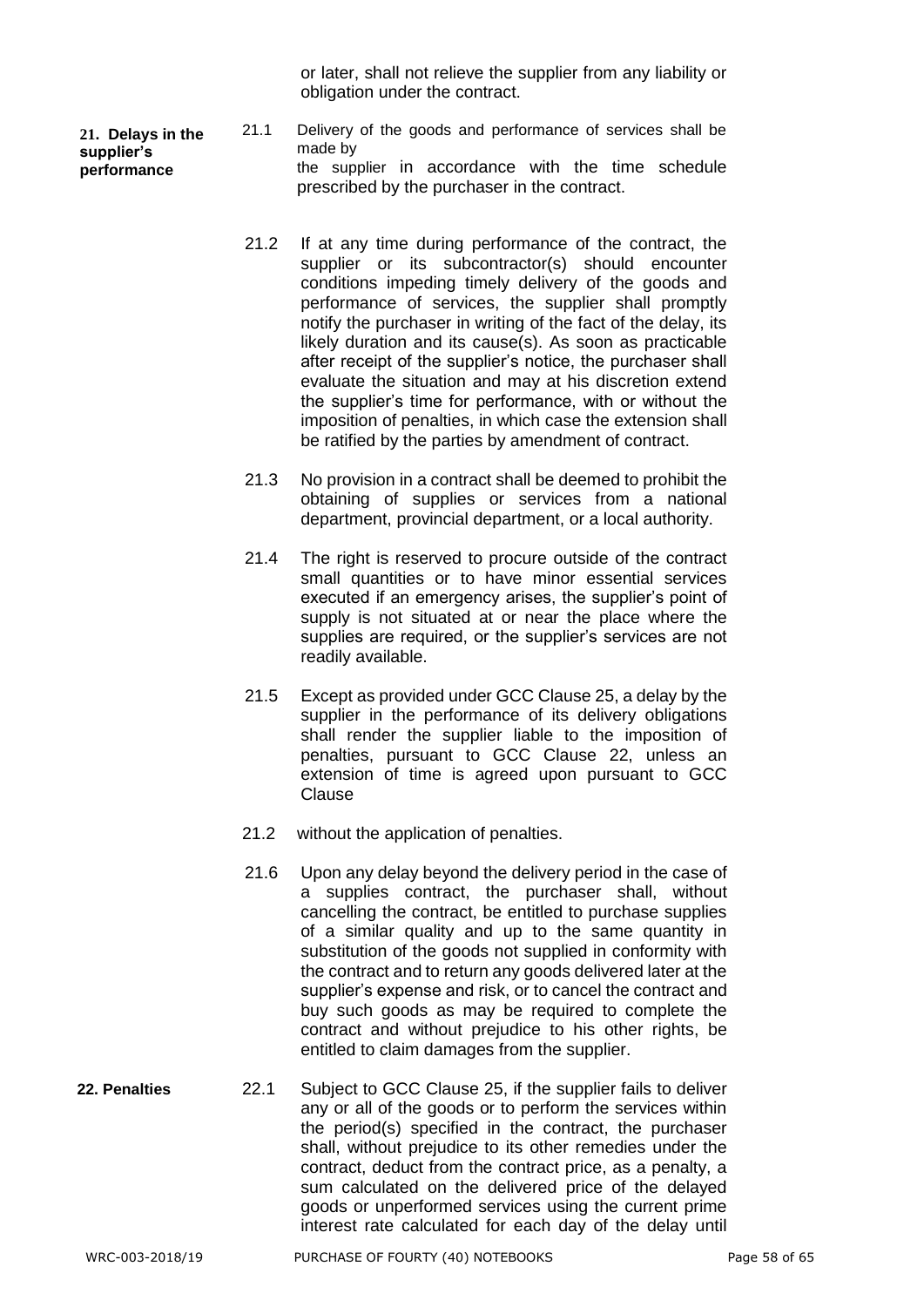actual delivery or performance. The purchaser may also consider termination of the contract pursuant to GCC Clause 23.

**23. Termination** 23.1 The purchaser, without prejudice to any other remedy for breach of **for default** contract, by written notice of default sent to the supplier, may terminate this contract in whole or in part:

- (a) if the supplier fails to deliver any or all of the goods within the period(s) specified in the contract, or within any extension thereof granted by the purchaser pursuant to GCC Clause 21.2;
- (b) if the Supplier fails to perform any other obligation(s) under the contract; or
- (c) if the supplier, in the judgment of the purchaser, has engaged in corrupt or fraudulent practices in competing for or in executing the contract.
- 23.2 In the event the purchaser terminates the contract in whole or in part, the purchaser may procure, upon such terms and in such manner as it deems appropriate, goods, works or services similar to those undelivered, and the supplier shall be liable to the purchaser for any excess costs for such similar goods, works or services. However, the supplier shall continue performance of the contract to the extent not terminated.
- 23.3 Where the purchaser terminates the contract in whole or in part, the purchaser may decide to impose a restriction penalty on the supplier by prohibiting such supplier from doing business with the public sector for a period not exceeding 10 years.
- 23.4 If a purchaser intends imposing a restriction on a supplier or any person associated with the supplier, the supplier will be allowed a time period of not more than fourteen (14) days to provide reasons why the envisaged restriction should not be imposed. Should the supplier fail to respond within the stipulated fourteen (14) days the purchaser may regard the intended penalty as not objected against and may impose it on the supplier.
- 23.5 Any restriction imposed on any person by the Accounting Officer / Authority will, at the discretion of the Accounting Officer / Authority, also be applicable to any other enterprise or any partner, manager, director or other person who wholly or partly exercises or exercised or may exercise control over the enterprise of the firstmentioned person, and with which enterprise or person the first-mentioned person, is or was in the opinion of the Accounting Officer / Authority actively associated.
- 23.6 If a restriction is imposed, the purchaser must, within five (5) working days of such imposition, furnish the National Treasury, with the following information: (i) the name and address of the supplier and / or person

restricted by the purchaser; (ii) the date of commencement of the restriction (iii) the period of restriction; and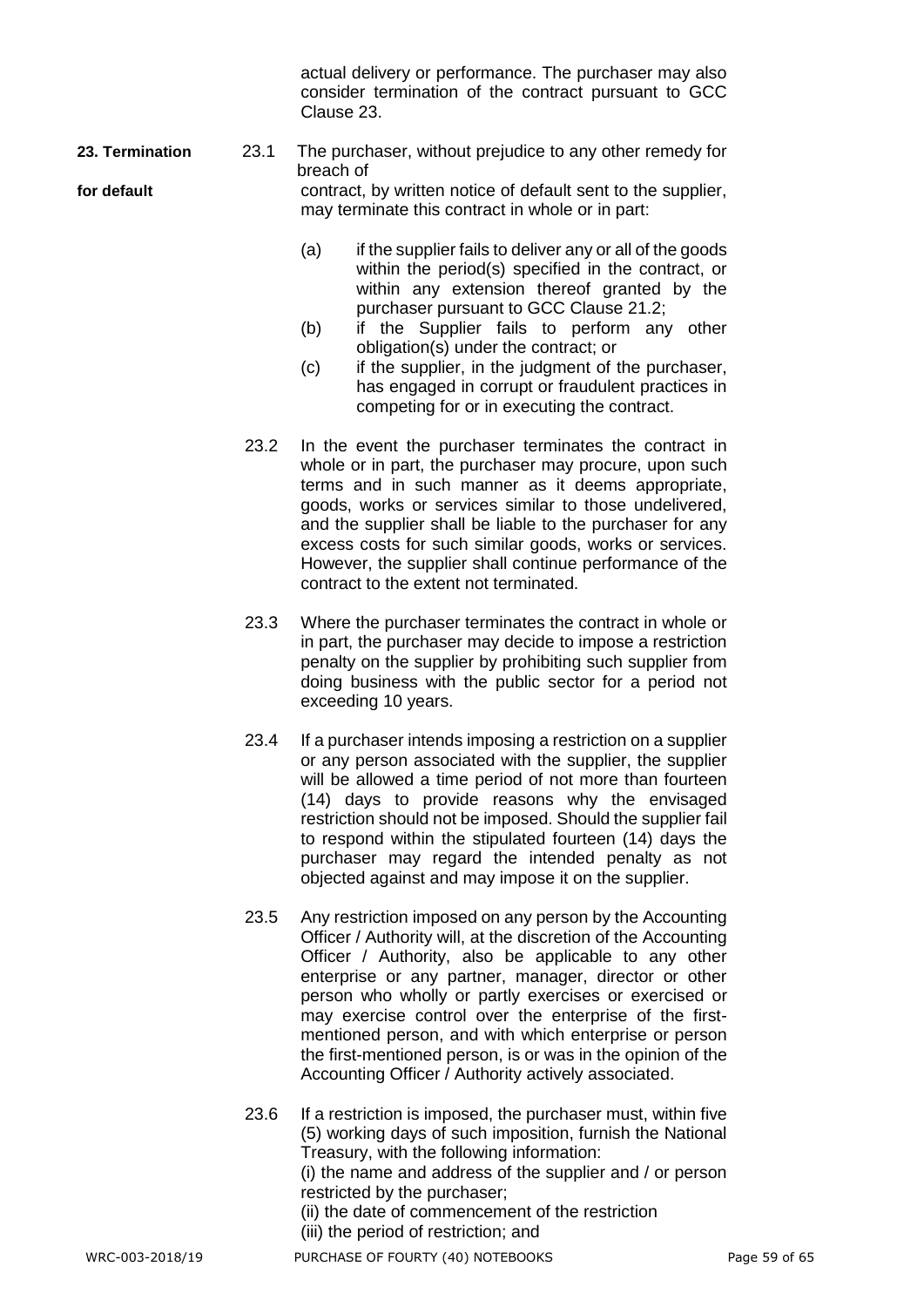(iv) the reasons for the restriction.

These details will be loaded in the National Treasury's central database of suppliers or persons prohibited from doing business with the public sector.

- 23.7 If a court of law convicts a person of an offence as contemplated in sections 12 or 13 of the Prevention and Combating of Corrupt Activities Act, No. 12 of 2004, the court may also rule that such person's name be endorsed on the Register for Tender Defaulters. When a person's name has been endorsed on the Register, the person will be prohibited from doing business with the public sector for a period not less than five years and not more than 10 years. The National Treasury is empowered to determine the period of restriction and each case will be dealt with on its own merits. According to section 32 of the Act the Register must be open to the public. The Register can be perused on the National Treasury website.
- **24.** 24.1 When, after the date of bid, provisional payments are required, or antidumping or countervailing duties are imposed, or the amount of a provisional payment or antidumping or countervailing right is increased in respect of any dumped or subsidized import, the State is not liable for any amount so required or imposed, or for the amount of any such increase. When, after the said date, such a provisional payment is no longer required or any such anti-dumping or countervailing right is abolished, or where the amount of such provisional payment or any such right is reduced, any such favourable difference shall on demand be paid forthwith by the contractor to the State or the State may deduct such amounts from moneys (if any) which may otherwise be due to the contractor in regard to supplies or services which he delivered or rendered, or is to deliver or render in terms of the contract or any other contract or any other amount which may be due to him **Anti-dumping and countervailing duties and rights**
	- **25.** 25.1 Notwithstanding the provisions of GCC Clauses 22 and 23, the supplier shall not be liable for forfeiture of its performance security**,** damages, or termination for default if and to the extent that his delay in performance or other failure to perform his obligations under the contract is the result of an event of force majeure. **Majeure**
		- 25.2 If a force majeure situation arises, the supplier shall promptly notify the purchaser in writing of such condition and the cause thereof. Unless otherwise directed by the purchaser in writing, the supplier shall continue to perform its obligations under the contract as far as is reasonably practical, and shall seek all reasonable alternative means for performance not prevented by the force majeure event.
- 26.1 The purchaser may at any time terminate the contract by giving written notice to the supplier if the supplier becomes bankrupt or otherwise insolvent. In this event, termination will be without compensation to the supplier, provided that such termination will not prejudice or affect any right of action or remedy which has accrued or will accrued thereafter to the purchaser. 26. Termination **for insolvency**

**Force**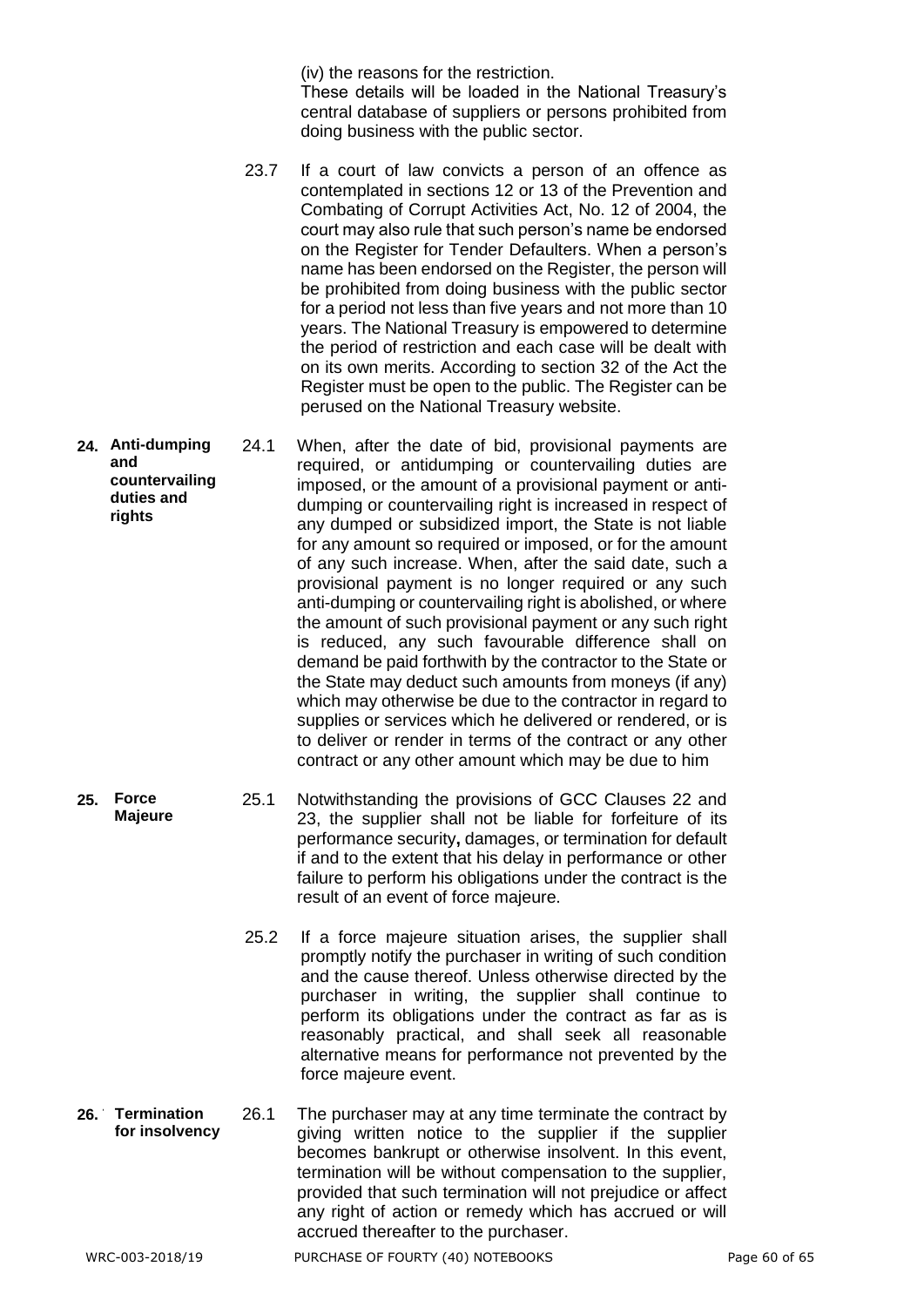- **27.** 27.1 If any dispute or difference of any kind whatsoever arises between the purchaser and the supplier in connection with or arising out of the contract, the parties shall make every effort to resolve amicably such dispute or difference by mutual consultation. 27. Settlement of **Disputes**
	- 27.2 If, after thirty (30) days, the parties have failed to resolve their dispute or difference by such mutual consultation, then either the purchaser or the supplier may give notice to the other party of his intention to commence with mediation. No mediation in respect of this matter may be commenced unless such notice is given to the other party.
	- 27.3 Should it not be possible to settle a dispute by means of mediation, it may be settled in a South African court of law.
	- 27.4 Mediation proceedings shall be conducted in accordance with the rules of procedure specified in the SCC.
	- 27.5 Notwithstanding any reference to mediation and/or court proceedings herein,
		- (a) the parties shall continue to perform their respective obligations under the contract unless they otherwise agree; and
		- (b) the purchaser shall pay the supplier any monies due the supplier.
- **28.** 28.1 Except in cases of criminal negligence or wilful misconduct, and in **Limitation of liability**

the case of infringement pursuant to Clause 6;

- (a) the supplier shall not be liable to the purchaser, whether in contract, tort, or otherwise, for any indirect or consequential loss or damage, loss of use, loss of production, or loss of profits or interest costs, provided that this exclusion shall not apply to any obligation of the supplier to pay penalties and/or damages to the purchaser; and
- (b) the aggregate liability of the supplier to the purchaser, whether under the contract, in tort or otherwise, shall not exceed the total contract price, provided that this limitation shall not apply to the cost of repairing or replacing defective equipment.
- **29.** 29.1 The contract shall be written in English. All correspondence and other document pertaining to the contract that is exchanged by the parties shall also be written in English. **Governing language**
- **30.** 30.1 The contract shall be interpreted in accordance with South African laws, unless otherwise specified in SCC. **Applicable law**
- **31. Notices** 31.1 Every written acceptance of a bid shall be posted to the supplier concerned by registered or certified mail and any other notice to him shall be posted by ordinary mail to the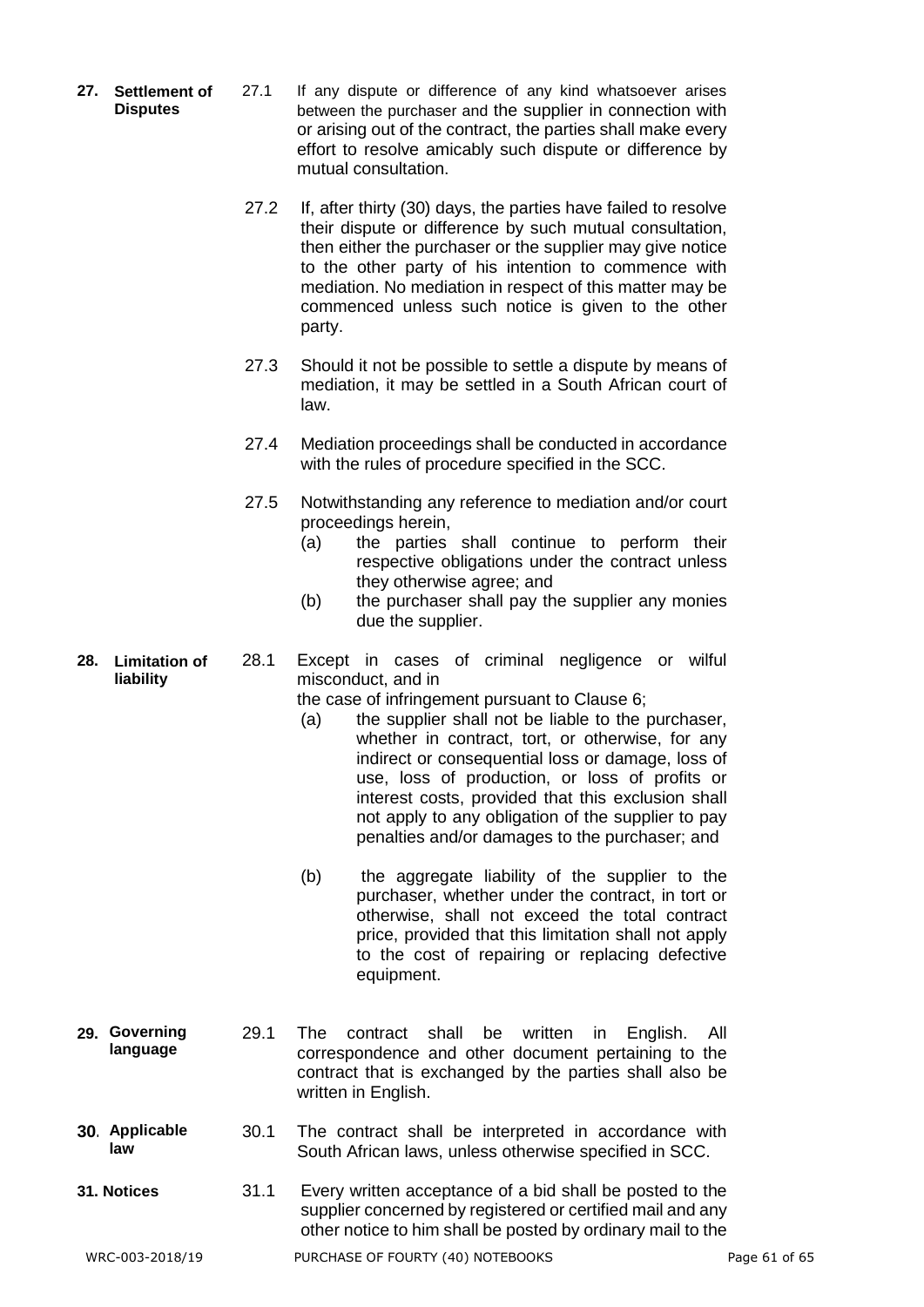address furnished in his bid or to the address notified later by him in writing and such posting shall be deemed to be proper service of such notice

- 31.2 The time mentioned in the contract documents for performing any act after such aforesaid notice has been given, shall be reckoned from the date of posting of such notice.
- **32. Taxes and** 32.1 A foreign supplier shall be entirely responsible for all taxes, stamp **Duties Duties Duties duties**, license fees, and other such levies imposed outside the purchaser's country.
	- 32.2 A local supplier shall be entirely responsible for all taxes, duties, license fees, etc., incurred until delivery of the contracted goods to the purchaser.
	- 32.3 No contract shall be concluded with any bidder whose tax matters are not in order. Prior to the award of a bid the Department must be in possession of a tax clearance certificate, submitted by the bidder. This certificate must be an original issued by the South African Revenue Services.
- 33.1 The NIP Programme administered by the Department of Trade and Industry shall be applicable to all contracts that are subject to the NIP obligation. **33. National Industrial Participation (NIP) Programme**
- 34.1 In terms of section 4 (1) (b) (iii) of the Competition Act No. 89 of1998, as amended, **c**an agreement between, or concerted practice by, firms, or a decision by an association of firms, is prohibited if it is between parties in a horizontal relationship and if a bidder (s) is / are or a contractor(s) was / were involved in collusive bidding (or bid rigging). **34. Prohibition of Restrictive practices**
	- 34.2 If a bidder(s) or contractor(s), based on reasonable grounds or evidence obtained by the purchaser, has / have engaged in the restrictive practice referred to above, the purchaser may refer the matter to the Competition Commission for investigation and possible imposition of administrative penalties as contemplated in the Competition Act No. 89 of 1998.
	- 34.3 If a bidder(s) or contractor(s), has / have been found guilty by the Competition Commission of the restrictive practice referred to above, the purchaser may, in addition and without prejudice to any other remedy provided for, invalidate the bid(s) for such item(s) offered, and / or terminate the contract in whole or part, and / or restrict the bidder(s) or contractor(s) from conducting business with the public sector for a period not exceeding ten (10) years and / or claim damages from the bidder(s) or contractor(s) concerned.